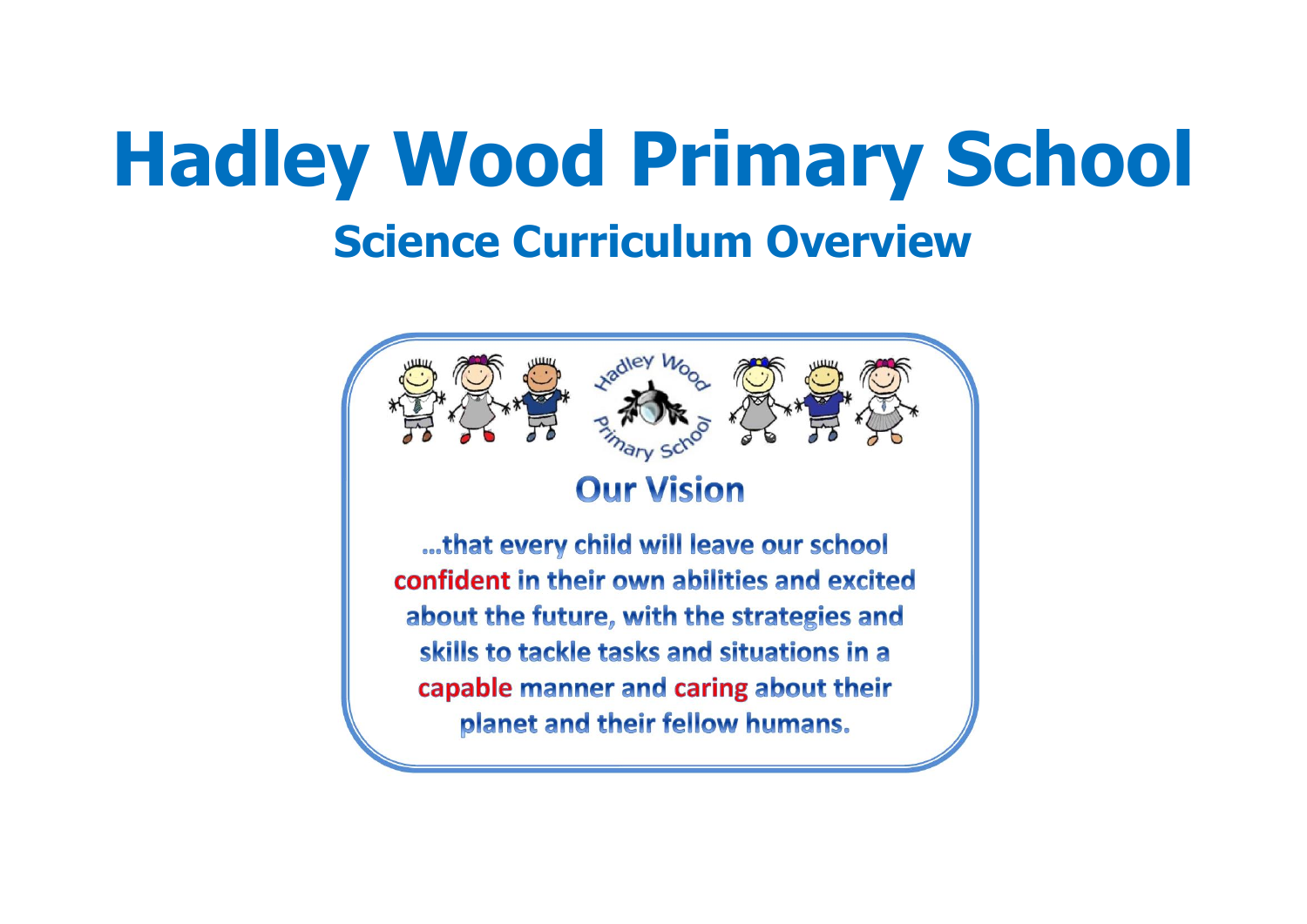### **Curriculum Intent:**

It is our intent at Hadley Wood Primary School for pupils to be fully immersed in every aspect of Science and for them to recognise the importance of Science in daily life. We ensure the teaching and learning of Science has the importance and prominence it deserves by delivering a well-rounded, engaging curriculum. We use Snap Science as programme of study which enhances our quality first teaching.

As part of the Long Term Plan, year groups are allocated science topics to ensure that children cover all aspects of science as they progress through the school. Snap Science outlines ideas for planning which are adapted by class teachers to meet the needs of our pupils.

We aim for all children at Hadley Wood to:

- develop scientific knowledge and conceptual understanding through the specific disciplines of biology, chemistry and physics;
- develop understanding of nature, processes and methods of science through different types of science enquiries that help them to answer
- ask scientific questions about the world around them develop knowledge and understanding of important scientific ideas, processes and skills and relate these to everyday experiences;
- equip children with the scientific knowledge required to understand the uses and implications of science, today and for the future.
- develop attitudes of curiosity, originality, co-operation, perseverance, open mindedness, self-criticism, responsibility and independence in thinking;
- learn about ways of thinking and of finding out about and communicating ideas;
- retain and develop their natural sense of curiosity about the world around them;
- ask and answer scientific questions;
- develop the accurate use of scientific vocabulary through a range of enjoyable and interesting experiences;
- develop the skills to make systematic enquiries.

#### **How we plan and teach science:**

Science is taught weekly by the class teacher. Scientific concepts are linked to practical experiences whenever appropriate to reinforce core understanding.

We ensure that the 'Working Scientifically' skills are built-on and developed throughout children's time at our school so that they can apply their knowledge of science when using equipment, carrying out practical investigations and explaining concepts confidently whilst continuing to ask questions and be curious about their surroundings. We achieve this through the 'Science Ninja approach to learning' whereby children are rewarded for demonstrating and improving their practical science skills during science activities and investigations.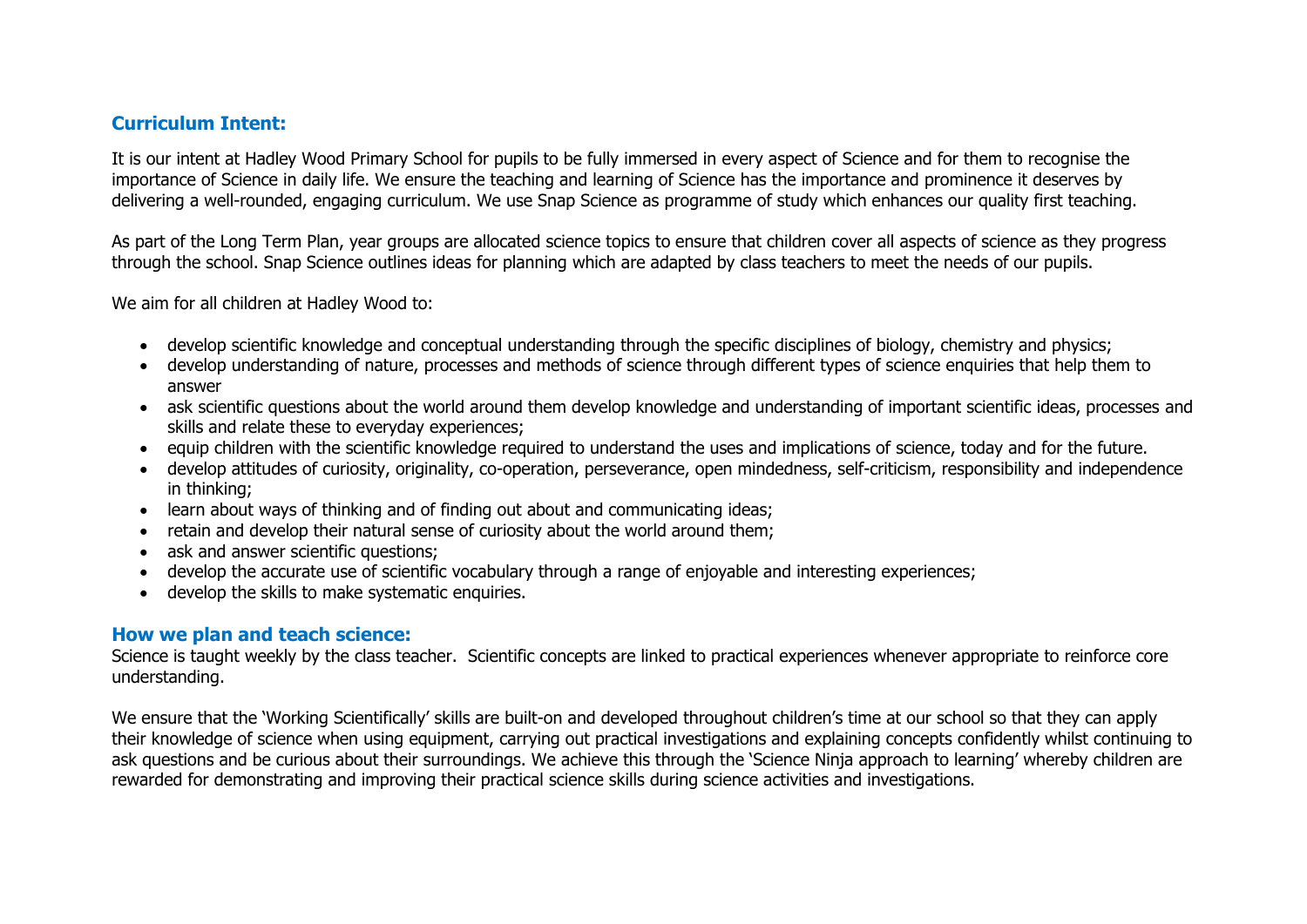Children to take control of their own learning and develop a love of learning through the use of a 'big question' approach. This is a carefully selected question which drives the topic and encourage deeper and broader thinking. Class teachers ensure that the question offers a high threshold question to challenge thinking and develop enquiry and **curiosity**. As children move through the school the skills and knowledge they acquire are revisited, consolidated and built upon, in order for the children to have the opportunity to achieve in all scientific concepts. For example, the topic of light is taught in Year 3 and the concepts are consolidated and built upon in Year 6.

## **What you will see in our science lessons:**

- **1 Working scientifically**, asking questions and testing ideas against evidence, is the most effective way for children to learn about science. Therefore each lesson **has a clear science enquiry focus**.
- **2** Every lesson is carefully planned around **a question for children to answer**, either inside the classroom or outside. By ensuring that these questions spark children's enquiry and **curiosity** children are engaged in their learning and want to find out the answer. Lessons are purposeful and result in children gaining a new understanding of the world around them.
- **3** In each lesson the **learning objective** is designed so that children have a powerful understanding of the skills and understanding they are developing in the lesson. **Success criteria** define the features of the learning intention in the context of the activity so that children can identify what they are aiming for and how well they are doing.
- **4** Learning is effectively sequencing by sharing prior learning **'building blocks'** at the start of each lesson/topic/new concept. We recognise that children are more likely to retain new learning if it connected to prior understanding. Building blocks help pupils of all levels to connect learning and promote **independence.**
- **5** Teachers start each lesson with a discursive statement to engage pupils and draw links between prior and new learning. Different levels of challenge and 'what if' challenges help to ensure our children have high aspirations of themselves and strive to be the best they can be.
- **6** Teachers skilfully use the 'Deliberate Mistake' approach to learning to build pupil **resilience** to failure alongside their ability to work independently to problem solve. This embeds the concept that making mistakes is integral to the learning process.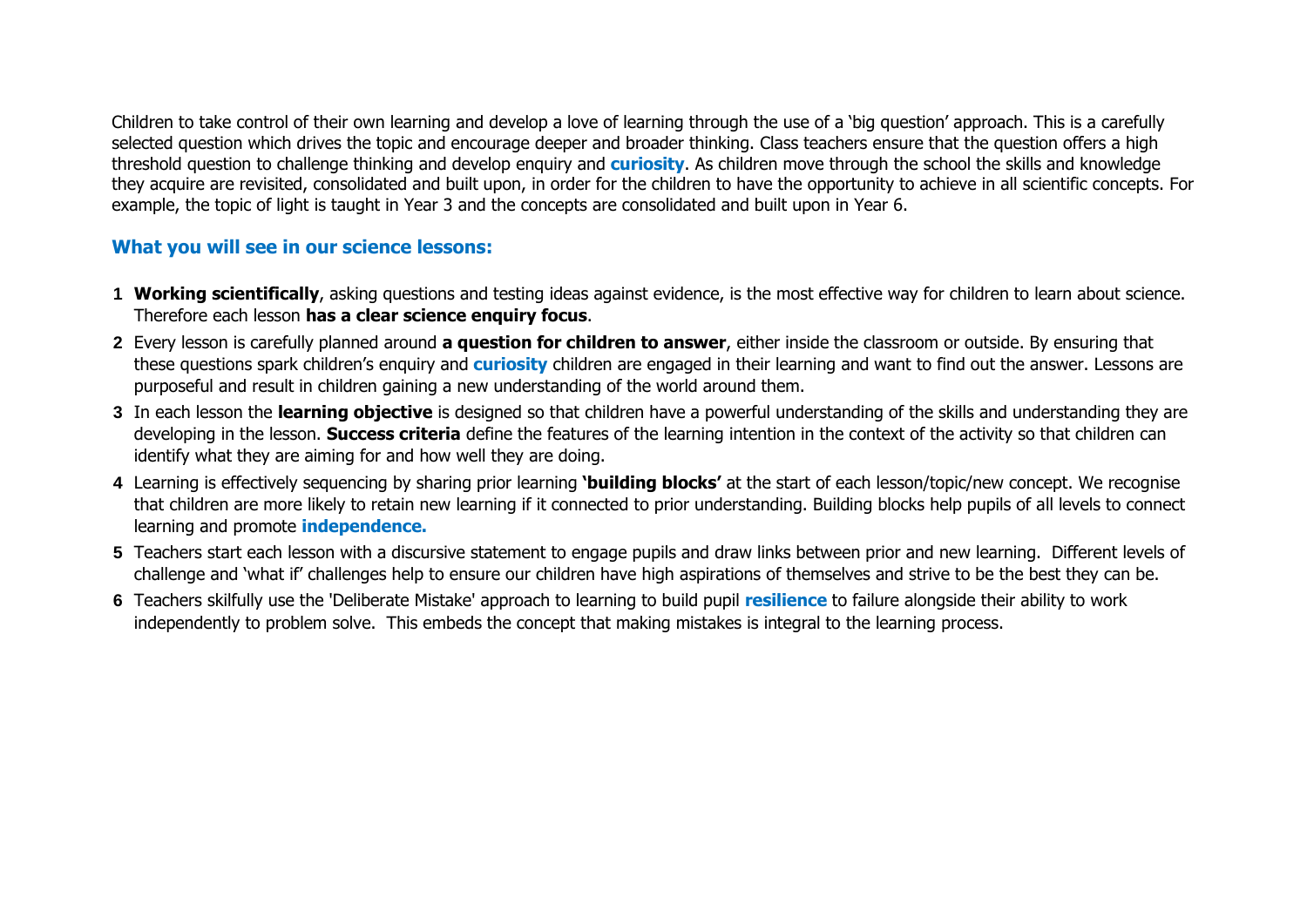## **Science Long Term Overview: EYFS – Year 6**

## **Rationale for Sequencing**

|                                   | <b>Development matters</b>                                                                                                        |                                                                                                                                                                                                                     | <b>Curriculum provision</b>                                                                                                                                                                                                                                                                                                        | <b>Contribution on wider</b>                                                                                                                                                                                                                                                                                              |
|-----------------------------------|-----------------------------------------------------------------------------------------------------------------------------------|---------------------------------------------------------------------------------------------------------------------------------------------------------------------------------------------------------------------|------------------------------------------------------------------------------------------------------------------------------------------------------------------------------------------------------------------------------------------------------------------------------------------------------------------------------------|---------------------------------------------------------------------------------------------------------------------------------------------------------------------------------------------------------------------------------------------------------------------------------------------------------------------------|
|                                   |                                                                                                                                   |                                                                                                                                                                                                                     |                                                                                                                                                                                                                                                                                                                                    | Science knowledge and what<br>later content this prepares<br>for                                                                                                                                                                                                                                                          |
| Three<br>and Four<br>Year<br>Olds | Communication and Language                                                                                                        | Understand 'why' questions,<br>like: "Why do you think the<br>caterpillar got so fat?"                                                                                                                              | Provide regular opportunities to develop<br>strength, control and co-ordination on<br>the outdoor physical trail. Regularly<br>discuss progress and achievements.                                                                                                                                                                  | Planned opportunities during PE<br>sessions to promote health<br>awareness by talking about<br>exercise, its effect on their bodies                                                                                                                                                                                       |
|                                   | Personal, Social and Emotional<br>Make healthy choices about<br><b>Development</b><br>food, drink, activity and<br>toothbrushing. | During PE sessions have discussions<br>about the effects exercise has on our<br>bodies.<br>Provide opportunities for children to<br>compare and describe different                                                  | and the contribution exercise<br>makes to health.<br>Provide opportunities to involve<br>all children in being active e.g.<br>large and small outdoor climbing<br>equipment, lunchtime activities<br>and in-school sports events.                                                                                                  |                                                                                                                                                                                                                                                                                                                           |
|                                   | Understanding the World                                                                                                           | Use all their senses in hands-<br>on exploration of natural<br>materials.<br>Explore collections of materials with<br>similar and/or different properties.<br>Talk about what they see, using a wide<br>vocabulary. | environments through stories, non-<br>fiction texts and maps.<br>Plant cress seeds and have discussions<br>about the changes occurring and how<br>we can influence them.<br>Make observations of our caterpillars<br>through drawings and photographs to<br>document their life cycles.<br>Regularly discuss how to look after our | Provide opportunities for children<br>to learn about and discuss<br>healthy eating choices e.g. snack<br>time and cooking activities, and<br>to begin to develop an<br>understanding of their own well-<br>being e.g. through PSHE and<br>circle times.<br>Through 'People Who Help Us',<br>learn about the role doctors, |
|                                   |                                                                                                                                   | Begin to make sense of<br>their own life-story and<br>family's history.<br>Explore how things work.                                                                                                                 | local area and in particular our school.<br>Learning about recycling and collecting<br>litter around the school.<br>Explore the similarities and differences<br>in relation to food. Make porridge and                                                                                                                             | dentists, nurses play in keeping<br>us healthy and participate in<br>whole school events such as<br>Road Safety Week and Safer<br>Internet Day.                                                                                                                                                                           |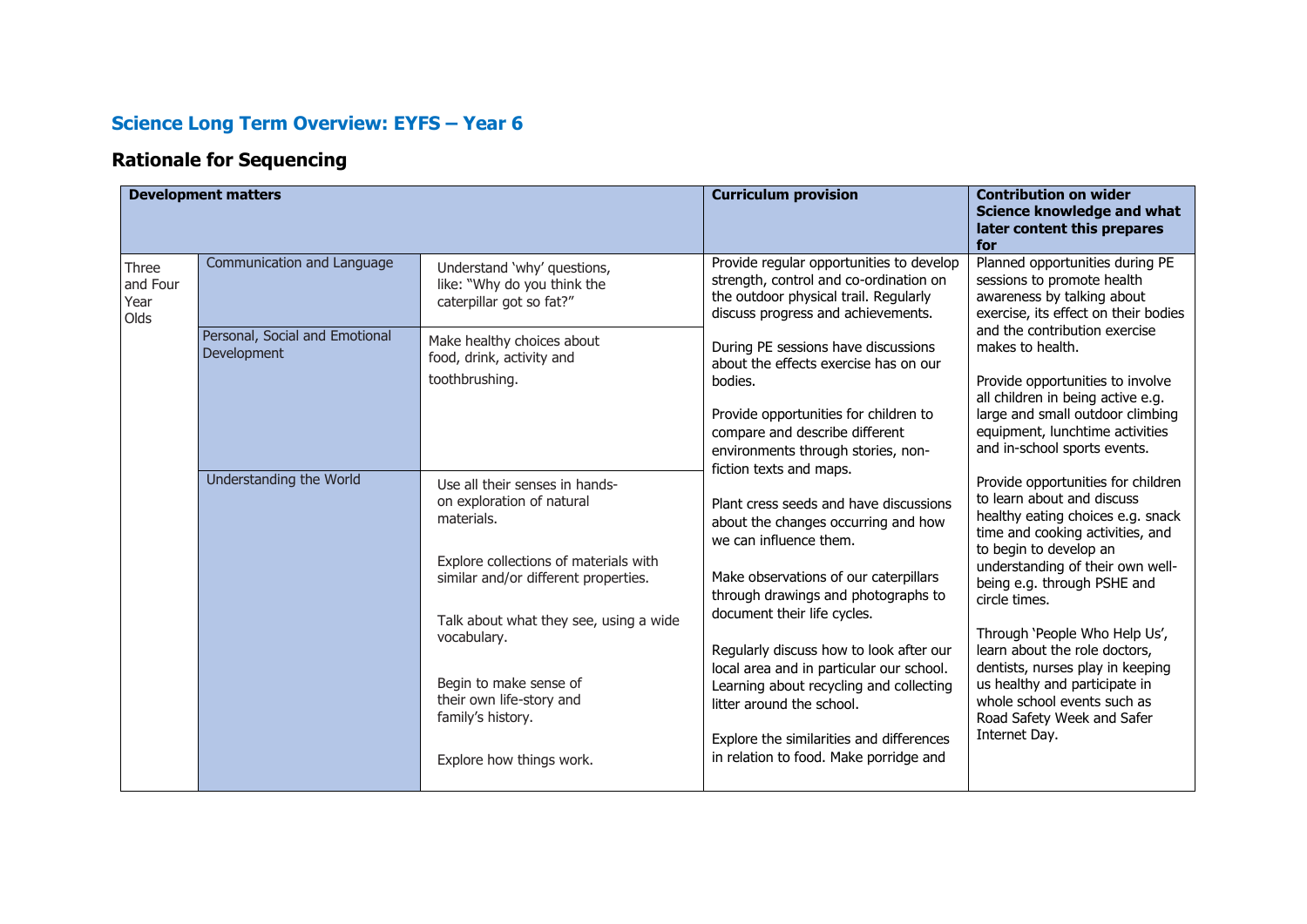|           |                                               | Plant seeds and care for growing plants.<br>Understand the key features of the<br>life cycle of a plant and an animal.                                                 | melt chocolate, discussing textures and<br>changes.<br>When decorating biscuits discuss<br>managing own basic hygiene and the<br>importance if this beforehand.                        | Provide opportunities for children<br>to observe things closely e.g.<br>plants and mini beasts using<br>magnifying glasses, life cycle of a<br>butterfly, changing weather and<br>seasons.                                                        |
|-----------|-----------------------------------------------|------------------------------------------------------------------------------------------------------------------------------------------------------------------------|----------------------------------------------------------------------------------------------------------------------------------------------------------------------------------------|---------------------------------------------------------------------------------------------------------------------------------------------------------------------------------------------------------------------------------------------------|
|           |                                               | Begin to understand the need to<br>respect and care for the natural<br>environment and all living things.<br>Explore and talk about different forces<br>they can feel. | Provide opportunities for children to<br>look at icicles and discuss how they are<br>formed.<br>Regularly share stories and videos in<br>regards to the importance of good<br>hygiene. | Enable children to record<br>observations by creating<br>diagrams, drawings and diaries<br>as well as digitally using photos<br>and video e.g. measuring the<br>height of a plant at different<br>times, comparing photos of<br>different leaves. |
|           |                                               | Talk about the differences between<br>materials and changes they notice.                                                                                               | Children are encouraged to change<br>independently for PE.                                                                                                                             | Introduce and use vocabulary<br>that enables children to talk                                                                                                                                                                                     |
| Reception | Communication and Language                    | Learn new vocabulary.<br>Ask questions to find out more and to<br>check what has been<br>said to them.                                                                 | Provide opportunities for children to<br>taste healthy foods and discuss the<br>importance of healthy food choices.<br>Provide opportunities for children to                           | about their observations and<br>experiences e.g. smooth, soft,<br>shiny, hard.<br>Planned activities enable children<br>to show care and concern for                                                                                              |
|           |                                               | Articulate their ideas and thoughts in well-<br>formed sentences.                                                                                                      | compare and describe different<br>environments through stories, non-<br>fiction texts and maps.<br>Apply our knowledge of floating and<br>sinking to create ice models, dropping       | living things e.g. egg hatching<br>and raising chicks, planting and<br>watering bean plants, and also<br>for the environment e.g. Trash<br>Mob.                                                                                                   |
|           |                                               | Describe events in some detail.<br>Use talk to help work out                                                                                                           | different items into water.                                                                                                                                                            | Introduce concepts such as<br>floating and sinking, melting and<br>freezing through activities and                                                                                                                                                |
|           |                                               | problems and organise<br>thinking and activities, and to                                                                                                               | Make observations of changes in the<br>world around us. Take photos and<br>observational drawings during our                                                                           | dedicated workshops.                                                                                                                                                                                                                              |
|           |                                               | explain how things work and<br>why they might happen.<br>Use new vocabulary in different contexts                                                                      | Autumn walk. This will be continued<br>throughout the year as seasons<br>change.                                                                                                       | Link stories to real-life contexts<br>e.g. Humpty Dumpty and<br>encourage children to devise<br>simple fair tests, record                                                                                                                         |
|           | Personal, Social and Emotional<br>Development | Know and talk about the different<br>factors that support their overall                                                                                                |                                                                                                                                                                                        | observations and draw<br>conclusions.                                                                                                                                                                                                             |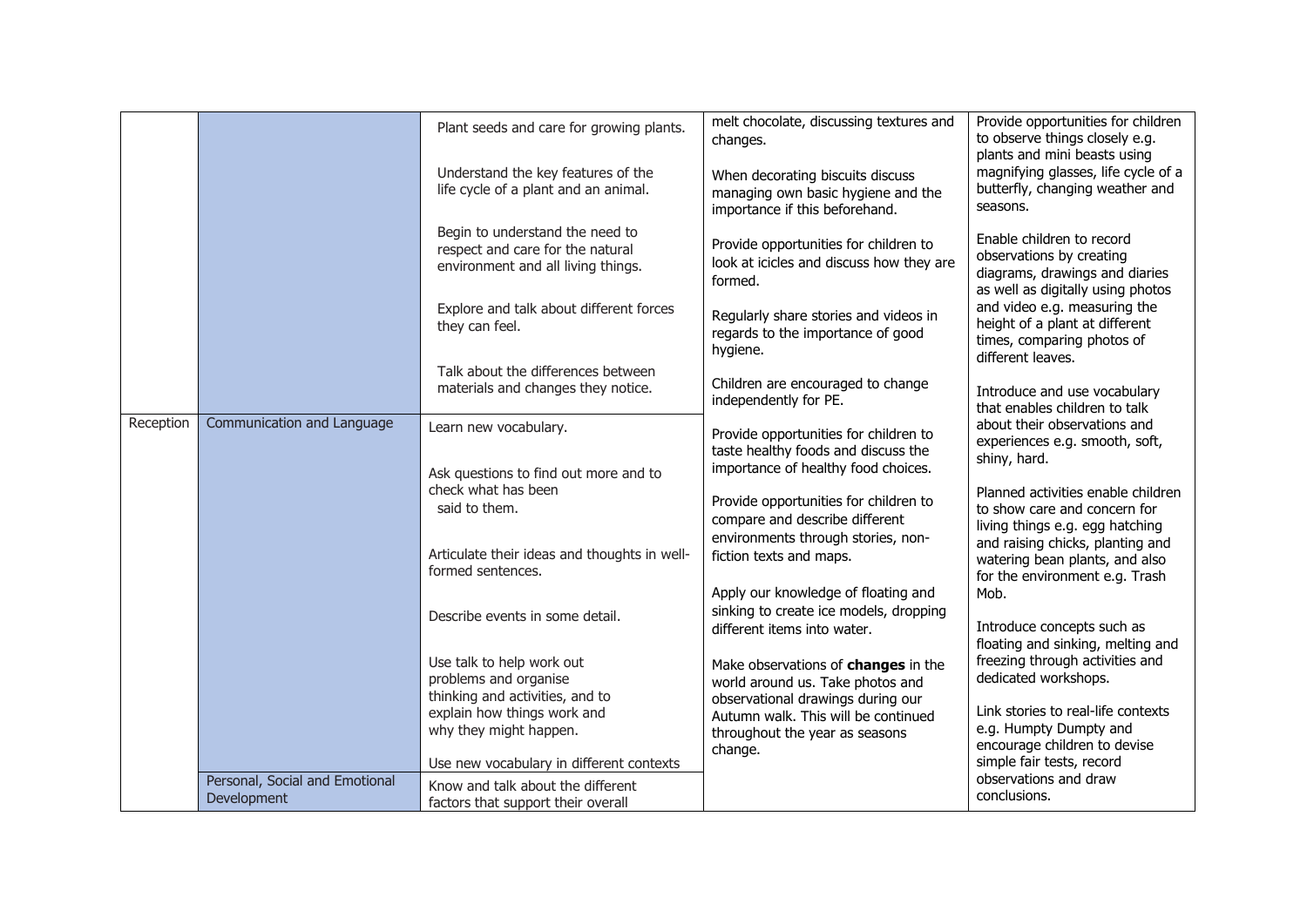|            |                                                  |                                | health and wellbeing:                                                                                                                                             |                                                                                                                                              |
|------------|--------------------------------------------------|--------------------------------|-------------------------------------------------------------------------------------------------------------------------------------------------------------------|----------------------------------------------------------------------------------------------------------------------------------------------|
|            |                                                  |                                | >regular physical activity<br>>healthy eating<br>>toothbrushing<br>>sensible amounts of 'screen time'<br>>having a good sleep routine<br>>being a safe pedestrian | Use stories as the starting point<br>for investigations e.g. The Three<br>Little Pigs to begin to understand<br>the properties of materials. |
|            | Understanding the World                          |                                | Explore the natural world around them.                                                                                                                            |                                                                                                                                              |
|            |                                                  |                                | Describe what they see, hear and feel<br>while they are outside.                                                                                                  |                                                                                                                                              |
|            |                                                  |                                | Recognise some environments that are<br>different to the one in which they live.                                                                                  |                                                                                                                                              |
|            |                                                  |                                | Understand the effect of changing<br>seasons on the natural world around<br>them.                                                                                 |                                                                                                                                              |
| <b>ELG</b> | Communication<br>and Language                    | Attention and<br>Understanding | Make comments about what they have<br>heard and ask questions to clarify their<br>understanding                                                                   |                                                                                                                                              |
|            | Personal, Social<br>and Emotional<br>Development | Managing Self                  | Manage their own basic hygiene and<br>personal needs, including dressing,<br>going to the toilet and understanding<br>the importance of healthy food<br>choices.  |                                                                                                                                              |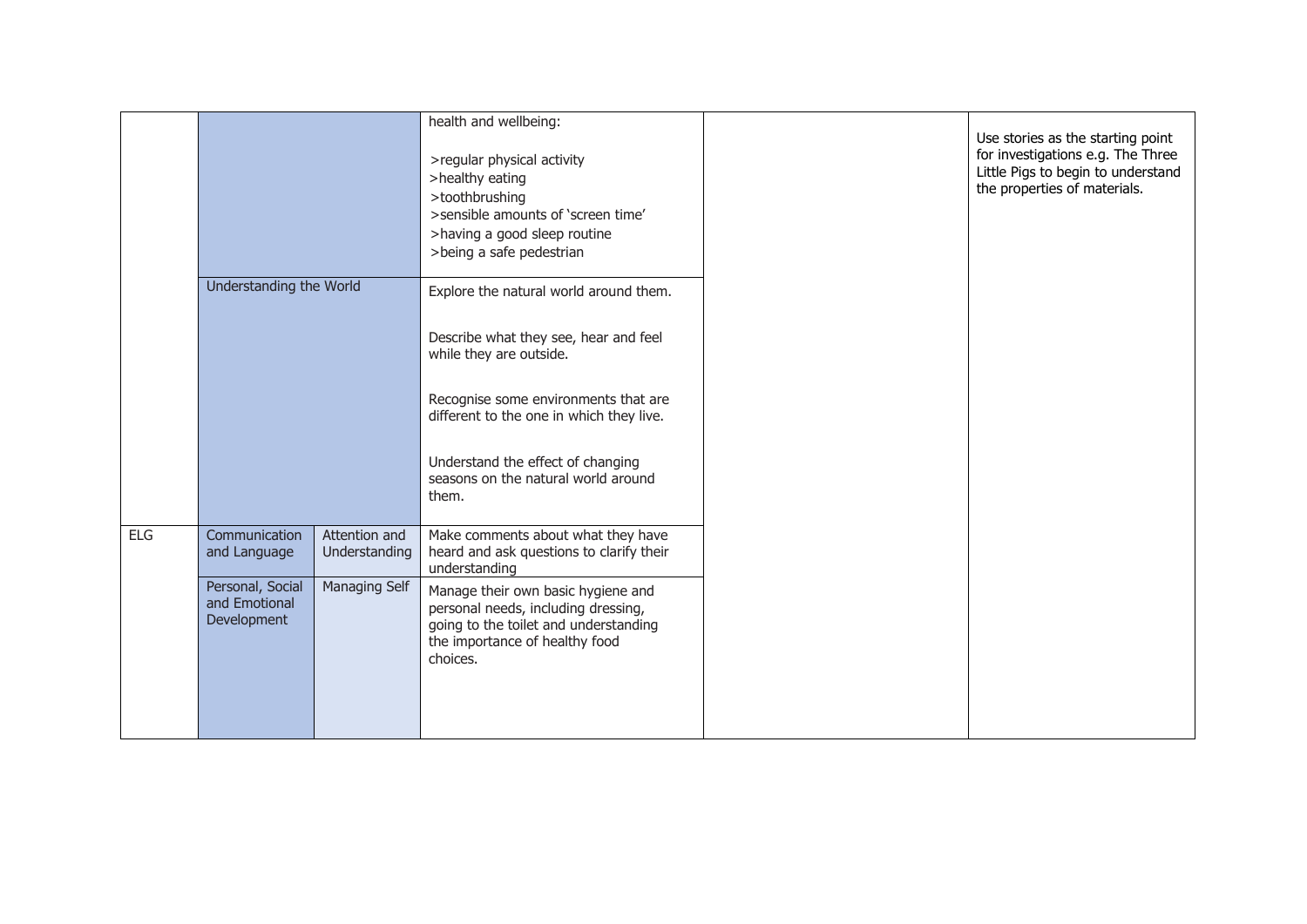| Understanding<br>the World | The Natural<br>World | Explore the natural world around<br>them, making observations and<br>drawing pictures of animals and<br>plants.                                                                      |  |
|----------------------------|----------------------|--------------------------------------------------------------------------------------------------------------------------------------------------------------------------------------|--|
|                            |                      | Know some similarities and differences<br>between the natural world around<br>them and contrasting environments,<br>drawing on their experiences and what<br>has been read in class. |  |
|                            |                      | Understand some important<br>processes and changes in the<br>natural world around them,<br>including the seasons and<br>changing states of matter.                                   |  |

| Year 1   | <b>Substantive Knowledge Content</b><br>based around a Big Question                                                                                                                                                                                                                                                                                            | Recurring themes, ideas and language                                                                                                                                                                                                                                                                                                                                                                                                                                                               | <b>Contribution on wider Science knowledge</b><br>and what later content this prepares for                                                                                                                                                                                                                                                                                                             |
|----------|----------------------------------------------------------------------------------------------------------------------------------------------------------------------------------------------------------------------------------------------------------------------------------------------------------------------------------------------------------------|----------------------------------------------------------------------------------------------------------------------------------------------------------------------------------------------------------------------------------------------------------------------------------------------------------------------------------------------------------------------------------------------------------------------------------------------------------------------------------------------------|--------------------------------------------------------------------------------------------------------------------------------------------------------------------------------------------------------------------------------------------------------------------------------------------------------------------------------------------------------------------------------------------------------|
| Autumn 1 | Which body parts are linked to our<br>5 senses?<br>Identify, name and compare parts of<br>our bodies<br>Describe, compare and group different<br>edible materials by using the sense of<br>taste<br>Identify, compare and group the sounds<br>collected during a sound walk<br>Describe how our sense of touch helps<br>us to learn about the world around us. | Pupils build on their knowledge of themselves (All about Me<br>topic - EYFS), with plenty of opportunities to learn and recall<br>the main parts of the human body by using their own bodies<br>as a reference. They use their senses: smell, touch,<br>taste, sound and sight to compare different textures,<br>sounds and smells.<br>When working scientifically, pupils will carry out a variety<br>of comparative tests and identifying and classifying<br>enquiries.<br><i>NC Objectives:</i> | Pupils have the opportunity to build on this<br>knowledge in year 2 where they learn how to keep<br>the body healthy, including the parts of the body<br>learned about in this unit.<br>Pupils build on this basic knowledge of the human<br>body throughout their primary school science<br>careers with:<br><b>Year 3: Musculoskeletal</b><br><b>Year 4: Digestion</b><br>Year 6: Circulatory system |
|          | Describe and compare a variety of<br>different smells, identifying which are<br>the most and least liked by the class<br>Describe how our senses help us to find<br>out about the world                                                                                                                                                                        | Working scientifically:<br>>asking simple questions and recognising they can be<br>answered in different ways<br>>performing simple tests<br>>observing closely using simple equipment                                                                                                                                                                                                                                                                                                             | Pupils continue to learn about hearing and sound in<br>year 4                                                                                                                                                                                                                                                                                                                                          |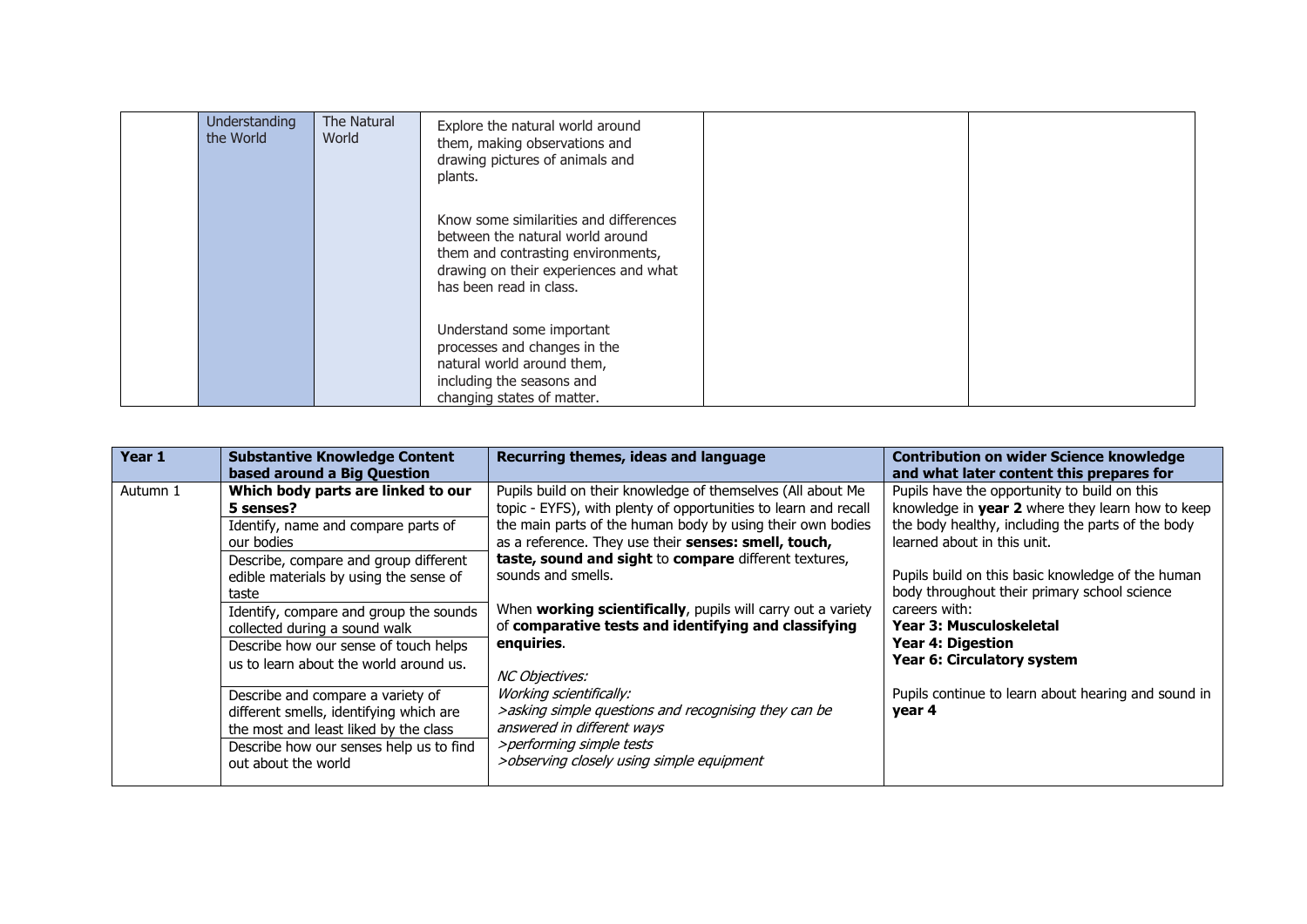|                        |                                                                                                                                                                                                                                                                                                                                                                                                                                                                                                                                                                                                   | > Identify, name, draw and label the basic parts of the<br>human body and say which part of the body is associated<br>with which sense                                                                                                                                                                                                                                                                                                                                                                                                                                                                                                                                                                                                                                                                                                                                                                                                                                                                                                                                                                                                                                                                                                                                                                                                                                                                                                                            |                                                                                                                                                                                                                                                            |
|------------------------|---------------------------------------------------------------------------------------------------------------------------------------------------------------------------------------------------------------------------------------------------------------------------------------------------------------------------------------------------------------------------------------------------------------------------------------------------------------------------------------------------------------------------------------------------------------------------------------------------|-------------------------------------------------------------------------------------------------------------------------------------------------------------------------------------------------------------------------------------------------------------------------------------------------------------------------------------------------------------------------------------------------------------------------------------------------------------------------------------------------------------------------------------------------------------------------------------------------------------------------------------------------------------------------------------------------------------------------------------------------------------------------------------------------------------------------------------------------------------------------------------------------------------------------------------------------------------------------------------------------------------------------------------------------------------------------------------------------------------------------------------------------------------------------------------------------------------------------------------------------------------------------------------------------------------------------------------------------------------------------------------------------------------------------------------------------------------------|------------------------------------------------------------------------------------------------------------------------------------------------------------------------------------------------------------------------------------------------------------|
| Autumn 2 &<br>Spring 1 | What are the properties of wood,<br>plastic, glass, metal, water, and<br>rock?<br>Identify and name everyday materials<br>Identify and name paper in a variety of<br>form<br>Identify and name a variety of fabrics<br>Recognise that most objects are made<br>from more than one material<br>Describe how the same type of object<br>can be made using different materials<br>Identify and describe the physical<br>properties of a selection of materials<br>Investigate the stretchiness and<br>flexibility of selected materials<br>Explore the properties of absorbency<br>and waterproofing | Pupils explore, name, describe, classify, discuss and<br>raise and answer questions about everyday materials so<br>that they become familiar with the names of materials and<br>properties such as: hard/soft; stretchy/stiff; shiny/dull;<br>rough/smooth; bendy/not bendy; waterproof/not<br>waterproof; absorbent/not absorbent;<br>opaque/transparent.<br>When working scientifically there is a strong emphasis on<br>pupils using their senses to observe - closely building<br>learning from their previous unit of work on the senses.<br>Pupils learn to identify, name and sort materials, they<br>also learn how to group and classify them using separate<br>and overlapping sorting rings, simple tables and Carroll<br>diagrams.<br>NC Objectives:<br>Working scientifically<br>> asking simple questions and recognising they can be<br>answered in different ways<br>>performing simple tests<br>>observing closely using simple equipment<br>>identifying and classifying<br>>using observations and ideas the suggest answers to<br>questions<br>>distinguish between an object and the material from which<br>it is made<br>>identify and name a variety of everyday materials,<br>including wood, plastic, glass, metal, water, and rock<br>>describe the simple physical properties of a variety of<br>everyday materials<br>>compare and group together a variety of everyday<br>materials on the basis of their simple physical properties | Pupils continue to explore materials in:<br>Year 2: Pupils test the suitability of certain<br>materials<br>Year 5: Pupils deepen their understanding of<br>sorting materials, properties of materials and<br>mixtures: reversible and irreversible changes |
| Spring 2               | What is the same and what is<br>different about plants and flowers?                                                                                                                                                                                                                                                                                                                                                                                                                                                                                                                               | Pupils use the local environment throughout the year to<br>explore and answer questions about plants growing in their                                                                                                                                                                                                                                                                                                                                                                                                                                                                                                                                                                                                                                                                                                                                                                                                                                                                                                                                                                                                                                                                                                                                                                                                                                                                                                                                             | Pupil have the opportunity to build on earlier<br>learning during EYFS, where they will have had a                                                                                                                                                         |
|                        |                                                                                                                                                                                                                                                                                                                                                                                                                                                                                                                                                                                                   |                                                                                                                                                                                                                                                                                                                                                                                                                                                                                                                                                                                                                                                                                                                                                                                                                                                                                                                                                                                                                                                                                                                                                                                                                                                                                                                                                                                                                                                                   |                                                                                                                                                                                                                                                            |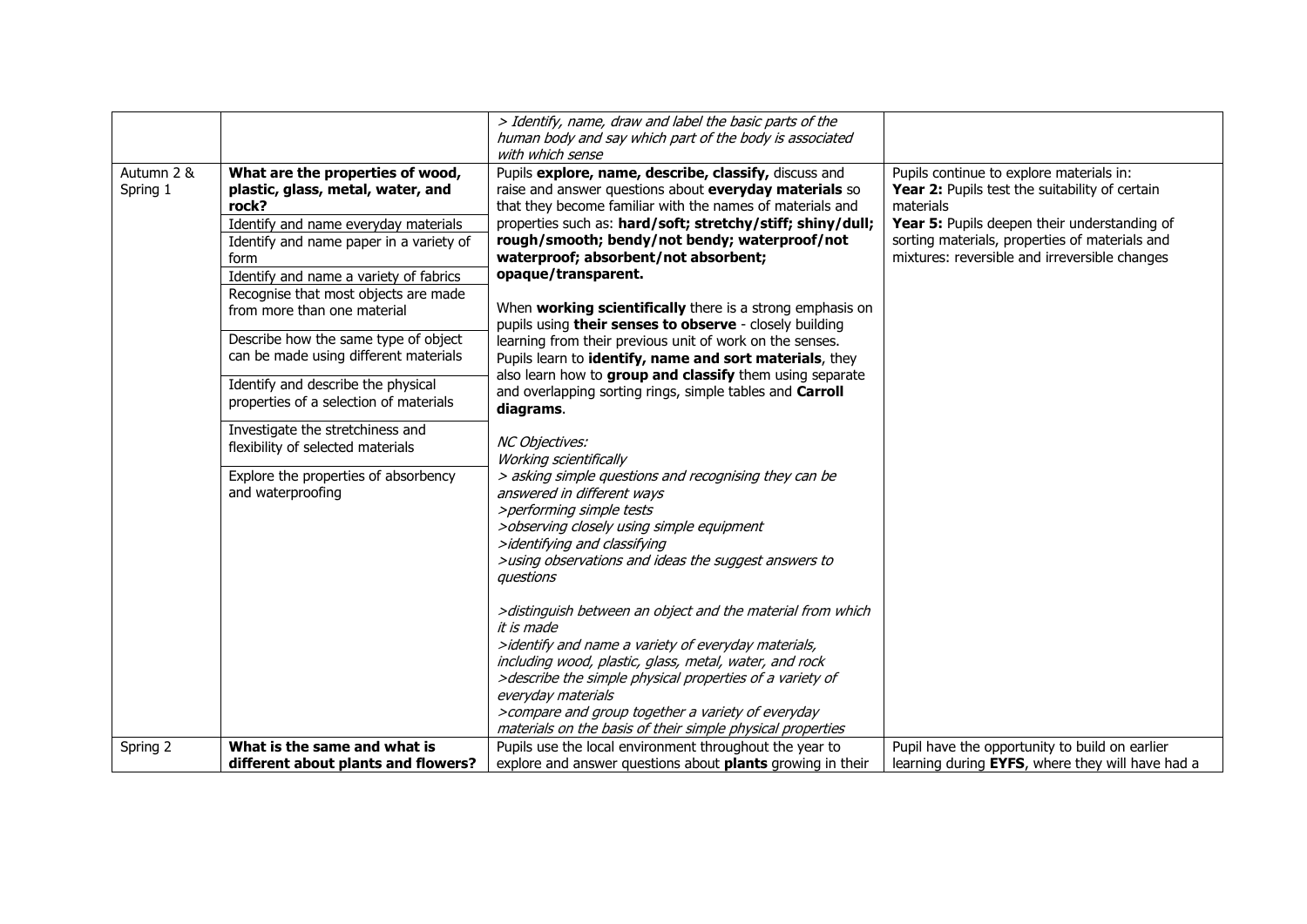|          | Identify, name, describe and compare<br>some familiar garden plants in the local<br>environment | habitat. Pupils observe the growth of flowers and<br>vegetables that they have planted.<br>Pupils become familiar with common names of flowers, | variety of plant-related experiences: using their<br>senses, looking at, smelling and tasting, planting<br>and growing things, and becoming aware of |
|----------|-------------------------------------------------------------------------------------------------|-------------------------------------------------------------------------------------------------------------------------------------------------|------------------------------------------------------------------------------------------------------------------------------------------------------|
|          | Identify, name, describe and compare a<br>variety of familiar wild plants in the local          | examples of deciduous and evergreen trees.                                                                                                      | obvious differences between things, for example,<br>between different leaves and different flowers.                                                  |
|          | environment                                                                                     | When working scientifically there is a strong emphasis on                                                                                       |                                                                                                                                                      |
|          | Compare a variety of familiar flowering                                                         | observing closely, identifying and classifying, and                                                                                             |                                                                                                                                                      |
|          | plants and group them according to the                                                          | comparing and contrasting. Pupils use simple vocabulary                                                                                         | Pupils develop their knowledge of plants in their                                                                                                    |
|          | similarities in their flowers                                                                   | to describe their observations and to identify similarities                                                                                     | environment in:                                                                                                                                      |
|          | Describe and compare the root systems                                                           | and differences, and group the evidence they collect in                                                                                         | Year 6: In depth classification of plants                                                                                                            |
|          | of a variety of familiar plants                                                                 | different ways,                                                                                                                                 |                                                                                                                                                      |
|          | Identify and name, describe and<br>compare a variety of trees in the local                      |                                                                                                                                                 |                                                                                                                                                      |
|          | environment                                                                                     | NC objectives:                                                                                                                                  |                                                                                                                                                      |
|          |                                                                                                 | <b>Working Scientifically:</b>                                                                                                                  |                                                                                                                                                      |
|          |                                                                                                 | >asking simple questions and recognising that they can be                                                                                       |                                                                                                                                                      |
|          |                                                                                                 | answered in different ways                                                                                                                      |                                                                                                                                                      |
|          |                                                                                                 | >observing closely, using simple equipment                                                                                                      |                                                                                                                                                      |
|          |                                                                                                 | >identifying and classifying                                                                                                                    |                                                                                                                                                      |
|          |                                                                                                 | >using their observations and ideas to suggest answers to                                                                                       |                                                                                                                                                      |
|          |                                                                                                 | questions                                                                                                                                       |                                                                                                                                                      |
|          |                                                                                                 | >identify and name a variety of common wild and garden                                                                                          |                                                                                                                                                      |
|          |                                                                                                 | plants, including deciduous and evergreen trees                                                                                                 |                                                                                                                                                      |
|          |                                                                                                 | >identify and describe the basic structure of a variety of                                                                                      |                                                                                                                                                      |
|          |                                                                                                 | common flowering plants, including trees                                                                                                        |                                                                                                                                                      |
| Summer 1 | What do animals need to stay                                                                    | Pupils use the local environment throughout the year to                                                                                         | Pupils build on their observations of animals in their                                                                                               |
|          | alive?                                                                                          | explore and answer questions about animals in their                                                                                             | immediate environment.                                                                                                                               |
|          | Identify different animals seen around                                                          | habitat. They understand how to take care of animals taken                                                                                      |                                                                                                                                                      |
|          | school at different times of the year                                                           | from their local environment and the need to return them                                                                                        | Pupils develop this classification throughout their                                                                                                  |
|          | Describe and identify birds that visit our                                                      | safely after study.                                                                                                                             | Science careers at school:                                                                                                                           |
|          | bird feeders at different times                                                                 |                                                                                                                                                 | Year 2: Pupils develop their knowledge of what                                                                                                       |
|          | Describe the needs of snails and what                                                           | NC objectives:                                                                                                                                  | groups of animals eat to learn about food chains                                                                                                     |
|          | happens as they change and grow.                                                                | <b>Working Scientifically:</b>                                                                                                                  | Year 4: Pupils develop their knowledge of what                                                                                                       |
|          | Describe the day to day needs of a pet                                                          | >asking simple questions and recognising that they can be                                                                                       | groups of animals eat to learn about food webs                                                                                                       |
|          | and how they should be cared for over                                                           | answered in different ways                                                                                                                      | Year 6: Pupils build on their knowledge in order to                                                                                                  |
|          | an extended period of time                                                                      | >observing closely, using simple equipment                                                                                                      | classify in a more detailed manner                                                                                                                   |
|          |                                                                                                 | >identifying and classifying                                                                                                                    |                                                                                                                                                      |
|          |                                                                                                 | >using their observations and ideas to suggest answers to                                                                                       |                                                                                                                                                      |
|          |                                                                                                 | questions                                                                                                                                       |                                                                                                                                                      |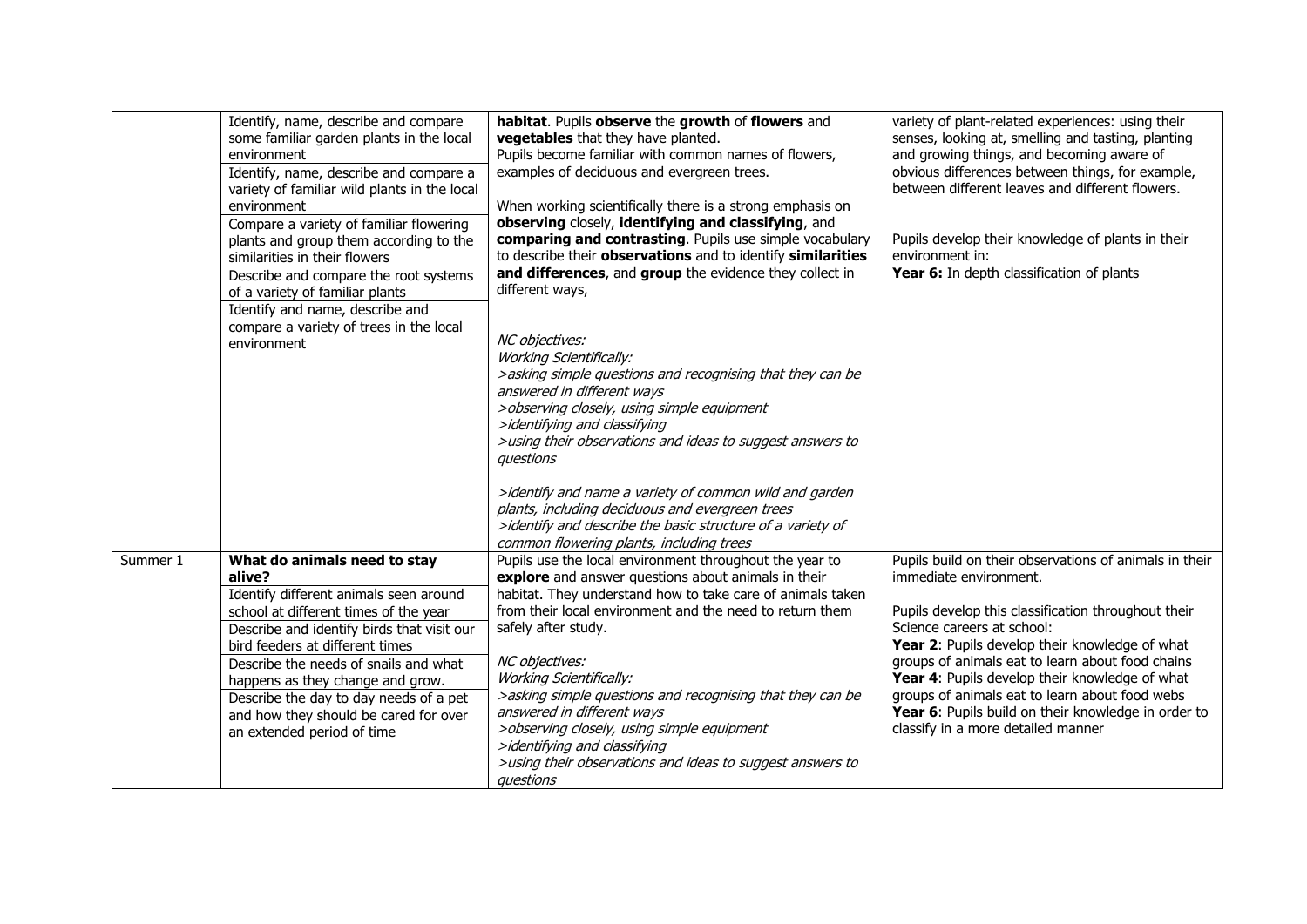|                                         |                                                                                                                                                                                                                                                                                                                                                                                                                                                                                                                                                                                                                                                                          | >gathering and recording data to help in answering<br>auestions<br>>identify and name a variety of common animals including<br>fish, amphibians, reptiles, birds and mammals                                                                                                                                                                                                                                                                                                                                                                                                                                                                                                                                                                                                                                                                                                                                                                                                                               |                                                                                                                                                                                                                                                                                                                                                                                                                                                                                   |
|-----------------------------------------|--------------------------------------------------------------------------------------------------------------------------------------------------------------------------------------------------------------------------------------------------------------------------------------------------------------------------------------------------------------------------------------------------------------------------------------------------------------------------------------------------------------------------------------------------------------------------------------------------------------------------------------------------------------------------|------------------------------------------------------------------------------------------------------------------------------------------------------------------------------------------------------------------------------------------------------------------------------------------------------------------------------------------------------------------------------------------------------------------------------------------------------------------------------------------------------------------------------------------------------------------------------------------------------------------------------------------------------------------------------------------------------------------------------------------------------------------------------------------------------------------------------------------------------------------------------------------------------------------------------------------------------------------------------------------------------------|-----------------------------------------------------------------------------------------------------------------------------------------------------------------------------------------------------------------------------------------------------------------------------------------------------------------------------------------------------------------------------------------------------------------------------------------------------------------------------------|
| Summer 2                                | How do animals differ from one<br>another?<br>Identify and name a variety of common<br>animals<br>Describe and compare the body<br>structures of different kinds of animals<br>Describe and compare different kinds of<br>fish<br>Observe the main features of birds,<br>including feathers, and to compare<br>these in different kinds of birds<br>Describe and compare how different<br>kinds of animals move<br>Recognise that some animals mainly eat<br>meat (carnivores), some only eat plant<br>materials (herbivores) and some eat<br>both (omnivores)<br>Describe how the lives of nocturnal<br>animals differ from those of animals<br>seen during the daytime | Pupils become familiar with the common names of some fish,<br>amphibians, reptiles, birds and mammals, including those<br>that are kept as pets.<br>Pupils compare observable features from a range of<br>groups. Pupils use classification to group animals<br>according to what they eat. Pupils are also introduced to the<br>terms 'carnivore', 'herbivore' and 'omnivore'.<br>NC objectives:<br><b>Working Scientifically:</b><br>>asking simple questions and recognising that they can be<br>answered in different ways<br>>identifying and classifying<br>>using their observations and ideas to suggest answers to<br>questions<br>>identify and name a variety of common animals including<br>fish, amphibians, reptiles, birds and mammals<br>>identify and name a variety of common animals that are<br>carnivores, herbivores and omnivores<br>>describe and compare the structure of a variety of common<br>animals (fish, amphibians, reptiles, birds and mammals<br><i>including pets)</i> | Pupils build on their observations of animals in their<br>immediate environment.<br>Pupils develop this classification throughout their<br>Science careers at Hadley Wood:<br>Year 2: Pupils develop their knowledge of what<br>groups of animals eat to learn about food chains<br>Year 4: Pupils develop their knowledge of what<br>groups of animals eat to learn about food webs<br>Year 6: Pupils build on their knowledge in order to<br>classify in a more detailed manner |
| Throughout<br>the course of<br>the year | How do the seasons change our<br>world around us?<br>Observe and describe weather<br>associated with the seasons                                                                                                                                                                                                                                                                                                                                                                                                                                                                                                                                                         | Pupils have the opportunity to observe and record their<br>immediate environment at this time of the year. This also<br>builds on their EYFS learning of the seasons, what they are<br>and some particular observable details that define them.<br>Pupils will observe the differences in weather associated<br>with the seasons and how these change. They will consider                                                                                                                                                                                                                                                                                                                                                                                                                                                                                                                                                                                                                                  | Pupils have the opportunity to explore this unit<br>throughout their school career building animals and<br>plants into the topic.<br>In year 5 pupils build on their understanding of<br>day length in a unit about the sun, moon and earth                                                                                                                                                                                                                                       |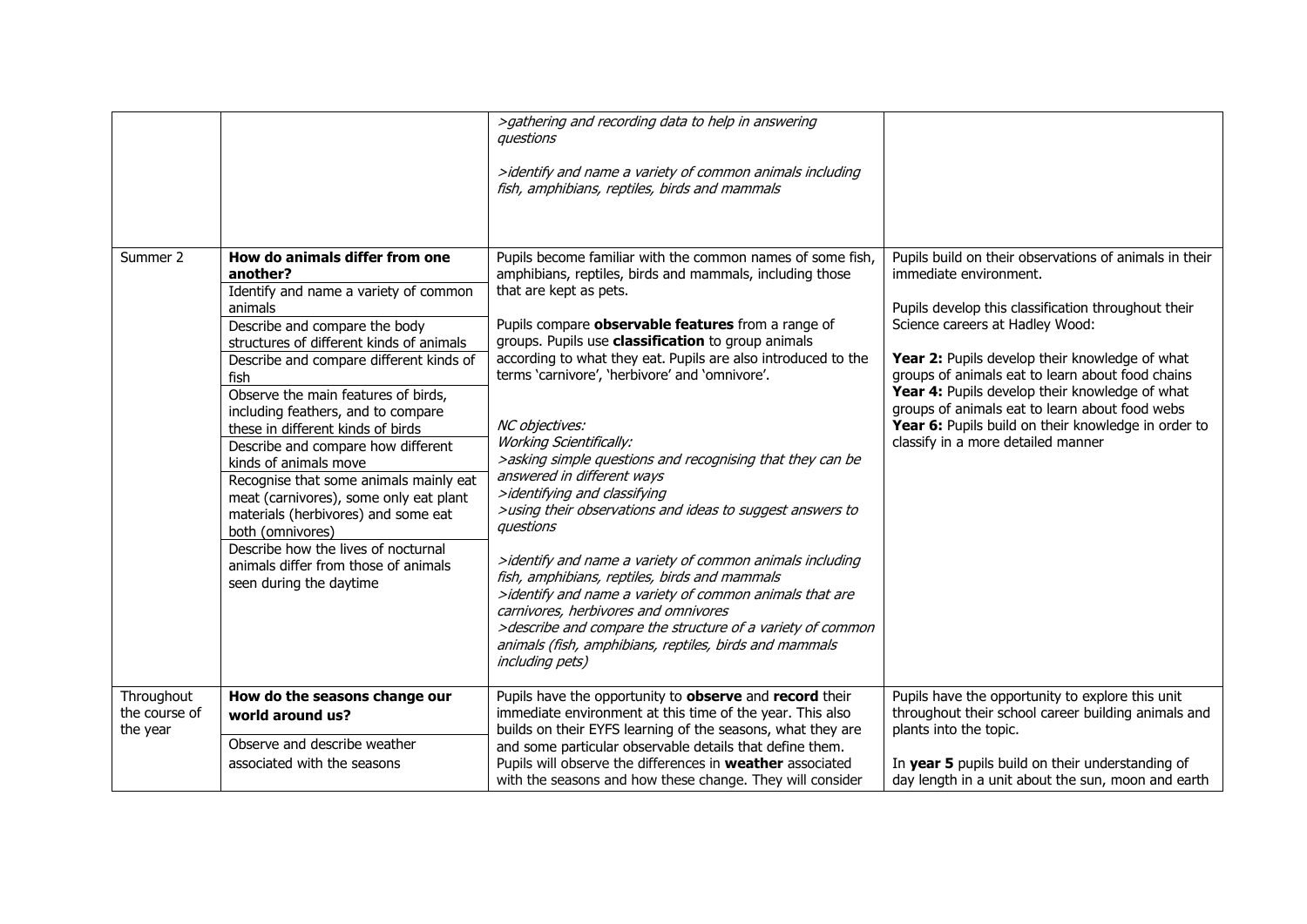|                   | Observe and describe how day length<br>varies.<br>What flowers do we see?<br>What colour are the leaves on the<br>plants?                                                                                                                                                                                                                   | the variation in the length of the day as the seasons<br>change and how this affects them.<br><b>National Curriculum:</b><br>>observe changes across the 4 seasons<br>>observe and describe weather associated with the seasons<br>and how day length varies                                                                                                                                                                                                                                                                                                                                                                                                                                                                                                                                                                                                                                                                                                                                                                                                                                                                                                                                                                                 |                                                                                                                                                                                                             |
|-------------------|---------------------------------------------------------------------------------------------------------------------------------------------------------------------------------------------------------------------------------------------------------------------------------------------------------------------------------------------|----------------------------------------------------------------------------------------------------------------------------------------------------------------------------------------------------------------------------------------------------------------------------------------------------------------------------------------------------------------------------------------------------------------------------------------------------------------------------------------------------------------------------------------------------------------------------------------------------------------------------------------------------------------------------------------------------------------------------------------------------------------------------------------------------------------------------------------------------------------------------------------------------------------------------------------------------------------------------------------------------------------------------------------------------------------------------------------------------------------------------------------------------------------------------------------------------------------------------------------------|-------------------------------------------------------------------------------------------------------------------------------------------------------------------------------------------------------------|
| Year <sub>2</sub> | <b>Substantive Knowledge Content</b><br>based around a Big Question                                                                                                                                                                                                                                                                         | Recurring themes, ideas and language                                                                                                                                                                                                                                                                                                                                                                                                                                                                                                                                                                                                                                                                                                                                                                                                                                                                                                                                                                                                                                                                                                                                                                                                         | <b>Contribution on wider Science knowledge</b><br>and what later content this prepares for                                                                                                                  |
| Autumn 1          | What materials are suitable for<br>covering a tent?<br>describe objects, including naming the<br>material from which they are made<br>Identify objects made of particular<br>materials<br>Explain if a material is a good choice for<br>an object<br>Test different fabrics to decide which is<br>the best to use for each of the briefs gi | Pupils consolidate their understanding that one type of<br>object can be made from different materials and also that<br>one material can be used for a number of different objects.<br>They continue to develop their understanding of the simple<br>physical properties of materials and consider in more<br>detail how these properties make materials useful for<br>particular purposes.<br>Pupils test a range of different materials for different<br>purposes. They also have an opportunity to think about<br>creative and unusual uses of everyday materials and find out<br>about John Dunlop, who invented rubber pneumatic tyres.<br>When working scientifically pupils will be classifying<br>materials, carrying out comparative tests for different<br>properties and using the results of their tests to suggest<br>suitable (good) choices for a particular purpose.<br>NC objectives:<br><b>Working Scientifically:</b><br>>asking simple questions and recognising that they can be<br>answered in different ways<br>>performing simple tests<br>>identifying and classifying<br>>using their observations and ideas to suggest answers to<br>questions<br>>gathering and recording data to help in answering<br>questions | Pupils build on learning from Year 1 about different<br>materials and their properties.<br>These ideas are further developed in Year 5 pupils<br>will develop their understanding of everyday<br>materials. |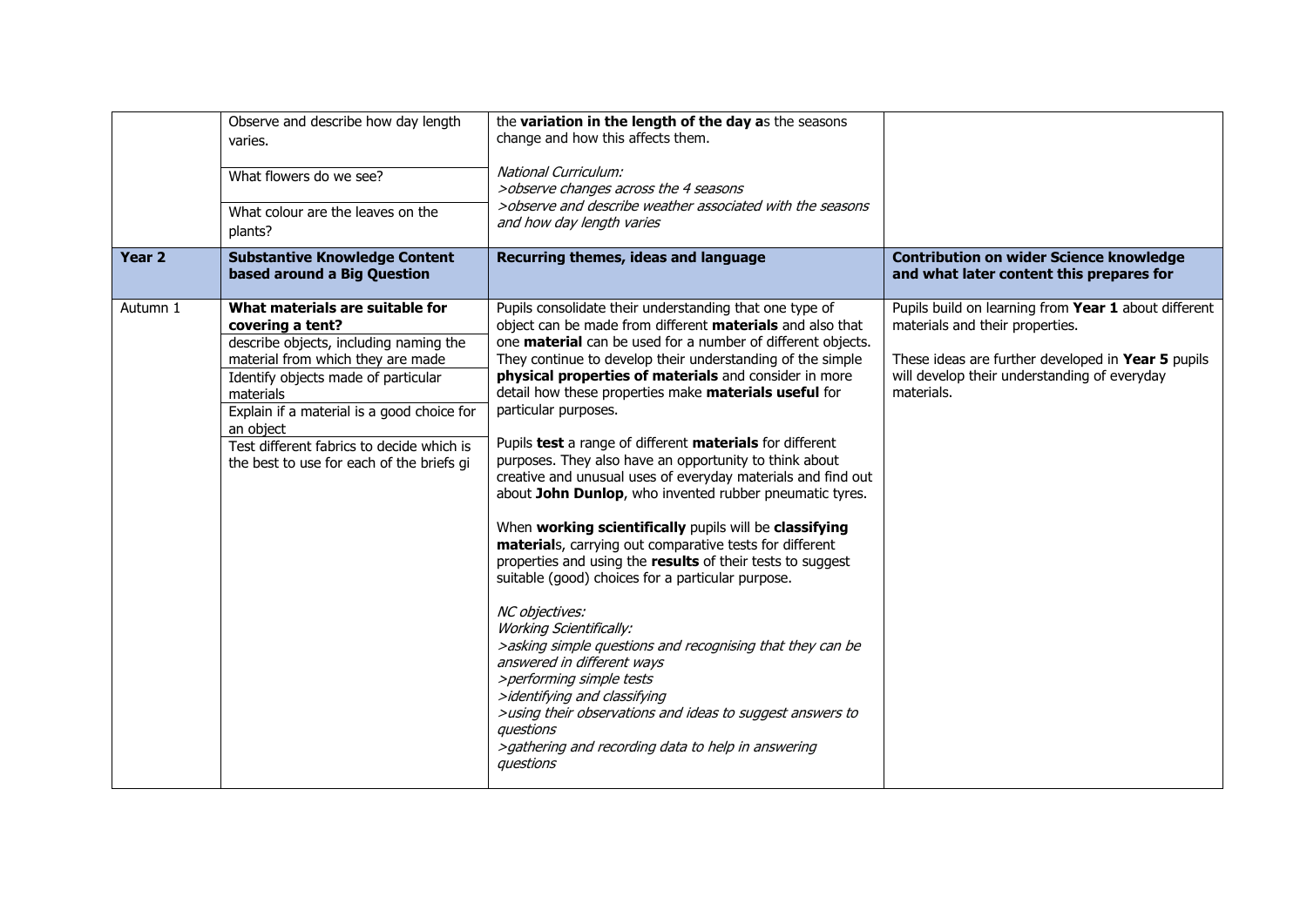|          |                                                                                                                                                                                                                                                                                                                                                                                                                                                                     | >identify and compare the suitability of a variety of everyday<br>materials, including wood, metal, plastic, glass, brick, rock,<br>paper and cardboard for particular uses<br>>find out how the shapes of solid objects made from some<br>materials can be changed by squashing, bending, twisting<br>and stretching                                                                                                                                                                                                                                                                                                                                                                                                                                                                                                                                                                                                                                                                                                                                                                                                                                                                                                       |                                                                                                                                                                                                                                                                                                                                                                                                              |
|----------|---------------------------------------------------------------------------------------------------------------------------------------------------------------------------------------------------------------------------------------------------------------------------------------------------------------------------------------------------------------------------------------------------------------------------------------------------------------------|-----------------------------------------------------------------------------------------------------------------------------------------------------------------------------------------------------------------------------------------------------------------------------------------------------------------------------------------------------------------------------------------------------------------------------------------------------------------------------------------------------------------------------------------------------------------------------------------------------------------------------------------------------------------------------------------------------------------------------------------------------------------------------------------------------------------------------------------------------------------------------------------------------------------------------------------------------------------------------------------------------------------------------------------------------------------------------------------------------------------------------------------------------------------------------------------------------------------------------|--------------------------------------------------------------------------------------------------------------------------------------------------------------------------------------------------------------------------------------------------------------------------------------------------------------------------------------------------------------------------------------------------------------|
| Autumn 2 | What materials would be suitable<br>for making a catapult?<br>Understand and correctly use scientific<br>words related to changing shape<br>Recognise that different objects made<br>from the same material can have<br>different properties, and to sort objects<br>according to how their shapes can be<br>changed<br>Test whether materials are flexible,<br>rigid, stretchy, squashy, elastic or stiff<br>Make links between materials and how<br>they are used | Pupils are introduced to different ways of changing the<br>shapes of objects made from different materials. They<br>identify materials that can be changed by the actions of<br>squashing, bending, twisting and stretching, and link<br>these actions with the properties of the materials that<br>allow them to be changed. They discover that some<br>materials have different properties according to how<br>they are shaped and what they are made into, and choose<br>materials for uses according to their properties. They also<br>learn that pushes and pulls can cause movement or a<br>change in shape<br>NC objectives:<br><b>Working Scientifically:</b><br>>asking simple questions and recognising that they can be<br>answered in different ways<br>>observing closely, using simple equipment<br>>performing simple tests<br>>using their observations and ideas to suggest answers to<br>questions<br>>identify and compare the suitability of a variety of everyday<br>materials, including wood, metal, plastic, glass, brick, rock,<br>paper and cardboard for particular uses<br>>find out how the shapes of solid objects made from some<br>materials can be changed by squashing, bending, twisting | Pupils build on their year 1 learning by also<br>thinking about the properties of materials that<br>make them suitable or unsuitable for particular<br>purposes and they are encouraged to think about<br>unusual and creative uses for everyday materials.<br>This unit of work will prepare pupils for learning in<br>Year 2, where children link a range of other<br>properties to the uses of materials. |
| Spring 1 | How do animals survive in the<br>harsh conditions of the Polar                                                                                                                                                                                                                                                                                                                                                                                                      | and stretching<br>Pupils begin to learn about different habitats, how the<br>living things are suited to the habitat and the interactions                                                                                                                                                                                                                                                                                                                                                                                                                                                                                                                                                                                                                                                                                                                                                                                                                                                                                                                                                                                                                                                                                   | This unit builds on prior understanding gained in<br>Year 1, Looking at Animals. Pupil learn that                                                                                                                                                                                                                                                                                                            |
|          | <b>Regions?</b><br>Recognise and compare the main<br>components of some different habitats<br>Construct examples of food chains for a<br>selection of habitats                                                                                                                                                                                                                                                                                                      | between the living organisms within a habitat.<br>They will explore the <b>habitat</b> by identifying things that are<br>living, once-lived and never-lived. Pupils will construct                                                                                                                                                                                                                                                                                                                                                                                                                                                                                                                                                                                                                                                                                                                                                                                                                                                                                                                                                                                                                                          | animals eat different types of food.<br>Pupils learn how living things are suited to a<br>particular habitat, again building on work in Year<br>1, Looking at Animals.                                                                                                                                                                                                                                       |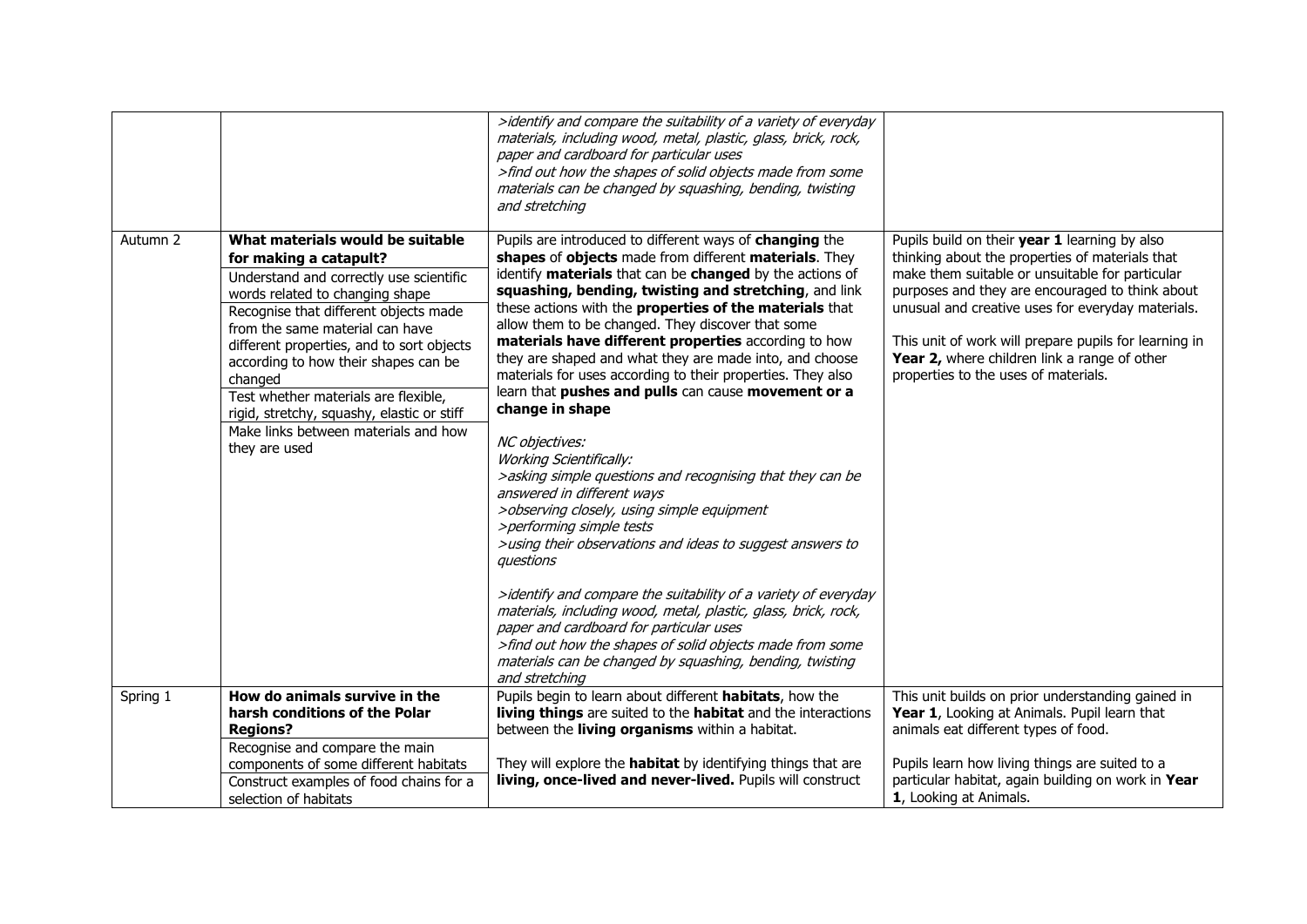|          | Identify ways in which living things are<br>suited to their habitat                                                                                                                                                                                                                                     | food chains that show how living things depend on each<br>other.<br>NC objectives:<br><b>Working Scientifically:</b><br>>asking simple questions and recognising that they can be<br>answered in different ways<br>>identifying and classifying<br>>using their observations and ideas to suggest answers to<br>questions                                                                                                                                                                                                                                                                                                                                                                                      | This is further developed in Year 6: Everything<br>Changes unit of work.                                                                                |
|----------|---------------------------------------------------------------------------------------------------------------------------------------------------------------------------------------------------------------------------------------------------------------------------------------------------------|----------------------------------------------------------------------------------------------------------------------------------------------------------------------------------------------------------------------------------------------------------------------------------------------------------------------------------------------------------------------------------------------------------------------------------------------------------------------------------------------------------------------------------------------------------------------------------------------------------------------------------------------------------------------------------------------------------------|---------------------------------------------------------------------------------------------------------------------------------------------------------|
|          |                                                                                                                                                                                                                                                                                                         | >explore and compare the differences between things that<br>are living, dead, and things that have never been alive<br>>identify that most living things live in habitats to which they<br>are suited and describe how different habitats provide for the<br>basic needs of different kinds of animals and plants, and how<br>they depend on each other<br>>identify and name a variety of plants and animals in their<br>habitats, including microhabitats<br>>describe how animals obtain their food from plants and<br>other animals, using the idea of a simple food chain, and<br>identify and name different sources of food                                                                             |                                                                                                                                                         |
| Spring 2 | How do animals (including<br>humans) change throughout their<br>lives?<br>Recognise the needs of a human baby<br>for survival<br>Compare features of a baby and a child<br>Classify and describe changes that<br>happen as people grow older<br>Investigate whether older children have<br>bigger heads | Pupils are introduced to the processes of reproduction and<br>growth in animals. This is also a topic learned in EYFS living<br>and growing. Continuous provision allows the children to<br>explore and have pets in their learning environment, such as<br>chicks, butterflies and frogs.<br>The following terminology are used in year 2: egg, chick,<br>chicken; egg, caterpillar, pupa, butterfly; spawn,<br>tadpole, frog; lamb, sheep. Growing into adults can<br>include reference to baby, toddler, child, teenager, adult.<br>NC objectives:<br><b>Working Scientifically:</b><br>>asking simple questions and recognising that they can be<br>answered in different ways<br>>performing simple tests | When pupils reach year 5 they continue their<br>learning of life cycles and develop their knowledge<br>by making comparisons within the animal kingdom. |
|          |                                                                                                                                                                                                                                                                                                         | >identifying and classifying<br>>using their observations and ideas to suggest answers to<br>questions                                                                                                                                                                                                                                                                                                                                                                                                                                                                                                                                                                                                         |                                                                                                                                                         |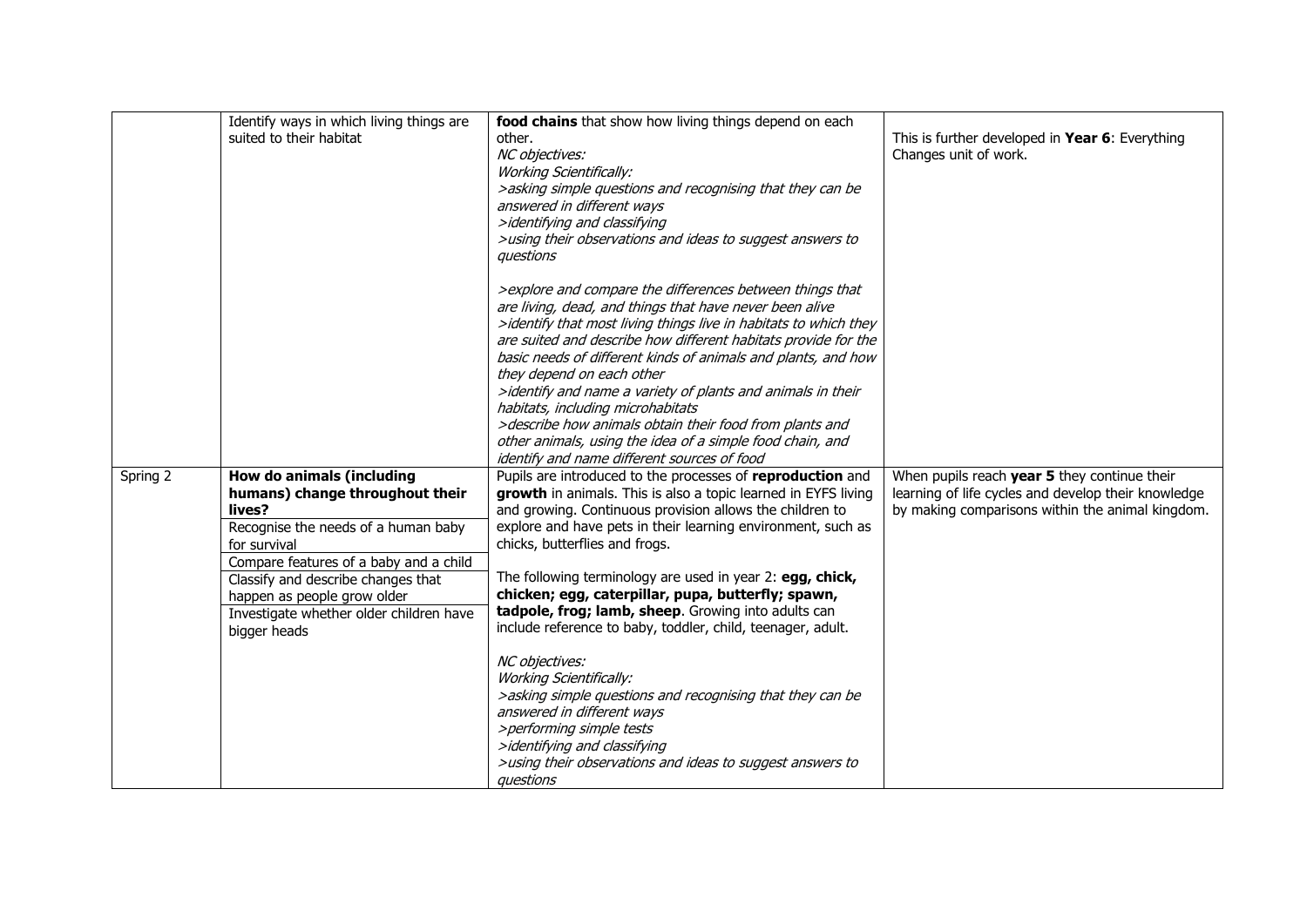|          |                                                                                                                                                                                                                                                                                          | >gathering and recording data to help in answering<br>questions<br>>notice that animals, including humans, have offspring<br>which grow into adults<br>>find out about and describe the basic needs of animals,<br>including humans, for survival (water, food and air)<br>>describe the importance for humans of exercise, eating the<br>right amounts of different types of food, and hygiene                                                                                                                                                                                                                                                                                                                                                                                                                                                                                                                                                                                                                                                                                                                                                                                |                                                                                                                                                                                                                                                                                                                          |
|----------|------------------------------------------------------------------------------------------------------------------------------------------------------------------------------------------------------------------------------------------------------------------------------------------|--------------------------------------------------------------------------------------------------------------------------------------------------------------------------------------------------------------------------------------------------------------------------------------------------------------------------------------------------------------------------------------------------------------------------------------------------------------------------------------------------------------------------------------------------------------------------------------------------------------------------------------------------------------------------------------------------------------------------------------------------------------------------------------------------------------------------------------------------------------------------------------------------------------------------------------------------------------------------------------------------------------------------------------------------------------------------------------------------------------------------------------------------------------------------------|--------------------------------------------------------------------------------------------------------------------------------------------------------------------------------------------------------------------------------------------------------------------------------------------------------------------------|
| Summer 1 | How do different elements of a<br>habitat depend on each other?<br>Observe and identify what plants and<br>animals live in different habitats<br>Construct examples of food chains for a<br>selection of habitats<br>Identify ways in which living things are<br>suited to their habitat | Pupils learn about different habitats, how the living things<br>are suited to the <b>habitat</b> and the interactions between the<br>living organisms within a habitat.<br>Pupils will explore the <b>habitat</b> by identifying things that are<br>living, once-lived and never-lived. They construct food<br>chains that show how living things depend on each other.<br>NC objectives:<br><b>Working Scientifically:</b><br>>asking simple questions and recognising that they can be<br>answered in different ways<br>>identifying and classifying<br>>using their observations and ideas to suggest answers to<br>questions<br>>gathering and recording data to help in answering<br>questions<br>>describe how animals obtain their food from plants and<br>other animals, using the idea of a simple food chain, and<br>identify and name different sources of food<br>>Identify that most living things live in habitats to which<br>they are suited and describe how different habitats provide<br>for the basic needs of different kinds of animals and plants,<br>and how they depend on each other<br>> identify and name a variety of plants and animals in their | This builds on the understanding gained in Year 1:<br>Looking at Animals, that animals eat different<br>types of food. Finally they consider how living<br>things are suited to a particular habitat, again<br>building on work in Year 1,<br>Understanding is further developed in Year 6:<br><b>Everything Changes</b> |
| Summer 2 | What do plants need to grow?                                                                                                                                                                                                                                                             | habitats, including microhabitats<br>Pupils will access the local environment throughout the year                                                                                                                                                                                                                                                                                                                                                                                                                                                                                                                                                                                                                                                                                                                                                                                                                                                                                                                                                                                                                                                                              | Pupils' knowledge of plants is a recurring theme                                                                                                                                                                                                                                                                         |
|          | Identify which seeds will grow into<br>which types of plants<br>Plan and set up an investigation into<br>how seeds should be planted                                                                                                                                                     | to observe how different plants grow. To build on their<br>knowledge of the parts of a plant (year 1) they are<br>introduced to the requirements of plants for germination,                                                                                                                                                                                                                                                                                                                                                                                                                                                                                                                                                                                                                                                                                                                                                                                                                                                                                                                                                                                                    | throughout the Hadley Wood science curriculum.<br>Each year the pupils build on their knowledge:                                                                                                                                                                                                                         |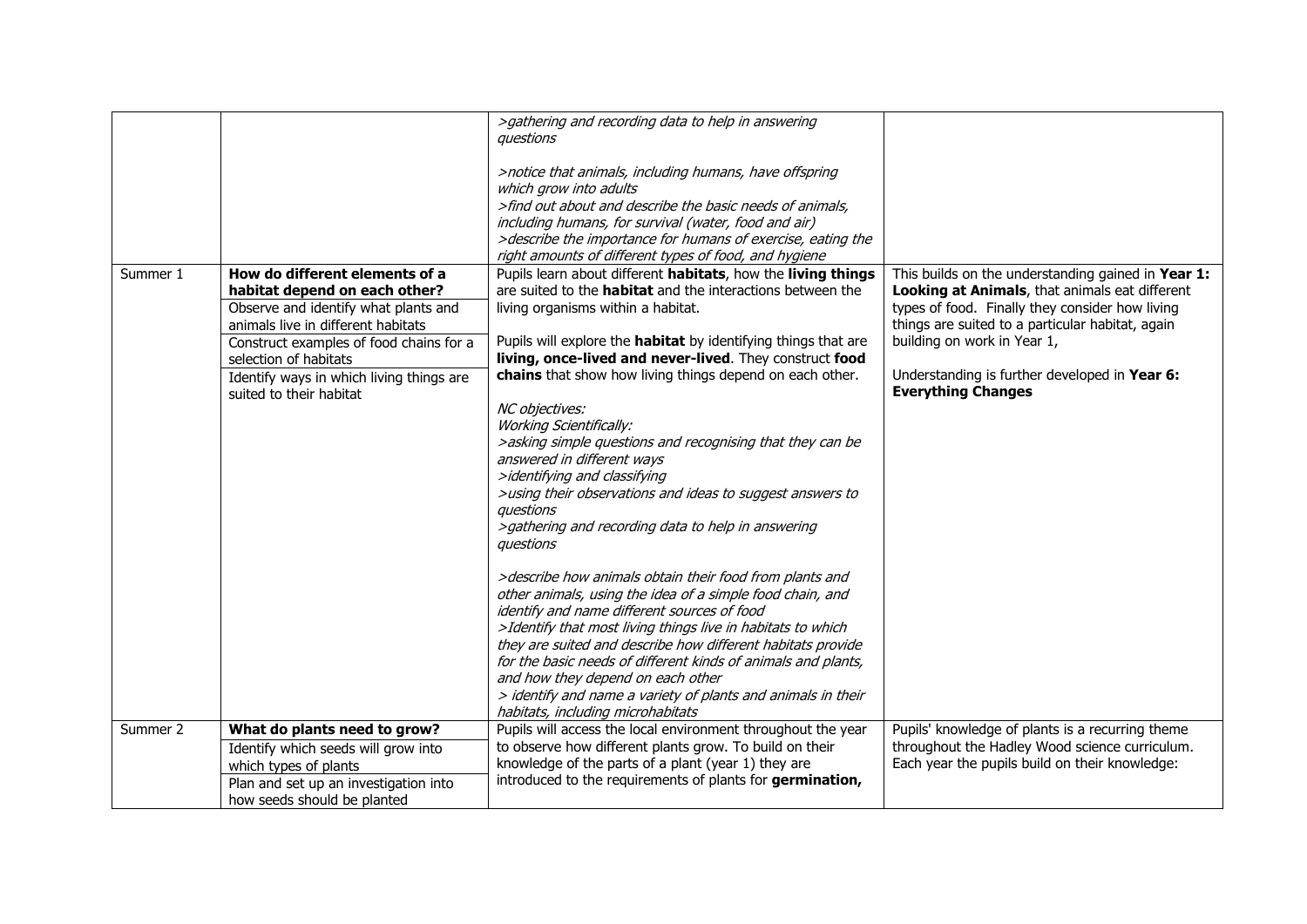|                        | Decide how to improve the condition of<br>an unhealthy plant<br>Describe the different stages of<br>germination<br>Identify what plants need for healthy<br>growth                                                                                                                                                                                                                                                                                                                                               | growth and survival, as well as to the processes of<br>reproduction and growth in plants.<br>Pupils learn that seeds and bulbs need water to grow but<br>most do not need light; seeds and bulbs have a store of<br>food inside them.<br>NC objectives:<br><b>Working Scientifically:</b><br>>asking simple questions and recognising that they can be<br>answered in different ways<br>>observing closely, using simple equipment<br>>performing simple tests<br>>using their observations and ideas to suggest answers to<br>auestions<br>>gathering and recording data to help in answering<br>auestions<br>>observe and describe how seeds and bulbs grow into<br>mature plants<br>>find out and describe how plants need water, light and a<br>suitable temperature to grow and stay healthy | Year 3: Explore the parts of plants and their<br>functions, the requirements of plants for healthy<br>growth and how this varies from plant to plant,<br>start to investigate the life cycle.<br>Year 4: Classification<br>Year 5: Reproduction (building on the life cycle)<br>Year 6: Classification (building on learning in year<br>4) |
|------------------------|------------------------------------------------------------------------------------------------------------------------------------------------------------------------------------------------------------------------------------------------------------------------------------------------------------------------------------------------------------------------------------------------------------------------------------------------------------------------------------------------------------------|---------------------------------------------------------------------------------------------------------------------------------------------------------------------------------------------------------------------------------------------------------------------------------------------------------------------------------------------------------------------------------------------------------------------------------------------------------------------------------------------------------------------------------------------------------------------------------------------------------------------------------------------------------------------------------------------------------------------------------------------------------------------------------------------------|--------------------------------------------------------------------------------------------------------------------------------------------------------------------------------------------------------------------------------------------------------------------------------------------------------------------------------------------|
| Year <sub>3</sub>      | <b>Substantive Knowledge Content</b><br>based around a Big Question                                                                                                                                                                                                                                                                                                                                                                                                                                              | Recurring themes, ideas and language                                                                                                                                                                                                                                                                                                                                                                                                                                                                                                                                                                                                                                                                                                                                                              | <b>Contribution on wider Science knowledge</b><br>and what later content this prepares for                                                                                                                                                                                                                                                 |
| Autumn 1 &<br>Autumn 2 | Are all rocks the same?<br>Examine different rocks in order to<br>describe, compare and contrast their<br>properties<br>Sort rocks according to their properties<br>using a key<br>Recognise where and how rocks are<br>used and explain how their properties<br>make them suitable<br>Test and compare rocks to identify<br>which is the hardest<br>Explore which rocks are waterproof<br>Investigate how rocks change over time<br>Recgonise that soils are made partly<br>from rock that has broken down into | Pupils will work as 'Rock Detectives' establishing core<br>knowledge and understanding of rocks, their relationship to<br>soils and how fossils have formed over time.<br>Pupils will identify and name rocks, describing and<br>comparing their observable properties and sorting them<br>using a key. They will identify ways in which rocks are used<br>in the local environment and suggest why the properties of<br>certain rocks make them suitable for particular purposes.<br>They will consider how rocks are affected by weathering<br>over time and work scientifically to carry out tests to<br>establish the hardness and permeability of different kinds<br>of rocks.                                                                                                               | Knowledge developed in this unit around soils will<br>lay the foundations for learning in the Year 5<br>Properties and changes of materials unit of work.                                                                                                                                                                                  |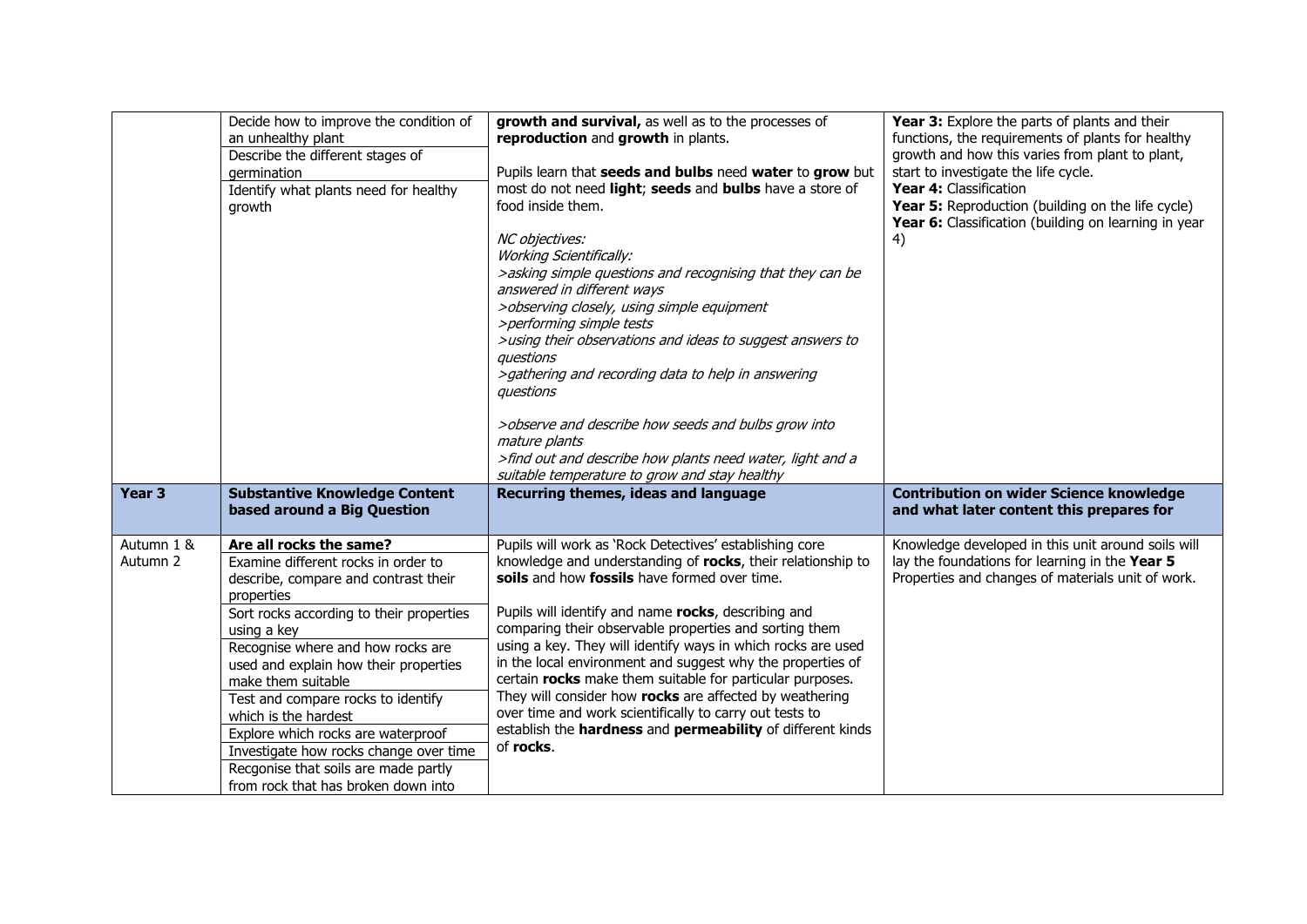|          | smaller particles and describe some of     | In learning about fossils pupils will discover what a fossil is                                                    |                                                       |
|----------|--------------------------------------------|--------------------------------------------------------------------------------------------------------------------|-------------------------------------------------------|
|          | the properties of different types of soils | and how they came to be formed from animal and plant                                                               |                                                       |
|          | Investigate and test different kinds of    | remains. They will learn the names of a variety of common                                                          |                                                       |
|          | soils to see how quickly water drains      | fossils, and about the stages of the fossilisation process.                                                        |                                                       |
|          | through                                    | <b>NC Objectives</b>                                                                                               |                                                       |
|          | Explore fossils to find out what they are  |                                                                                                                    |                                                       |
|          | Explain how fossils came to be formed      | <b>Working Scientifically:</b>                                                                                     |                                                       |
|          |                                            | >asking relevant questions and using different types of                                                            |                                                       |
|          |                                            | scientific enquiries to answer them                                                                                |                                                       |
|          |                                            | >setting up simple practical enquiries, comparative and fair<br>tests                                              |                                                       |
|          |                                            |                                                                                                                    |                                                       |
|          |                                            | >gathering, recording, classifying and presenting data in a                                                        |                                                       |
|          |                                            | variety of ways to help in answering questions                                                                     |                                                       |
|          |                                            | >recording findings using simple scientific language,<br>drawings, labelled diagrams, keys, bar charts, and tables |                                                       |
|          |                                            | >using results to draw simple conclusions, make predictions                                                        |                                                       |
|          |                                            | for new values, suggest improvements and raise further                                                             |                                                       |
|          |                                            | auestions                                                                                                          |                                                       |
|          |                                            | >identifying differences, similarities or changes related to                                                       |                                                       |
|          |                                            | simple scientific ideas and processes                                                                              |                                                       |
|          |                                            | >using straightforward scientific evidence to answer                                                               |                                                       |
|          |                                            | questions or to support their findings.                                                                            |                                                       |
|          |                                            |                                                                                                                    |                                                       |
|          |                                            | >compare and group together different kinds of rocks on the                                                        |                                                       |
|          |                                            | basis of their appearance and simple physical properties                                                           |                                                       |
|          |                                            | >describe in simple terms how fossils are formed when                                                              |                                                       |
|          |                                            | things that have lived are trapped within rock                                                                     |                                                       |
|          |                                            | >recognise that soils are made from rocks and organic                                                              |                                                       |
|          |                                            | matter                                                                                                             |                                                       |
| Spring 1 | How do magnets affect each other?          | Pupils will explore how forces can make objects start to                                                           | Forces and magnets is a new concept introduced in     |
|          | Explore how a force is required to make    | move, speed up, slow down or change direction. They will                                                           | Year 3. Pupils about a push and a pull force that is  |
|          | something start to move                    | compare how things move on different surfaces. They will                                                           | exerted on an object, and the effects that this force |
|          | Explore how air can make things move       | learn that some forces need contact between two objects,                                                           | has. The children also learn that without this force, |
|          | Explore how objects move on different      | but that magnetic forces can act at a distance.                                                                    | movement is not possible. In this unit the children   |
|          | materials                                  |                                                                                                                    | also extend their knowledge of forces to include the  |
|          | Explore which materials are magnetic       | Pupils will identify that magnets attract some materials                                                           | attraction and repulsion of a magnet. This unit is    |
|          | Measure the strength of a magnet in        | and not others and that these are known as magnetic                                                                | language rich and pupils learn this language in       |
|          | different ways                             | materials. They will learn that some metals, but not all,                                                          | order to stand them in good stead for the forces      |
|          | Identify the two poles on a magnet and     | are magnetic and that all nonmetals are non-magnetic.                                                              | units that follow across KS2.                         |
|          | investigate how magnets attract or repel   |                                                                                                                    |                                                       |
|          | each other                                 | <b>NC Objectives</b>                                                                                               |                                                       |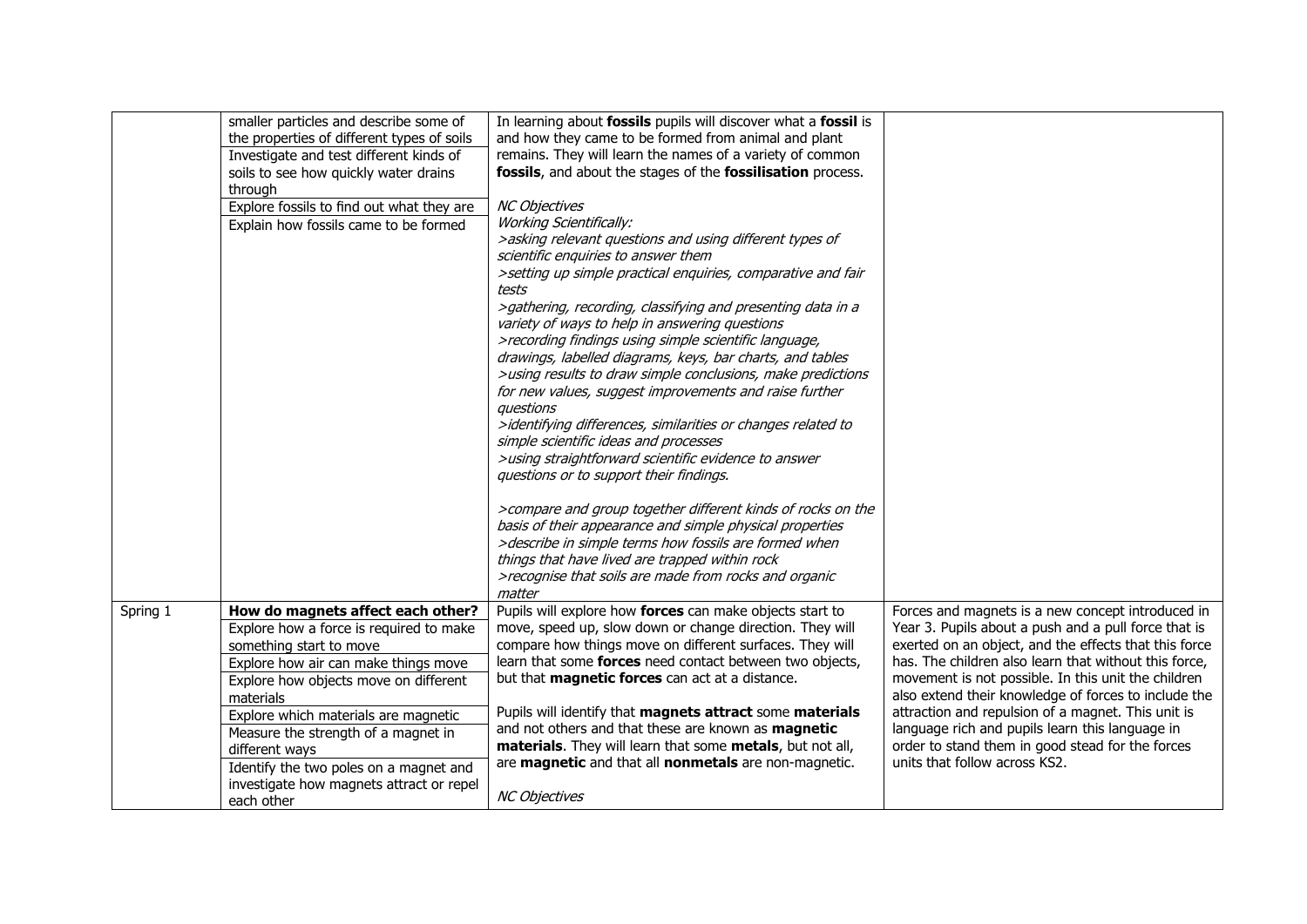|          |                                                                                                                                                                                                                                                                                       | <b>Working Scientifically:</b><br>>asking relevant questions and using different types of<br>scientific enquiries to answer them<br>>setting up simple practical enquiries, comparative and fair<br>tests<br>>making systematic and careful observations and, where<br>appropriate, taking accurate measurements using standard<br>units, using a range of equipment,<br>>recording findings using simple scientific language,<br>drawings, labelled diagrams, keys, bar charts, and tables<br>>reporting on findings from enquiries, including oral and<br>written explanations, displays or presentations of results and<br>conclusions<br>>using results to draw simple conclusions, make predictions<br>for new values, suggest improvements and raise further<br>auestions<br>>using straightforward scientific evidence to answer<br>questions or to support their findings.<br>>compare how things move on different surfaces<br>>notice that some forces need contact between 2 objects,<br>but magnetic forces can act at a distance<br>>observe how magnets attract or repel each other and<br>attract some materials and not others<br>>compare and group together a variety of everyday<br>materials on the basis of whether they are attracted to a<br>magnet, and identify some magnetic materials<br>>describe magnets as having 2 poles<br>>predict whether 2 magnets will attract or repel each other,<br>depending on which poles are facing | Although this is a new unit the children are<br>prepared for this learning in Year 1 and Year 2<br>when they study Materials and their Properties. The<br>children exert a push, pull, twist and bend force<br>onto various materials to see the effects<br>Pupils will compare how things move on different<br>surfaces. This idea will be developed further in<br>Year 5 when they will learn about friction. |
|----------|---------------------------------------------------------------------------------------------------------------------------------------------------------------------------------------------------------------------------------------------------------------------------------------|----------------------------------------------------------------------------------------------------------------------------------------------------------------------------------------------------------------------------------------------------------------------------------------------------------------------------------------------------------------------------------------------------------------------------------------------------------------------------------------------------------------------------------------------------------------------------------------------------------------------------------------------------------------------------------------------------------------------------------------------------------------------------------------------------------------------------------------------------------------------------------------------------------------------------------------------------------------------------------------------------------------------------------------------------------------------------------------------------------------------------------------------------------------------------------------------------------------------------------------------------------------------------------------------------------------------------------------------------------------------------------------------------------------------------------------------------------------|-----------------------------------------------------------------------------------------------------------------------------------------------------------------------------------------------------------------------------------------------------------------------------------------------------------------------------------------------------------------------------------------------------------------|
| Spring 2 | How does light affect our everyday<br>life?<br>Explore how we need light to see things<br>and why some things are easier to see<br>than others<br>Investigate how different objects reflect<br>different amounts of light<br>Design and produce reflective strips for<br>night safety | Pupils start their formal look at light in this unit of work and<br>whilst they will have some prior experience at home, this has<br>not been covered in school before.<br>Pupils will learn about how we see objects, the ways in<br>which different objects reflect different amounts of light and<br>how these ideas can be applied to staying safe at night.<br>They will explore what causes a <b>shadow</b> , as well as how the<br>shape and size of a <b>shadow</b> can be affected by its position.                                                                                                                                                                                                                                                                                                                                                                                                                                                                                                                                                                                                                                                                                                                                                                                                                                                                                                                                                   | Pupils learn that light is necessary to see things in<br>this unit of work. This concept is developed to<br>include the path of light from objects to our eyes in<br>order to see things in Year 6.<br>In Year 3 pupil learn that light travels in a straight<br>line, this is developed to an explanation of the<br>consequences of the way light travels e.g. this<br>affects the shape of a shadow.          |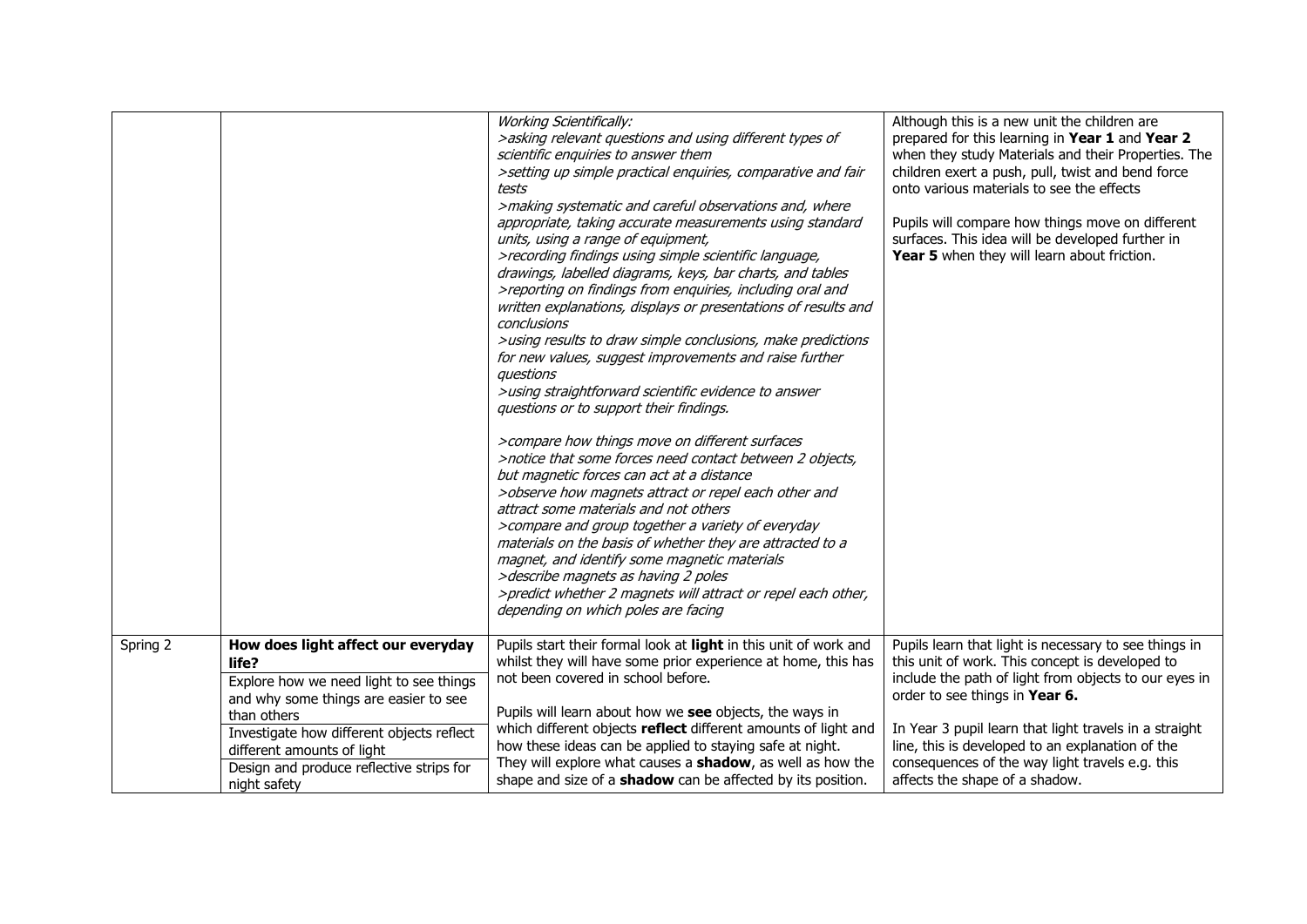|          | Explain how a mirror works and describe | Pupils will also learn how exposure to sunlight can cause      |                                                     |
|----------|-----------------------------------------|----------------------------------------------------------------|-----------------------------------------------------|
|          | how images in mirrors may look          | harm, and about ways by which they can protect                 | The children's knowledge of shadows is developed    |
|          | 'different'                             | themselves.                                                    | by the fact that shadows are made by opaque         |
|          | Identify how shadows are formed and     |                                                                | objects, to the size and shape of shadows according |
|          | what affects the shape                  | <b>NC Objectives</b>                                           | to the position of the light source. Patterns are   |
|          | investigate how to change the size of a | <b>Working Scientifically:</b>                                 | investigated in Year 6.                             |
|          | shadow                                  | >asking relevant questions and using different types of        |                                                     |
|          |                                         | scientific enquiries to answer them                            |                                                     |
|          |                                         | >setting up simple practical enquiries, comparative and fair   |                                                     |
|          |                                         | tests                                                          |                                                     |
|          |                                         | >making systematic and careful observations and, where         |                                                     |
|          |                                         | appropriate, taking accurate measurements using standard       |                                                     |
|          |                                         | units, using a range of equipment, including thermometers      |                                                     |
|          |                                         | and data loggers                                               |                                                     |
|          |                                         | >gathering, recording, classifying and presenting data in a    |                                                     |
|          |                                         | variety of ways to help in answering questions                 |                                                     |
|          |                                         | >recording findings using simple scientific language,          |                                                     |
|          |                                         | drawings, labelled diagrams, keys, bar charts, and tables      |                                                     |
|          |                                         | >reporting on findings from enquiries, including oral and      |                                                     |
|          |                                         | written explanations, displays or presentations of results and |                                                     |
|          |                                         | conclusions                                                    |                                                     |
|          |                                         | >using results to draw simple conclusions, make predictions    |                                                     |
|          |                                         | for new values, suggest improvements and raise further         |                                                     |
|          |                                         | questions                                                      |                                                     |
|          |                                         | >identifying differences, similarities or changes related to   |                                                     |
|          |                                         | simple scientific ideas and processes                          |                                                     |
|          |                                         | >using straightforward scientific evidence to answer           |                                                     |
|          |                                         | questions or to support their findings.                        |                                                     |
|          |                                         |                                                                |                                                     |
|          |                                         | >recognise that they need light in order to see things and     |                                                     |
|          |                                         | that dark is the absence of light                              |                                                     |
|          |                                         | >notice that light is reflected from surfaces                  |                                                     |
|          |                                         | >recognise that light from the sun can be dangerous and        |                                                     |
|          |                                         | that there are ways to protect their eyes                      |                                                     |
|          |                                         | >recognise that shadows are formed when the light from a       |                                                     |
|          |                                         | light source is blocked by an opaque object                    |                                                     |
|          |                                         | >find patterns in the way that the size of shadows change      |                                                     |
|          |                                         |                                                                |                                                     |
|          |                                         |                                                                |                                                     |
| Summer 1 | What do plants need in order to         | Pupils will learn about the absorption and transport of        | In this unit of work pupils will build on their     |
|          | grow and remain healthy?                | water and nutrients and the role of the leaf in making food    | experiences of identifying and growing plants in    |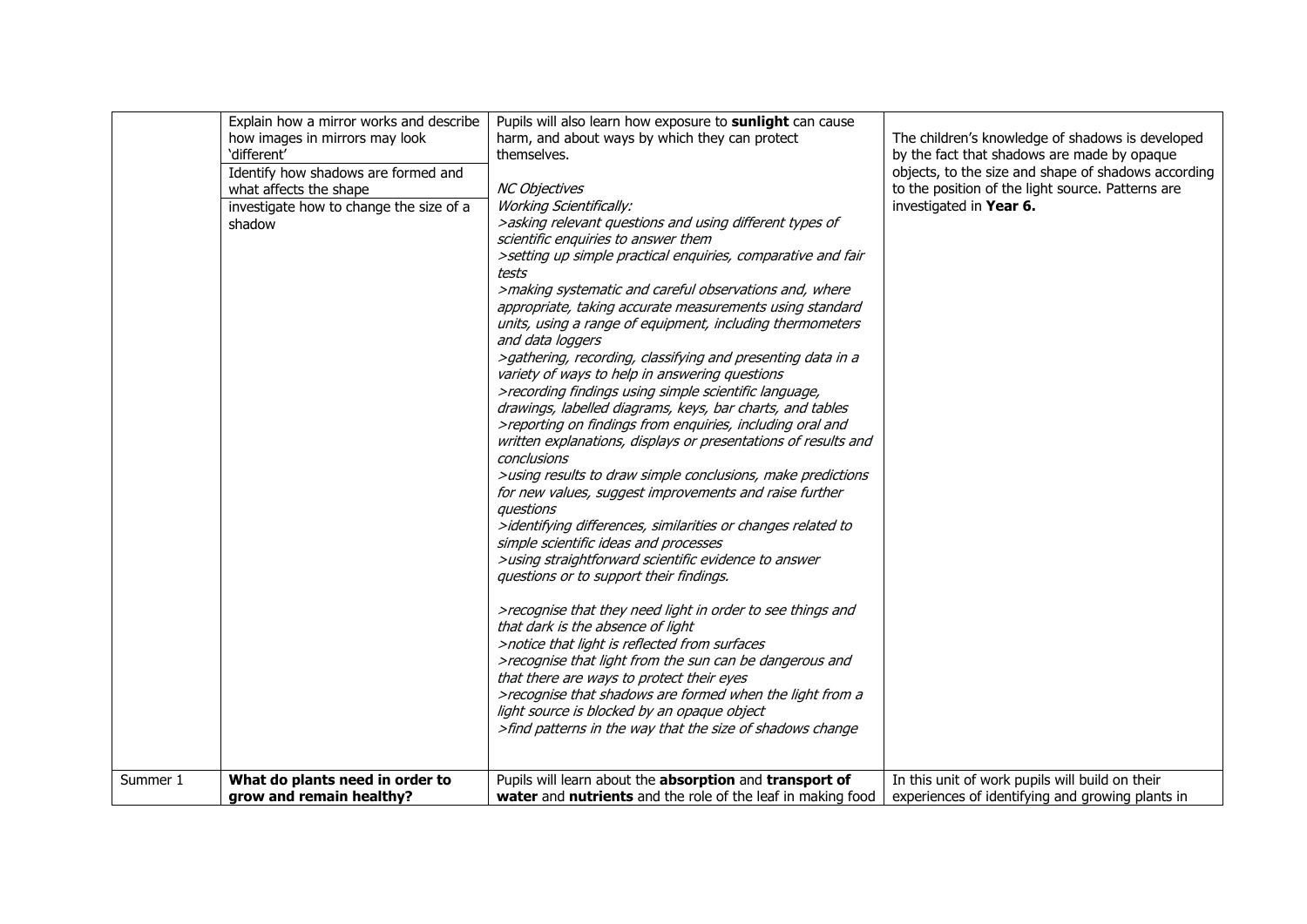| Describe what we know about the<br>different parts of plants and to ask<br>questions about plants for further<br>investigation<br>Observe the similarities and differences<br>in a variety of leaves, and relate these<br>to the function of leaves<br>Identify the similarities and differences<br>in a variety of roots, and to relate these<br>to the function of roots<br>Explain how water is transported in<br>plants and make predictions based on<br>observations<br>Identify the function of a stem<br>Explain the main stages of a flowering<br>plant's life cycle<br>Identify and compare the parts of<br>flowers and describe their functions<br>Describe and model the process of<br>insect pollination | for the <b>plant</b> (knowledge of the process of photosynthesis is<br>not required at this stage). They will also learn about the<br>parts of the flower, their roles in plant reproduction and<br>the stages of the life cycle of a flowering plant.<br>Pupils will study plants in their natural habitats, identifying<br>their parts and observing the stages of their life cycles and<br>the effect of seasonal change. They will also investigate<br>the requirements for healthy growth<br><b>NC Objectives</b><br><b>Working Scientifically:</b><br>>asking relevant questions and using different types of<br>scientific enquiries to answer them<br>>setting up simple practical enquiries, comparative and fair<br>tests<br>>making systematic and careful observations and, where<br>appropriate, taking accurate measurements using standard<br>units, using a range of equipment, including thermometers<br>and data loggers<br>>recording findings using simple scientific language,<br>drawings, labelled diagrams, keys, bar charts, and tables<br>>reporting on findings from enquiries, including oral and<br>written explanations, displays or presentations of results and<br>conclusions<br>>using results to draw simple conclusions, make predictions<br>for new values, suggest improvements and raise further<br>auestions<br>>using straightforward scientific evidence to answer<br>questions or to support their findings. | Key Stage 1. They will revise the names of the<br>main parts of a plant (root, stem/trunk, leaf and<br>flower) introduced in Year 1, learning their<br>functions and how these relate to their appearance<br>and structure.<br>Pupils learning in this unit will build on observations<br>of growth of seeds and bulbs in Year 2.<br>Knowledge in this unit on the stages of the life<br>cycle of a flowering plant will support learning<br>about different types of plant reproduction in Year<br>5. |
|----------------------------------------------------------------------------------------------------------------------------------------------------------------------------------------------------------------------------------------------------------------------------------------------------------------------------------------------------------------------------------------------------------------------------------------------------------------------------------------------------------------------------------------------------------------------------------------------------------------------------------------------------------------------------------------------------------------------|---------------------------------------------------------------------------------------------------------------------------------------------------------------------------------------------------------------------------------------------------------------------------------------------------------------------------------------------------------------------------------------------------------------------------------------------------------------------------------------------------------------------------------------------------------------------------------------------------------------------------------------------------------------------------------------------------------------------------------------------------------------------------------------------------------------------------------------------------------------------------------------------------------------------------------------------------------------------------------------------------------------------------------------------------------------------------------------------------------------------------------------------------------------------------------------------------------------------------------------------------------------------------------------------------------------------------------------------------------------------------------------------------------------------------------------------------------|--------------------------------------------------------------------------------------------------------------------------------------------------------------------------------------------------------------------------------------------------------------------------------------------------------------------------------------------------------------------------------------------------------------------------------------------------------------------------------------------------------|
|                                                                                                                                                                                                                                                                                                                                                                                                                                                                                                                                                                                                                                                                                                                      |                                                                                                                                                                                                                                                                                                                                                                                                                                                                                                                                                                                                                                                                                                                                                                                                                                                                                                                                                                                                                                                                                                                                                                                                                                                                                                                                                                                                                                                         |                                                                                                                                                                                                                                                                                                                                                                                                                                                                                                        |
|                                                                                                                                                                                                                                                                                                                                                                                                                                                                                                                                                                                                                                                                                                                      | >identify and describe the functions of different parts of<br>flowering plants: roots, stem/trunk, leaves and flowers<br>>explore the requirements of plants for life and growth (air,                                                                                                                                                                                                                                                                                                                                                                                                                                                                                                                                                                                                                                                                                                                                                                                                                                                                                                                                                                                                                                                                                                                                                                                                                                                                  |                                                                                                                                                                                                                                                                                                                                                                                                                                                                                                        |
|                                                                                                                                                                                                                                                                                                                                                                                                                                                                                                                                                                                                                                                                                                                      | light, water, nutrients from soil, and room to grow) and how<br>they vary from plant to plant<br>>investigate the way in which water is transported within<br>plants<br>> explore the part that flowers play in the life cycle of<br>flowering plants, including pollination, seed formation and<br>seed dispersal                                                                                                                                                                                                                                                                                                                                                                                                                                                                                                                                                                                                                                                                                                                                                                                                                                                                                                                                                                                                                                                                                                                                      |                                                                                                                                                                                                                                                                                                                                                                                                                                                                                                        |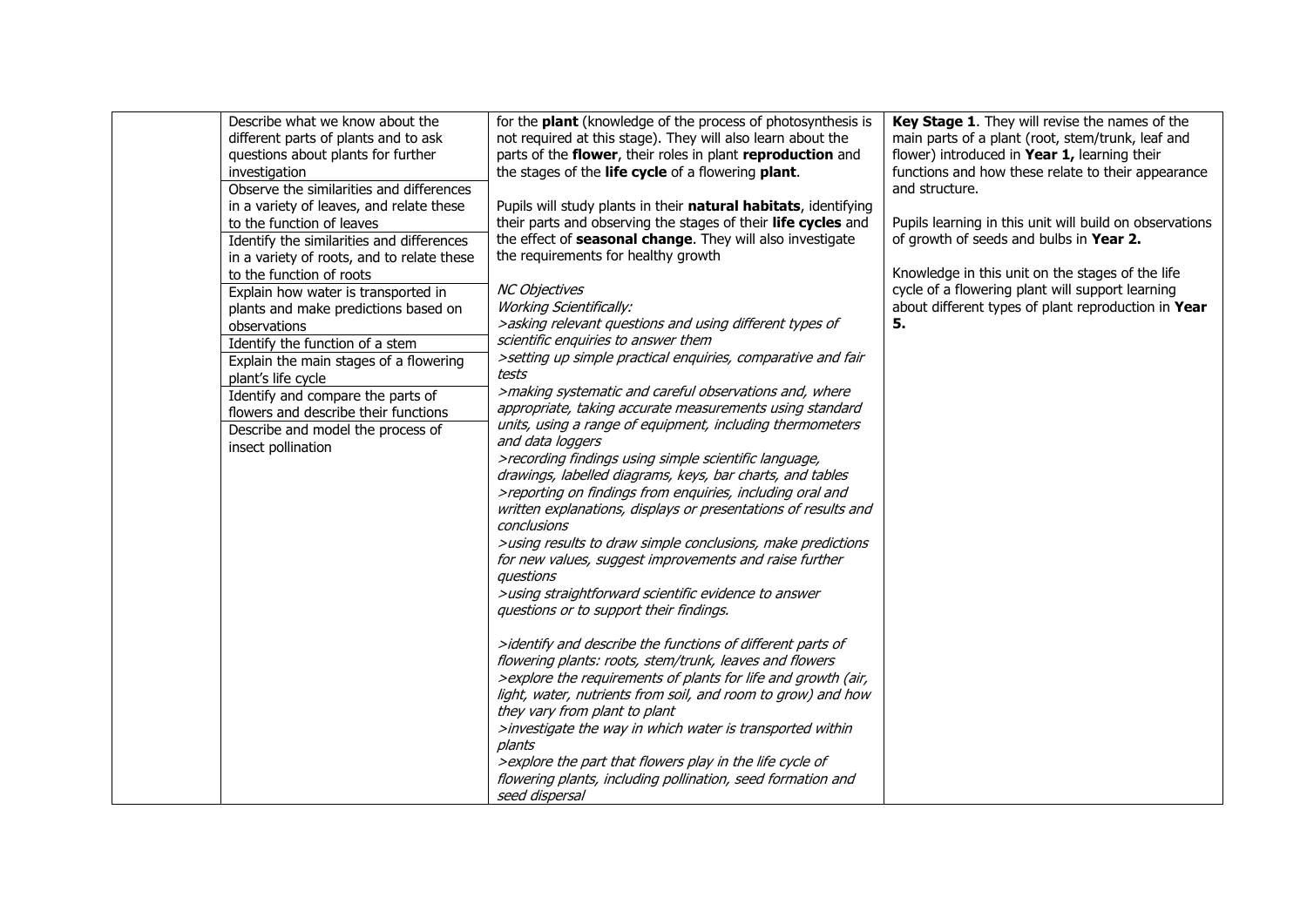| Summer 2 | What do our bodies need in order<br>to remain healthy?<br>Classify food and understand a balanced<br>diet<br>Identify the similarities and differences<br>between skeletons and explore their<br>functions<br>Apply knowledge of skeletons to design<br>a vertebrate and its skeleton<br>Identify different muscles in our body<br>and what they do | Pupils will learn about the range of <b>nutrients</b> that humans<br>need to consume in the correct amounts and the role that<br>these nutrients play in keeping our bodies healthy. They<br>will also learn that humans and some other animals have<br>skeletons and muscles for support, protection and<br>movement.<br><b>NC Objectives</b><br><b>Working Scientifically:</b><br>>asking relevant questions and using different types of<br>scientific enquiries to answer them<br>>recording findings using simple scientific language,<br>drawings, labelled diagrams, keys, bar charts, and tables<br>>reporting on findings from enquiries, including oral and<br>written explanations, displays or presentations of results and<br>conclusions<br>>using straightforward scientific evidence to answer<br>questions or to support their findings.<br>>identify that animals, including humans, need the right<br>types and amount of nutrition, and that they cannot make<br>their own food; they get nutrition from what they eat<br>>identify that humans and some other animals have<br>skeletons and muscles for support, protection and movement | In this unit of work pupils will build on their<br>knowledge of the human body developed in Key<br><b>Stage 1.</b> They will revisit the importance of eating<br>the right amounts of different types of food, but will<br>extend this knowledge to understand that the food<br>we eat provides us with the nutrition that our<br>bodies require to remain healthy.                                                                      |
|----------|-----------------------------------------------------------------------------------------------------------------------------------------------------------------------------------------------------------------------------------------------------------------------------------------------------------------------------------------------------|---------------------------------------------------------------------------------------------------------------------------------------------------------------------------------------------------------------------------------------------------------------------------------------------------------------------------------------------------------------------------------------------------------------------------------------------------------------------------------------------------------------------------------------------------------------------------------------------------------------------------------------------------------------------------------------------------------------------------------------------------------------------------------------------------------------------------------------------------------------------------------------------------------------------------------------------------------------------------------------------------------------------------------------------------------------------------------------------------------------------------------------------------------------|------------------------------------------------------------------------------------------------------------------------------------------------------------------------------------------------------------------------------------------------------------------------------------------------------------------------------------------------------------------------------------------------------------------------------------------|
| Year 4   | <b>Substantive Knowledge Content</b><br>based around a Big Question                                                                                                                                                                                                                                                                                 | Recurring themes, ideas and language                                                                                                                                                                                                                                                                                                                                                                                                                                                                                                                                                                                                                                                                                                                                                                                                                                                                                                                                                                                                                                                                                                                          | <b>Contribution on wider Science knowledge</b><br>and what later content this prepares for                                                                                                                                                                                                                                                                                                                                               |
| Autumn 1 | Has the invention of electricity<br>made our lives easier?<br>Sort electrical products according to<br>their power source<br>Make and record electric circuits<br>Explain, using a model, how an<br>electrical circuit works<br>Identify and correct problems with<br>circuits<br>Describe what a switch does and how it<br>works                   | This is a new topic. Pupils learn to construct a simple<br>circuit and some simple ways that electricity behaves. It is<br>vocabulary rich and has lots of opportunities to develop<br>scientific vocabulary: if then type investigations. It also<br>lends itself to pattern seeking.<br>Although this unit is filled with new learning, the children can<br>compare the behaviour of sound (Year 4) and light (Year 3)<br>to the flow of current.<br><b>NC Objectives</b>                                                                                                                                                                                                                                                                                                                                                                                                                                                                                                                                                                                                                                                                                   | In Year 6 the pupils' knowledge of electricity is<br>developed through the scientific representation of<br>the various components of the circuit. Their<br>knowledge is also deepened by further if then<br>investigation with various different components in<br>one circuit.<br>Pupils also build on their knowledge of switches by<br>learning about types of switches and how they can<br>control different components in a circuit. |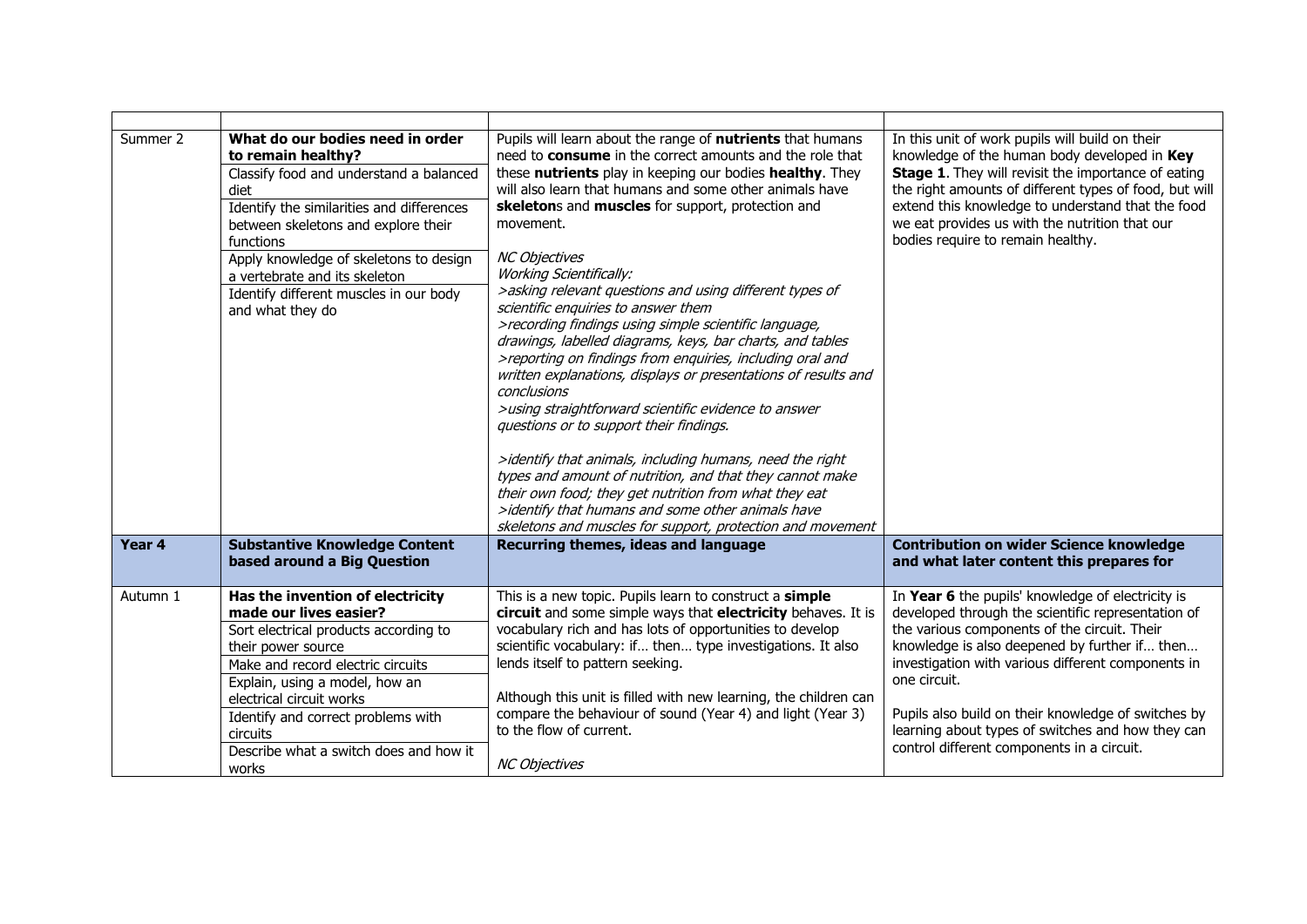|          | Sort materials by testing for a property  | <b>Working Scientifically:</b>                                  | Pupils also build on their knowledge of conductors   |
|----------|-------------------------------------------|-----------------------------------------------------------------|------------------------------------------------------|
|          | that makes them suited to replace a       | >asking relevant questions and using different types of         | and insulators by using different materials to make  |
|          | wire in a circuit                         | scientific enquiries to answer them                             | switches.                                            |
|          |                                           |                                                                 |                                                      |
|          | Investigate the link between a material's | >setting up simple practical enquiries, comparative and fair    |                                                      |
|          | properties (conductor or insulator) and   | tests                                                           | Pupils also build on their knowledge of how          |
|          | its use                                   | >making systematic and careful observations and, where          | electricity is used in everyday life, from questions |
|          |                                           | appropriate, taking accurate measurements using standard        | like:                                                |
|          |                                           | units, using a range of equipment, including thermometers       | What uses electricity? (Year 4)                      |
|          |                                           | and data loggers                                                | How can switches control various connected lights    |
|          |                                           | >gathering, recording, classifying and presenting data in a     | in a building? (Year 6).                             |
|          |                                           | variety of ways to help in answering questions                  |                                                      |
|          |                                           | >recording findings using simple scientific language,           |                                                      |
|          |                                           | drawings, labelled diagrams, keys, bar charts, and tables       |                                                      |
|          |                                           | >reporting on findings from enquiries, including oral and       |                                                      |
|          |                                           | written explanations, displays or presentations of results and  |                                                      |
|          |                                           | conclusions                                                     |                                                      |
|          |                                           | >using results to draw simple conclusions, make predictions     |                                                      |
|          |                                           | for new values, suggest improvements and raise further          |                                                      |
|          |                                           | auestions                                                       |                                                      |
|          |                                           | >identifying differences, similarities or changes related to    |                                                      |
|          |                                           | simple scientific ideas and processes                           |                                                      |
|          |                                           | >using straightforward scientific evidence to answer            |                                                      |
|          |                                           | questions or to support their findings.                         |                                                      |
|          |                                           |                                                                 |                                                      |
|          |                                           | >identify common appliances that run on electricity             |                                                      |
|          |                                           | > construct a simple series electrical circuit, identifying and |                                                      |
|          |                                           | naming its basic parts, including cells, wires, bulbs, switches |                                                      |
|          |                                           | and buzzers                                                     |                                                      |
|          |                                           | >identify whether or not a lamp will light in a simple series   |                                                      |
|          |                                           | circuit, based on whether or not the lamp is part of a          |                                                      |
|          |                                           | complete loop with a battery                                    |                                                      |
|          |                                           | >recognise that a switch opens and closes a circuit and         |                                                      |
|          |                                           | associate this with whether or not a lamp lights in a simple    |                                                      |
|          |                                           | series circuit                                                  |                                                      |
|          |                                           | >recognise some common conductors and insulators, and           |                                                      |
|          |                                           | associate metals with being good conductors.                    |                                                      |
| Autumn 2 | What is sound and how can we              | This is a new topic for pupils in KS2. Pupils learn what        | This unit is a standalone unit and the knowledge     |
|          | manipulate it?                            | sound is, how it travels and how it behaves. It is              | learned here is not extended in KS2. Although the    |
|          | explore different ways of making          | vocabulary rich and has lots of opportunities to develop        | children do learn about the behaviours of light      |
|          | sounds                                    | cultural capital: for if then type investigations. It also      | (Year 3 and Year 6), which can be contrasted         |
|          | Investigate how sounds travel             | lends itself to pattern seeking.                                | with their knowledge of the behaviours of sound      |
|          |                                           |                                                                 |                                                      |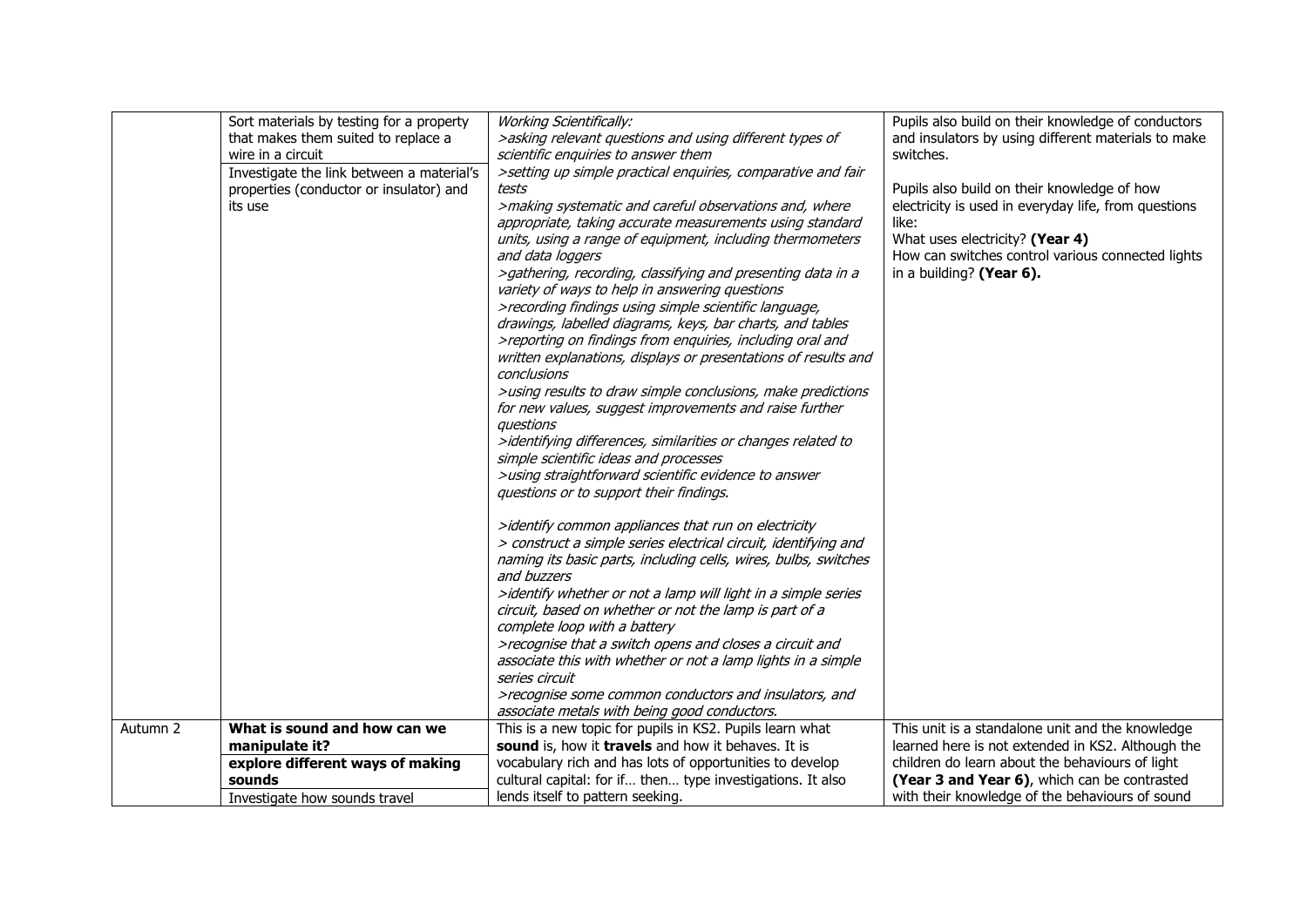| Explore how we can make instruments      |                                                                | (from this unit), sound is not repeated or built   |
|------------------------------------------|----------------------------------------------------------------|----------------------------------------------------|
| louder and quieter                       | Although the children would not have come across the           | upon.                                              |
| Measure how the loudness of a sound      | learning in this unit, their basic knowledge of the human      |                                                    |
| changes as the distance from the source  | body (especially the ear) and the 5 senses (especially         | It is imperative this is taught thoroughly and the |
| increases                                | hearing) from Year 1 is a good starting point. Also, the       | children have a good understanding of the          |
|                                          | children learned about the behaviours of light (Year 3) which  | knowledge taught in this unit.                     |
| Explore the different notes that plucked | can be contrasted with the behaviours of sound (from this      |                                                    |
| bands make and discover how to alter     |                                                                |                                                    |
| the pitch of a sound                     | unit).                                                         |                                                    |
| Explore how we can change the pitch of   |                                                                |                                                    |
| instruments that are played using air    | <b>NC Objectives</b>                                           |                                                    |
|                                          | <b>Working Scientifically:</b>                                 |                                                    |
|                                          | >asking relevant questions and using different types of        |                                                    |
|                                          | scientific enquiries to answer them                            |                                                    |
|                                          | >setting up simple practical enquiries, comparative and fair   |                                                    |
|                                          | tests                                                          |                                                    |
|                                          | >making systematic and careful observations and, where         |                                                    |
|                                          | appropriate, taking accurate measurements using standard       |                                                    |
|                                          | units, using a range of equipment                              |                                                    |
|                                          | >gathering, recording, classifying and presenting data in a    |                                                    |
|                                          | variety of ways to help in answering questions                 |                                                    |
|                                          | >recording findings using simple scientific language,          |                                                    |
|                                          | drawings, labelled diagrams, keys, bar charts, and tables      |                                                    |
|                                          | >reporting on findings from enquiries, including oral and      |                                                    |
|                                          | written explanations, displays or presentations of results and |                                                    |
|                                          | conclusions                                                    |                                                    |
|                                          | >using results to draw simple conclusions, make predictions    |                                                    |
|                                          | for new values, suggest improvements and raise further         |                                                    |
|                                          | questions                                                      |                                                    |
|                                          | >identifying differences, similarities or changes related to   |                                                    |
|                                          | simple scientific ideas and processes                          |                                                    |
|                                          | >using straightforward scientific evidence to answer           |                                                    |
|                                          | questions or to support their findings.                        |                                                    |
|                                          |                                                                |                                                    |
|                                          | >identify how sounds are made, associating some of them        |                                                    |
|                                          | with something vibrating                                       |                                                    |
|                                          | > recognise that vibrations from sounds travel through a       |                                                    |
|                                          | medium to the ear                                              |                                                    |
|                                          | > find patterns between the pitch of a sound and features of   |                                                    |
|                                          |                                                                |                                                    |
|                                          | the object that produced it                                    |                                                    |
|                                          | > find patterns between the volume of a sound and the          |                                                    |
|                                          | strength of the vibrations that produced it                    |                                                    |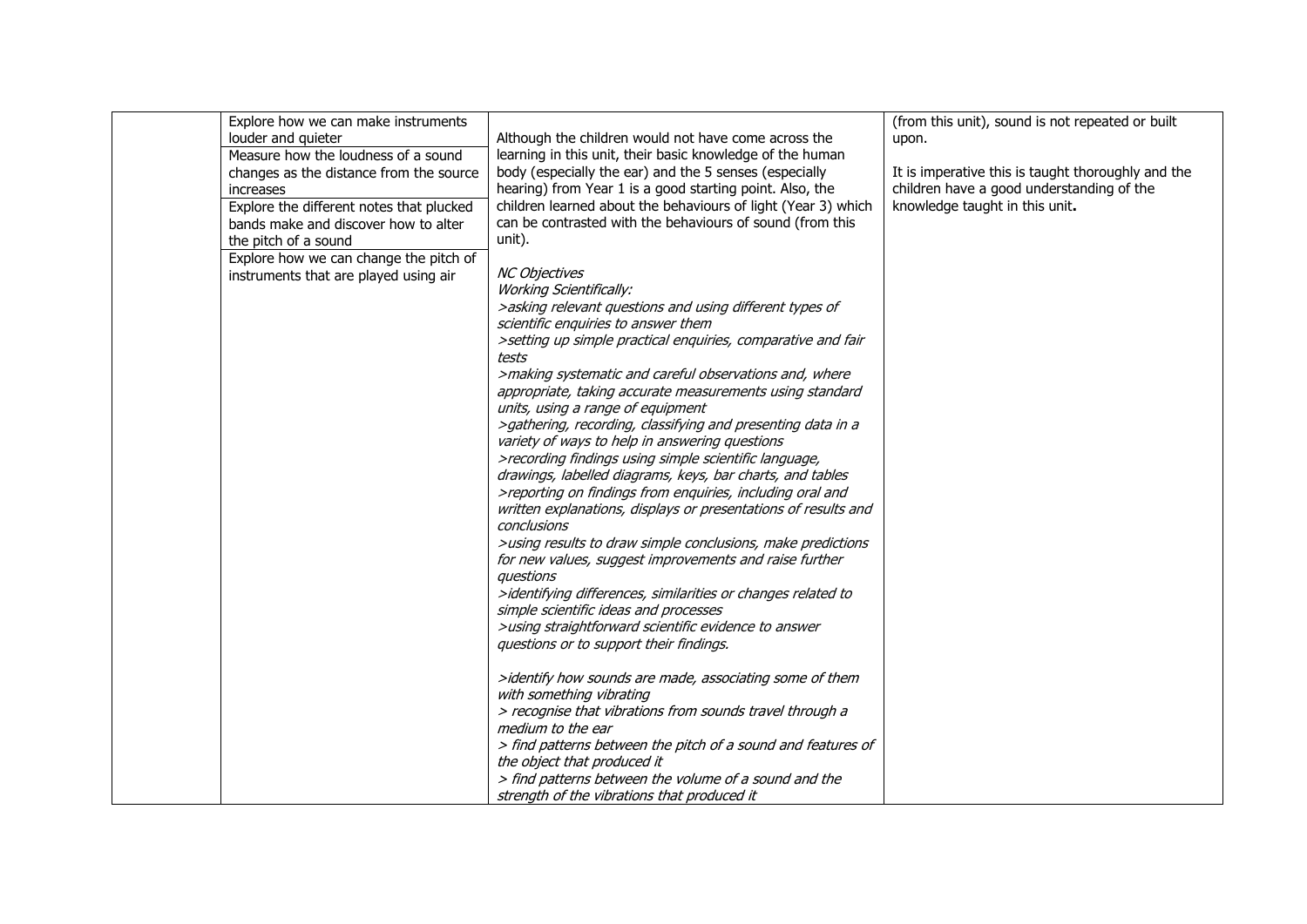|          |                                                                                                                                                                                                                                                                                                                                                                                                                                                                                 | > recognise that sounds get fainter as the distance from the<br>sound source increases.                                                                                                                                                                                                                                                                                                                                                                                                                                                                                                                                                                                                                                                                                                                                                                                                                                                                             |                                                                                                                                                                                                                          |
|----------|---------------------------------------------------------------------------------------------------------------------------------------------------------------------------------------------------------------------------------------------------------------------------------------------------------------------------------------------------------------------------------------------------------------------------------------------------------------------------------|---------------------------------------------------------------------------------------------------------------------------------------------------------------------------------------------------------------------------------------------------------------------------------------------------------------------------------------------------------------------------------------------------------------------------------------------------------------------------------------------------------------------------------------------------------------------------------------------------------------------------------------------------------------------------------------------------------------------------------------------------------------------------------------------------------------------------------------------------------------------------------------------------------------------------------------------------------------------|--------------------------------------------------------------------------------------------------------------------------------------------------------------------------------------------------------------------------|
| Spring 1 | How does temperature affect<br>different objects?<br>Classify materials as solids or liquids by<br>observing their properties                                                                                                                                                                                                                                                                                                                                                   | This is a new topic. Pupils learn about the states of matter<br>and observe how things change state. This is a vocabulary<br>rich unit and gives the children great opportunities to relate<br>their learning to real life - the water cycle.                                                                                                                                                                                                                                                                                                                                                                                                                                                                                                                                                                                                                                                                                                                       | Pupils' knowledge of the states of matter, the<br>change of state and the properties of matter in its<br>various states, prepares them for their Materials<br>unit in Year 5.                                            |
|          | Plan a fair test investigation to test<br>ideas about melting ice<br>Collect, present and interpret data about<br>melting ice<br>Define melting and freezing<br>Explain observations of air using<br>scientific knowledge about materials<br>Classify materials as solids, liquids or<br>gases<br>Describe and explain findings from an<br>evaporation investigation<br>Identify different materials from their<br>boiling point<br>Identify where condensation is<br>happening | This unit also lends itself to excellent scientific vocabulary:<br>if then investigation and pattern seeking. Pupils will be<br>given opportunities throughout the unit to measure<br>temperature accurately.<br>Although this is a new topic, some of the Materials work<br>(Year 1 and Year 2) sets up a good basic understanding of<br>the properties of different materials. This is woven<br>through the learning in this unit as it is the properties of<br>matter that defines what state it presents itself in.<br><b>NC Objectives</b><br><b>Working Scientifically:</b><br>>asking relevant questions and using different types of<br>scientific enquiries to answer them<br>>setting up simple practical enquiries, comparative and fair<br>tests<br>>making systematic and careful observations and, where<br>appropriate, taking accurate measurements using standard<br>units, using a range of equipment, including thermometers<br>and data loggers | The process of change of state is built upon in their<br>learning of reversible and irreversible changes.<br>Their learning of the change of state of water (in<br>the water cycle) will be explored in other materials. |
|          |                                                                                                                                                                                                                                                                                                                                                                                                                                                                                 | >gathering, recording, classifying and presenting data in a<br>variety of ways to help in answering questions<br>>recording findings using simple scientific language,<br>drawings, labelled diagrams, keys, bar charts, and tables<br>>reporting on findings from enquiries, including oral and<br>written explanations, displays or presentations of results and<br>conclusions<br>>using results to draw simple conclusions, make predictions<br>for new values, suggest improvements and raise further<br>questions                                                                                                                                                                                                                                                                                                                                                                                                                                             |                                                                                                                                                                                                                          |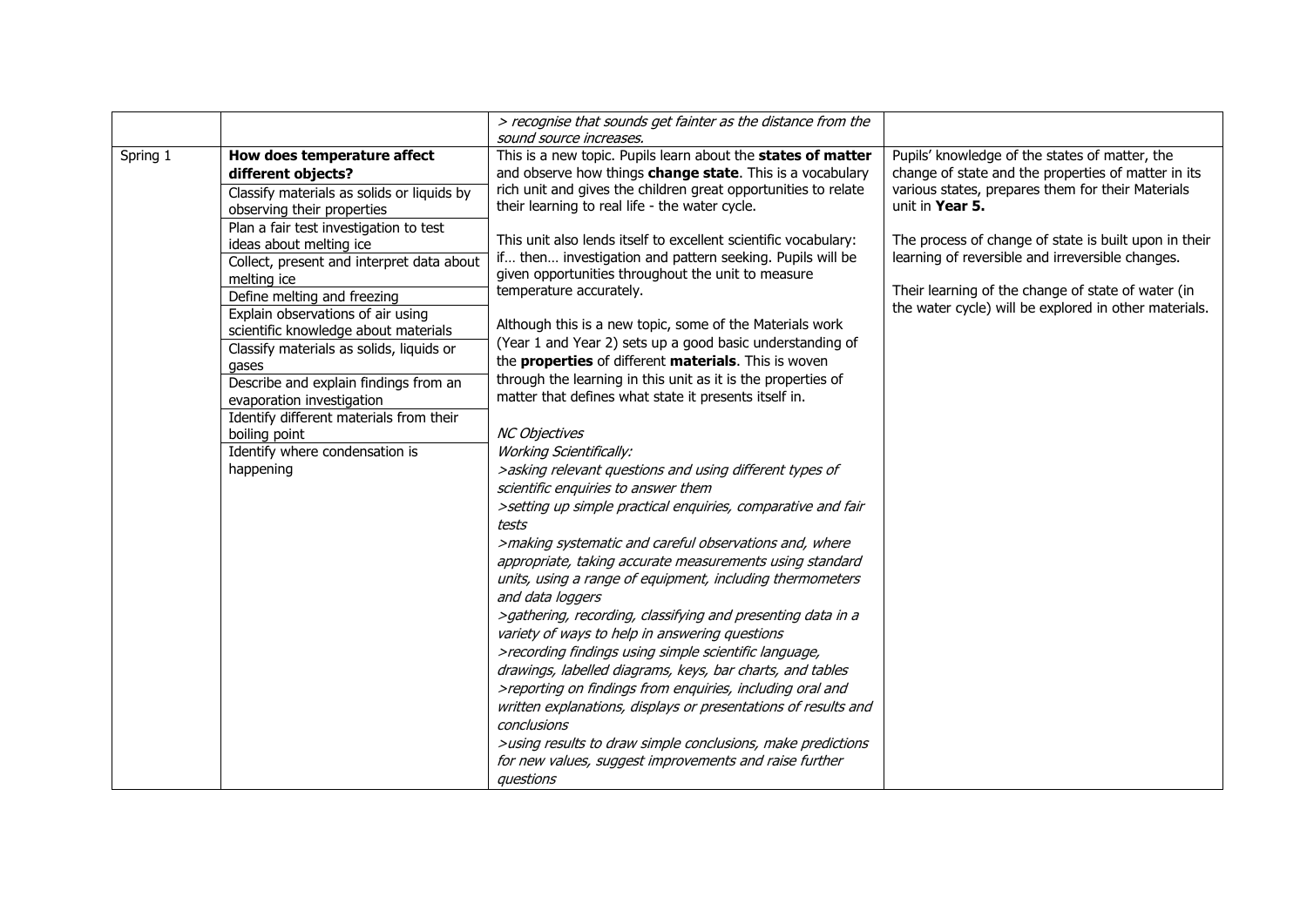|          |                                                                                                                                                                                                                                                                                                                                                                                               | >identifying differences, similarities or changes related to<br>simple scientific ideas and processes<br>>using straightforward scientific evidence to answer<br>questions or to support their findings.<br>>compare and group materials together, according to<br>whether they are solids, liquids or gases<br>>observe that some materials change state when they are<br>heated or cooled, and measure or research the temperature<br>at which this happens in degrees Celsius (°C)<br>> identify the part played by evaporation and condensation<br>in the water cycle and associate the rate of evaporation with<br>temperature.                                                                       |                                                                                                                                                                                                                                                                                                                                                                                                                                                                                                                                          |
|----------|-----------------------------------------------------------------------------------------------------------------------------------------------------------------------------------------------------------------------------------------------------------------------------------------------------------------------------------------------------------------------------------------------|------------------------------------------------------------------------------------------------------------------------------------------------------------------------------------------------------------------------------------------------------------------------------------------------------------------------------------------------------------------------------------------------------------------------------------------------------------------------------------------------------------------------------------------------------------------------------------------------------------------------------------------------------------------------------------------------------------|------------------------------------------------------------------------------------------------------------------------------------------------------------------------------------------------------------------------------------------------------------------------------------------------------------------------------------------------------------------------------------------------------------------------------------------------------------------------------------------------------------------------------------------|
| Spring 2 | How does the food we eat fuel our<br>bodies?<br>Investigate where our food goes after it<br>has been eaten<br>Identify the different teeth that humans<br>have and their simple functions<br>Recognise how to look after our teeth<br>and explain its importance<br>Construct food chains and webs for a<br>particular habitat<br>describe how food is broken down in the<br>digestive system | Pupils will be introduced to the main body parts associated<br>with the digestive system; the mouth, tongue, teeth,<br>oesophagus, stomach, intestines, rectum and anus.<br>They will learn that the role of the digestive system is to<br>break down the food we eat so that the nutrients, energy<br>and other requirements we derive from it can be used in the<br>rest of the body.<br>Pupils will learn about how food can be broken down<br>through mechanical and chemical processes. They will<br>learn in more detail about the roles of the different types of<br>teeth in breaking food down, and how to care for their<br>teeth. They will also learn about milk teeth and<br>permanent teeth. | Year 1: learns the names of body parts, this is the<br>first introduction to teeth in the Science curriculum.<br>Year 2: Learns about hygiene and a balanced diet,<br>which includes looking after our teeth and having a<br>healthy gut<br>This specific biology topic is a new unit, Parts of the<br>human body are covered in Years 3, 4 and 6.<br>Although the digestive system is not revisited again<br>in Year 5 or 6, a healthy diet is revisited in Year 6<br>specifically focused on the circulatory system<br>(biology unit). |
|          |                                                                                                                                                                                                                                                                                                                                                                                               | <b>NC Objectives</b><br><b>Working Scientifically:</b><br>>asking relevant questions and using different types of<br>scientific enquiries to answer them<br>>setting up simple practical enquiries, comparative and fair<br>tests<br>>making systematic and careful observations and, where<br>appropriate, taking accurate measurements using standard<br>units, using a range of equipment, including thermometers<br>and data loggers<br>>gathering, recording, classifying and presenting data in a<br>variety of ways to help in answering questions                                                                                                                                                  |                                                                                                                                                                                                                                                                                                                                                                                                                                                                                                                                          |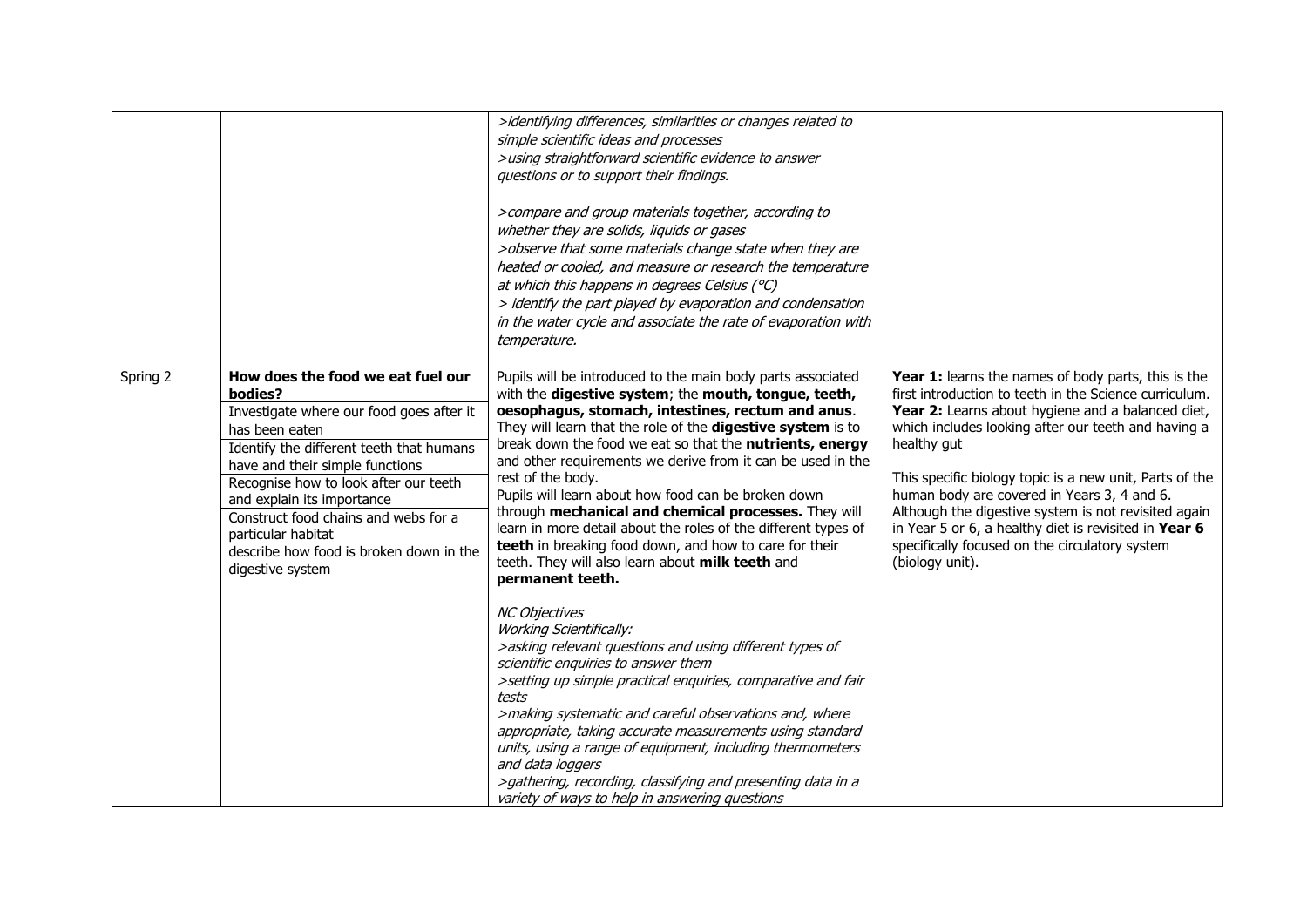|          |                                                                                                                                                                                                                                                                                                                                       | >recording findings using simple scientific language,<br>drawings, labelled diagrams, keys, bar charts, and tables<br>>reporting on findings from enquiries, including oral and<br>written explanations, displays or presentations of results and<br>conclusions<br>>using results to draw simple conclusions, make predictions<br>for new values, suggest improvements and raise further<br>questions<br>>identifying differences, similarities or changes related to<br>simple scientific ideas and processes<br>>using straightforward scientific evidence to answer<br>questions or to support their findings.<br>>describe the simple functions of the basic parts of the<br>digestive system in humans<br>>identify the different types of teeth in humans and their<br>simple functions<br>> construct and interpret a variety of food chains, identifying<br>producers, predators and prey. |                                                                                                                                                                                |
|----------|---------------------------------------------------------------------------------------------------------------------------------------------------------------------------------------------------------------------------------------------------------------------------------------------------------------------------------------|-----------------------------------------------------------------------------------------------------------------------------------------------------------------------------------------------------------------------------------------------------------------------------------------------------------------------------------------------------------------------------------------------------------------------------------------------------------------------------------------------------------------------------------------------------------------------------------------------------------------------------------------------------------------------------------------------------------------------------------------------------------------------------------------------------------------------------------------------------------------------------------------------------|--------------------------------------------------------------------------------------------------------------------------------------------------------------------------------|
| Summer 1 | How are keys useful in to classify<br>and organise living things?<br>Identify pond/seashore animals using a<br>key<br>Use yes/no questions to sort animals<br>found in a water habitat<br>Classify vertebrates into groups using<br>their key characteristics<br>Recognise characteristics of some of the<br>main invertebrate groups | Pupils will construct keys, learning to ask yes/no questions<br>about characteristic differences between the animals. They<br>will learn about pond and seashore animals and common<br>land invertebrates through images and first-hand experience.<br>In addition to identifying animals pupils will also classify<br>them, learning to identify characteristics of the main<br>vertebrate groups and some of the common<br>invertebrate groups.<br>When working scientifically pupils will make detailed<br>observations and learn which features are useful for<br>identification and classification.<br><b>NC Objectives</b><br><b>Working Scientifically:</b><br>>asking relevant questions and using different types of<br>scientific enquiries to answer them<br>>setting up simple practical enquiries, comparative and fair<br>tests                                                       | In this module pupils will further develop the<br>understanding of keys they gained in the Year 3<br>rocks module, using them to identify animals from a<br>range of habitats. |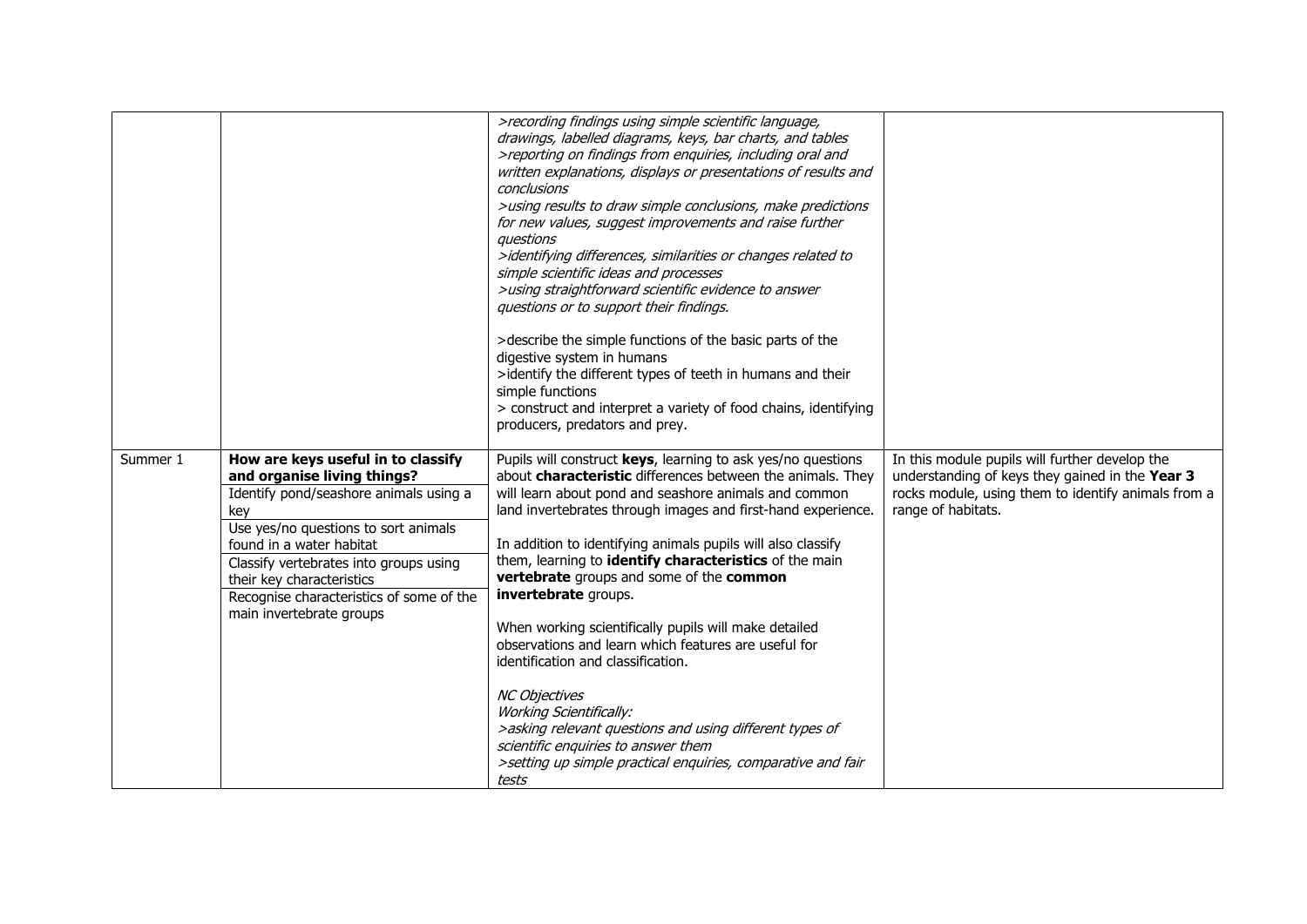|          |                                                                                              | >making systematic and careful observations and, where<br>appropriate, taking accurate measurements using standard<br>units, using a range of equipment, including thermometers<br>and data loggers<br>>gathering, recording, classifying and presenting data in a<br>variety of ways to help in answering questions<br>>recording findings using simple scientific language,<br>drawings, labelled diagrams, keys, bar charts, and tables<br>>reporting on findings from enquiries, including oral and<br>written explanations, displays or presentations of results and<br>conclusions<br>>using results to draw simple conclusions, make predictions<br>for new values, suggest improvements and raise further<br>questions<br>>identifying differences, similarities or changes related to<br>simple scientific ideas and processes<br>>using straightforward scientific evidence to answer<br>questions or to support their findings.<br>>recognise that living things can be grouped in a variety of<br>ways |                                                                                                   |
|----------|----------------------------------------------------------------------------------------------|--------------------------------------------------------------------------------------------------------------------------------------------------------------------------------------------------------------------------------------------------------------------------------------------------------------------------------------------------------------------------------------------------------------------------------------------------------------------------------------------------------------------------------------------------------------------------------------------------------------------------------------------------------------------------------------------------------------------------------------------------------------------------------------------------------------------------------------------------------------------------------------------------------------------------------------------------------------------------------------------------------------------|---------------------------------------------------------------------------------------------------|
|          |                                                                                              | environment                                                                                                                                                                                                                                                                                                                                                                                                                                                                                                                                                                                                                                                                                                                                                                                                                                                                                                                                                                                                        |                                                                                                   |
|          |                                                                                              | > recognise that environments can change and that this can<br>sometimes pose dangers to living things.                                                                                                                                                                                                                                                                                                                                                                                                                                                                                                                                                                                                                                                                                                                                                                                                                                                                                                             |                                                                                                   |
| Summer 2 | What is the impact of habitat                                                                | Pupils will learn about some of the positive and negative                                                                                                                                                                                                                                                                                                                                                                                                                                                                                                                                                                                                                                                                                                                                                                                                                                                                                                                                                          | Learning in this unit will be related to a developing                                             |
|          | destruction in other parts of the<br>world?                                                  | ways that humans change the environment, locally and<br>globally, with a particular focus on how this affects other                                                                                                                                                                                                                                                                                                                                                                                                                                                                                                                                                                                                                                                                                                                                                                                                                                                                                                | understanding of food chains (building on what<br>children learned in Year 2) and what happens if |
|          | Give examples of positive and negative<br>ways in which humans change the<br>environment     | living things. They will begin to understand that actions can<br>have both positive and negative consequences, that<br>situations are not black and white, and that decisions involve                                                                                                                                                                                                                                                                                                                                                                                                                                                                                                                                                                                                                                                                                                                                                                                                                              | food chains are broken by habitat disruption or the<br>removal of a species from an ecosystem.    |
|          | Carry out a litter survey, collecting and<br>presenting data                                 | compromises. They will consider how industry, housing and<br>thoughtless behaviour can damage local habitats and also                                                                                                                                                                                                                                                                                                                                                                                                                                                                                                                                                                                                                                                                                                                                                                                                                                                                                              |                                                                                                   |
|          | Research and present information about<br>the impact of litter on animals                    | how humans can increase <b>biodiversity</b> by developing<br>environments such as country parks and nature reserves.                                                                                                                                                                                                                                                                                                                                                                                                                                                                                                                                                                                                                                                                                                                                                                                                                                                                                               |                                                                                                   |
|          | Demonstrate understanding of the<br>potential human impact on food chains<br>in a UK habitat | <b>NC Objectives</b><br><b>Working Scientifically:</b>                                                                                                                                                                                                                                                                                                                                                                                                                                                                                                                                                                                                                                                                                                                                                                                                                                                                                                                                                             |                                                                                                   |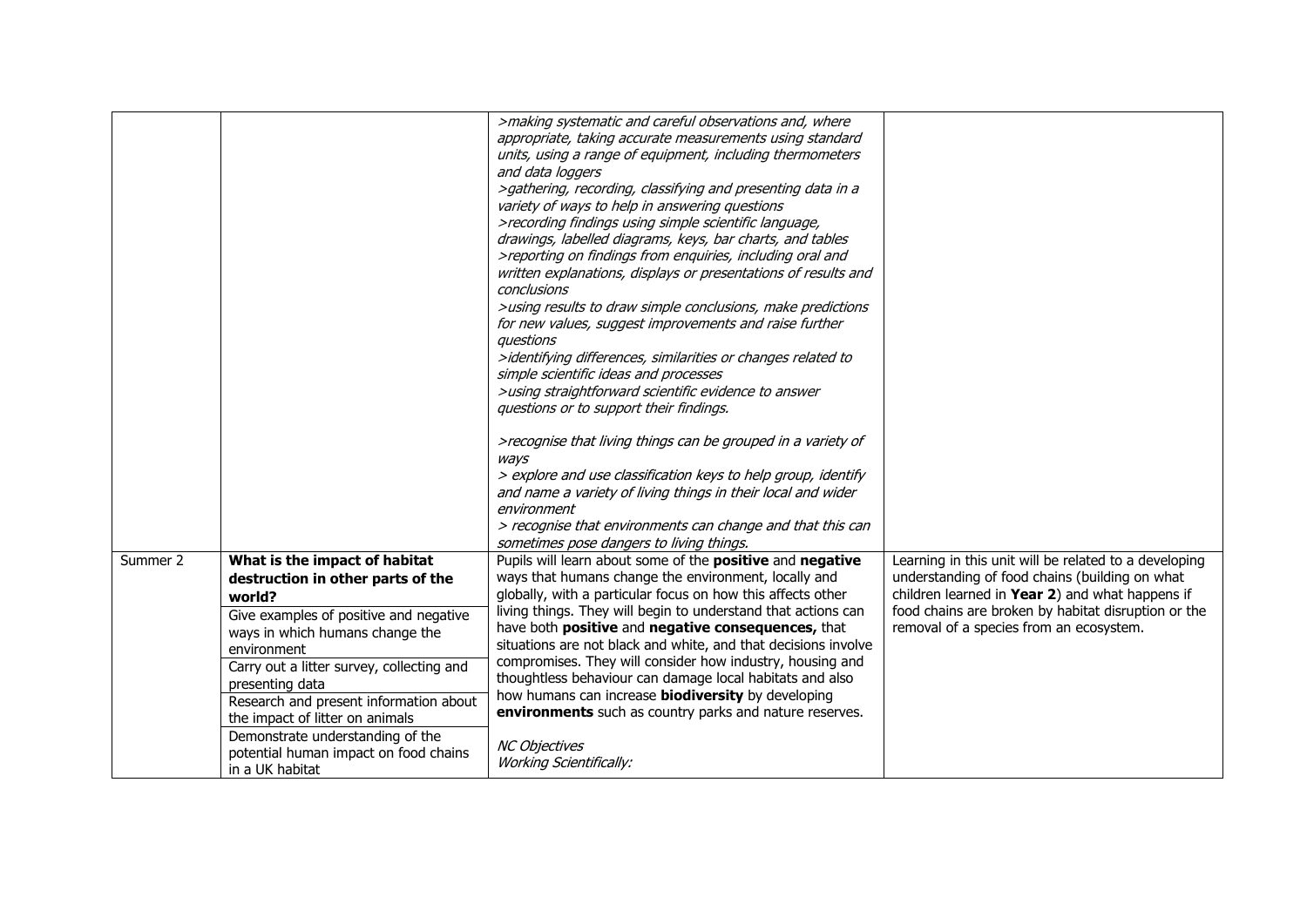|                   | Explore the impact on food chains and<br>habitats in another part of the world                                                                                                                                                                                                                                                                      | >asking relevant questions and using different types of<br>scientific enquiries to answer them<br>>setting up simple practical enquiries, comparative and fair<br>tests<br>>making systematic and careful observations and, where<br>appropriate, taking accurate measurements using standard<br>units, using a range of equipment, including thermometers<br>and data loggers<br>>gathering, recording, classifying and presenting data in a<br>variety of ways to help in answering questions<br>>recording findings using simple scientific language,<br>drawings, labelled diagrams, keys, bar charts, and tables<br>>reporting on findings from enquiries, including oral and<br>written explanations, displays or presentations of results and<br>conclusions<br>>using results to draw simple conclusions, make predictions<br>for new values, suggest improvements and raise further<br>questions<br>>identifying differences, similarities or changes related to<br>simple scientific ideas and processes<br>>using straightforward scientific evidence to answer<br>questions or to support their findings.<br>> recognise that environments can change and that this can<br>sometimes pose dangers to living things.<br>> construct and interpret a variety of food chains, identifying<br>producers, predators and prey. |                                                                                                                                                                                                                                                                                                                                    |
|-------------------|-----------------------------------------------------------------------------------------------------------------------------------------------------------------------------------------------------------------------------------------------------------------------------------------------------------------------------------------------------|--------------------------------------------------------------------------------------------------------------------------------------------------------------------------------------------------------------------------------------------------------------------------------------------------------------------------------------------------------------------------------------------------------------------------------------------------------------------------------------------------------------------------------------------------------------------------------------------------------------------------------------------------------------------------------------------------------------------------------------------------------------------------------------------------------------------------------------------------------------------------------------------------------------------------------------------------------------------------------------------------------------------------------------------------------------------------------------------------------------------------------------------------------------------------------------------------------------------------------------------------------------------------------------------------------------------------------------|------------------------------------------------------------------------------------------------------------------------------------------------------------------------------------------------------------------------------------------------------------------------------------------------------------------------------------|
| Year <sub>5</sub> | <b>Substantive Knowledge Content</b><br>based around a Big Question                                                                                                                                                                                                                                                                                 | Recurring themes, ideas and language                                                                                                                                                                                                                                                                                                                                                                                                                                                                                                                                                                                                                                                                                                                                                                                                                                                                                                                                                                                                                                                                                                                                                                                                                                                                                                 | <b>Contribution on wider Science knowledge</b><br>and what later content this prepares for                                                                                                                                                                                                                                         |
| Autumn 1          | What properties make a material<br>suitable for a particular use?<br>Recognise that materials are used in<br>many different ways and for particular<br>purposes within buildings<br>Achieve an in-depth knowledge of the<br>properties of certain materials and how<br>and why those specific properties make<br>them suitable for particular uses. | Pupils explore familiar objects in detail and find out about<br>accidental scientific discoveries, such as the 'non-sticky' glue<br>developed by Spencer Silver and used in 'Post it' notes, and<br>how properties of 'super absorbent powders' can make them<br>useful in everyday life. Specific scientific and other<br>vocabulary is used by pupils as they describe, explain and<br>communicate their understanding of materials, succinctly<br>and in ways appropriate to a science context.                                                                                                                                                                                                                                                                                                                                                                                                                                                                                                                                                                                                                                                                                                                                                                                                                                   | This topic follows Materials in:<br>Year 1: sorting<br>Year 2: properties and suitability for various uses<br>This knowledge is developed in Year 5 through<br>investigation skills, the children explore and ask and<br>answer their own questions. The activity of sorting<br>is developed by including the children's knowledge |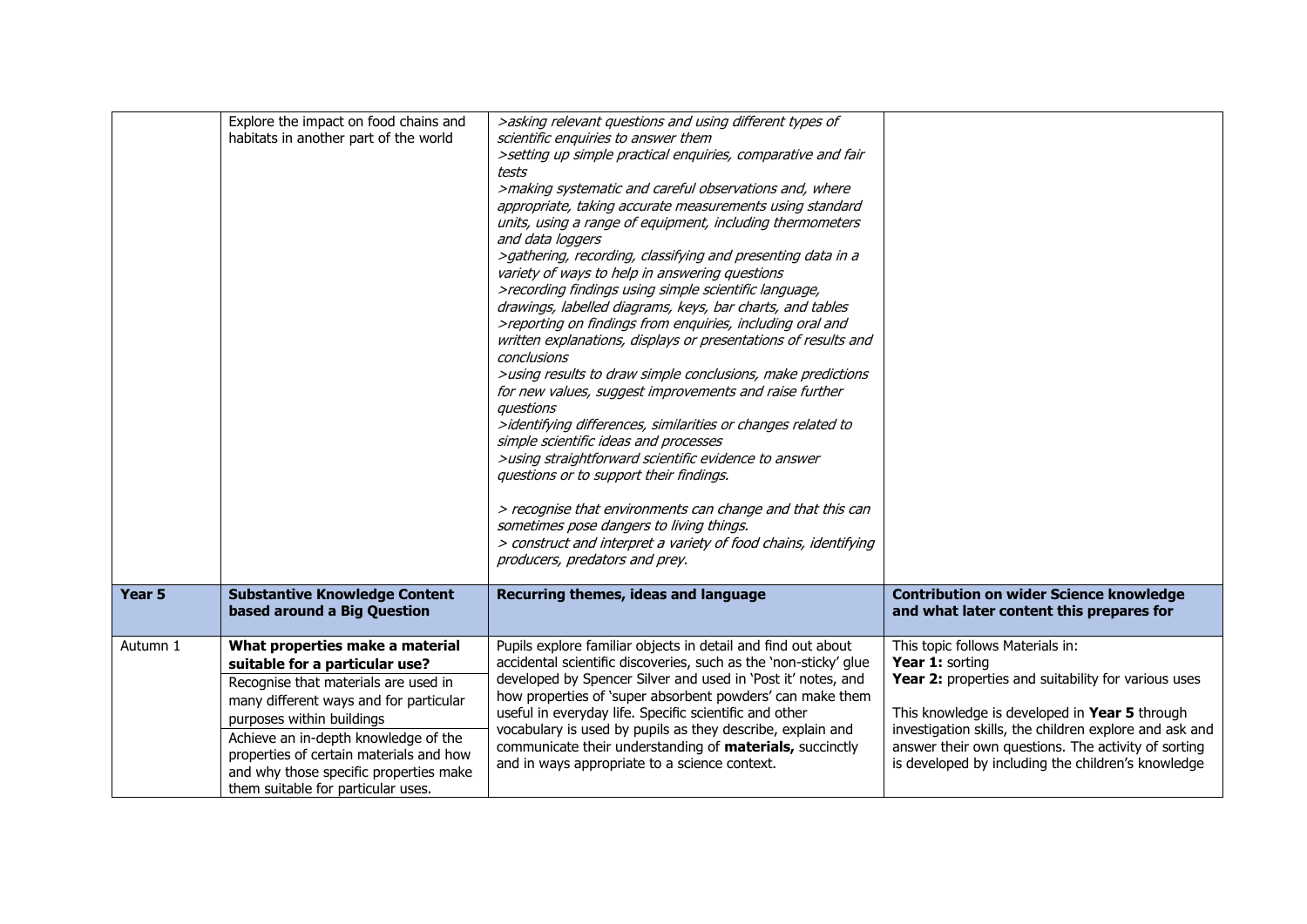| Autumn 2 and | Describe the properties of materials and<br>recognising that the same material can<br>have different properties depending on<br>how it is being used.<br>How does the Earth's relationship | When working scientifically, pupils plan and carry out<br>comparative and fair tests to answer questions about how<br>and why certain <b>materials</b> are selected and used because<br>of their <b>properties.</b> They do this increasingly independently,<br>recognising and controlling variables where necessary.<br><b>NC Objectives</b><br><b>Working Scientifically:</b><br>>planning different types of scientific enquiries to answer<br>questions, including recognising and controlling variables<br>where necessary<br>> taking measurements, using a range of scientific<br>equipment, with increasing accuracy and precision, taking<br>repeat readings when appropriate<br>> recording data and results of increasing complexity using<br>scientific diagrams and labels, classification keys, tables,<br>scatter graphs, bar and line graphs<br>> using test results to make predictions to set up further<br>comparative and fair tests<br>>reporting and presenting findings from enquiries, including<br>conclusions, causal relationships and explanations of and<br>degree of trust in results, in oral and written forms such as<br>displays and other presentations<br>>identifying scientific evidence that has been used to<br>support or refute ideas or arguments.<br>>compare and group together everyday materials on the<br>basis of their properties, including their hardness, solubility,<br>transparency, conductivity (electrical and thermal), and<br>response to magnets<br>> know that some materials will dissolve in liquid to form a<br>solution, and describe how to recover a substance from a<br>solution<br>Pupils develop their knowledge of the Earth's (and other | of electricity (Year 4), magnets (Year 3) and light<br>(Year 3).<br>This is a new Science topic (although the children                |
|--------------|--------------------------------------------------------------------------------------------------------------------------------------------------------------------------------------------|--------------------------------------------------------------------------------------------------------------------------------------------------------------------------------------------------------------------------------------------------------------------------------------------------------------------------------------------------------------------------------------------------------------------------------------------------------------------------------------------------------------------------------------------------------------------------------------------------------------------------------------------------------------------------------------------------------------------------------------------------------------------------------------------------------------------------------------------------------------------------------------------------------------------------------------------------------------------------------------------------------------------------------------------------------------------------------------------------------------------------------------------------------------------------------------------------------------------------------------------------------------------------------------------------------------------------------------------------------------------------------------------------------------------------------------------------------------------------------------------------------------------------------------------------------------------------------------------------------------------------------------------------------------------------------------------------------------------|---------------------------------------------------------------------------------------------------------------------------------------|
| Spring 1     | with the sun, together with the<br>movement of the Earth and Moon<br>affect our lives?                                                                                                     | planets') place in the solar system, and their relationships<br>with other bodies in space, in particular with the Sun.<br>Pupils learn about time differences around the world and                                                                                                                                                                                                                                                                                                                                                                                                                                                                                                                                                                                                                                                                                                                                                                                                                                                                                                                                                                                                                                                                                                                                                                                                                                                                                                                                                                                                                                                                                                                                | will have some knowledge of the learning in this<br>unit from their LQ topics).<br>The children will however build on their knowledge |
|              | Describe the shapes, positions and<br>movement of the planets in the solar                                                                                                                 | investigate time differences using resources including the                                                                                                                                                                                                                                                                                                                                                                                                                                                                                                                                                                                                                                                                                                                                                                                                                                                                                                                                                                                                                                                                                                                                                                                                                                                                                                                                                                                                                                                                                                                                                                                                                                                         | of the seasons in the 'Our changing world' unit in                                                                                    |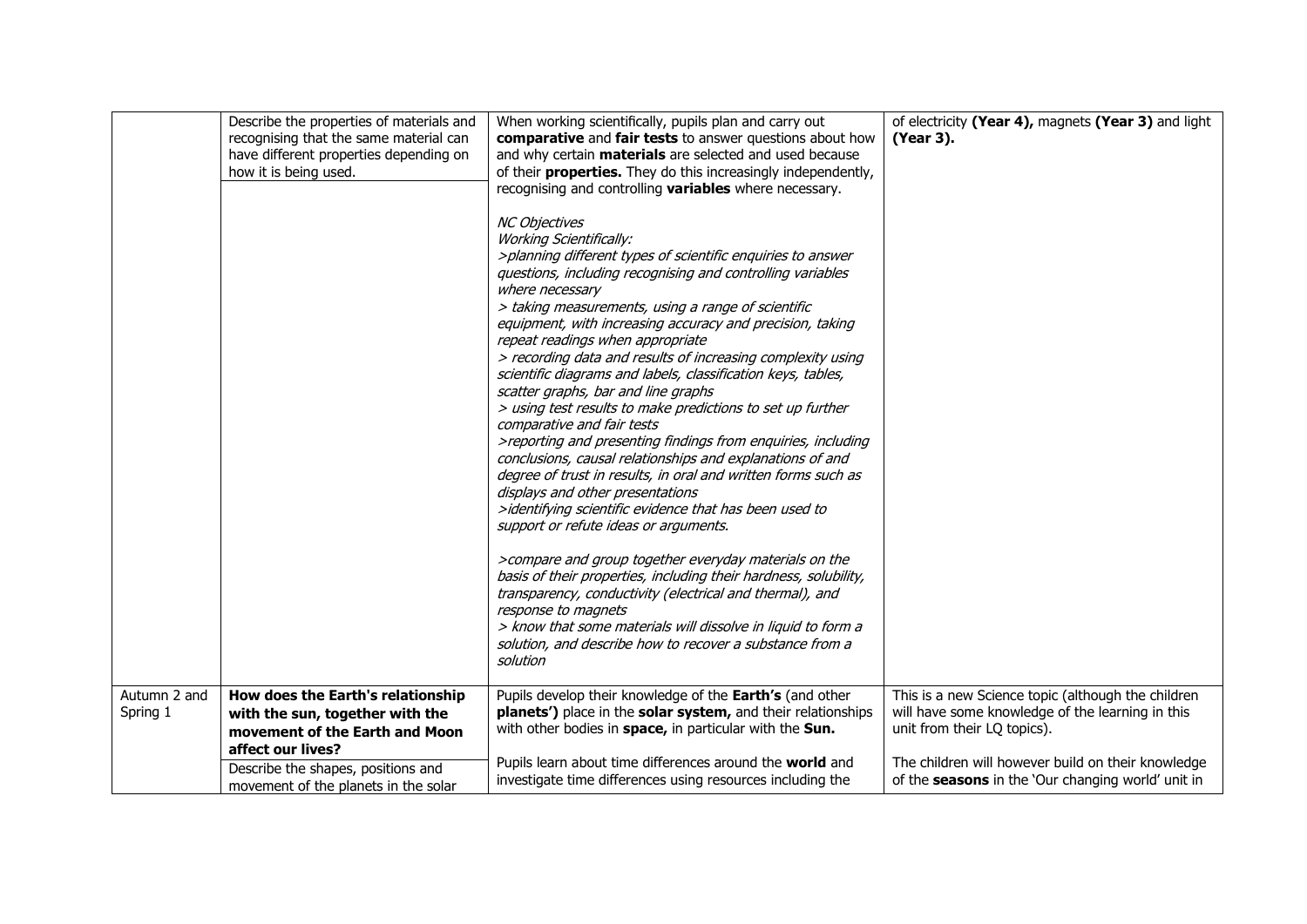|          | system and some of the differences<br>between these and stars<br>Use a model to describe and compare<br>the movements of different planets in<br>space<br>Use a model or diagram to explain the<br>effect of the Earth's rotation in space.<br>Use a model to explain why sunrise and<br>sunset occur at different moments in<br>time in different parts of the world<br>Explain how the Earth's tilt leads to<br>seasonal changes | internet. They will find out about how time was standardised<br>around the world, about the need for scientists to choose a<br>starting point in the continuous process of cycles of sunrise<br>and sunset, and investigate longitude. They are introduced<br>to the International Date Line and the Greenwich<br>Meridian.<br><b>NC Objectives</b><br><b>Working Scientifically:</b><br>>planning different types of scientific enquiries to answer<br>questions, including recognising and controlling variables<br>where necessary<br>> taking measurements, using a range of scientific<br>equipment, with increasing accuracy and precision, taking<br>repeat readings when appropriate<br>> recording data and results of increasing complexity using                                                                                                                                                | Year 1 and 2. The seasons also affect the plants<br>and habitats of animals that all year groups observe<br>in their Biology topics (animals including humans).<br>Their knowledge is extended in this unit by learning<br>about how the earth's tilt affects seasons. The KS3<br>curriculum also introduces space physics.<br>This unit of work draws on pupil's previous use of<br>the calendar to calculate the duration of events<br>(Year 4 Mathematics) and solve problems<br>involving units of time (Year 5 Mathematics).<br>Pupils also learn how the Earth's orbit determines<br>the length of a year and why we have leap years.<br>Key Stage 1 observations of the Sun's movement<br>across the sky and Year 3 work on shadows |
|----------|------------------------------------------------------------------------------------------------------------------------------------------------------------------------------------------------------------------------------------------------------------------------------------------------------------------------------------------------------------------------------------------------------------------------------------|------------------------------------------------------------------------------------------------------------------------------------------------------------------------------------------------------------------------------------------------------------------------------------------------------------------------------------------------------------------------------------------------------------------------------------------------------------------------------------------------------------------------------------------------------------------------------------------------------------------------------------------------------------------------------------------------------------------------------------------------------------------------------------------------------------------------------------------------------------------------------------------------------------|--------------------------------------------------------------------------------------------------------------------------------------------------------------------------------------------------------------------------------------------------------------------------------------------------------------------------------------------------------------------------------------------------------------------------------------------------------------------------------------------------------------------------------------------------------------------------------------------------------------------------------------------------------------------------------------------------------------------------------------------|
|          | Explain how the Earth's tilt affects the<br>times of sunrise and sunset in different<br>places at different times of the year<br>Identify the phases of the Moon and<br>explain why these occur                                                                                                                                                                                                                                    | scientific diagrams and labels, classification keys, tables,<br>scatter graphs, bar and line graphs<br>> using test results to make predictions to set up further<br>comparative and fair tests<br>>reporting and presenting findings from enquiries, including<br>conclusions, causal relationships and explanations of and<br>degree of trust in results, in oral and written forms such as<br>displays and other presentations<br>>identifying scientific evidence that has been used to<br>support or refute ideas or arguments.<br>>describe the movement of the Earth, and other planets,<br>relative to the Sun in the solar system<br>>describe the movement of the Moon relative to the Earth<br>>describe the Sun, Earth and Moon as approximately<br>spherical bodies<br>>use the idea of the Earth's rotation to explain day and night<br>and the apparent movement of the sun across the sky. | provide a sound basis for investigating how the<br>Earth's rotation causes night and day, and is<br>responsible for the apparent movement of the Sun<br>across the sky, and its changing height in the sky.                                                                                                                                                                                                                                                                                                                                                                                                                                                                                                                                |
| Spring 2 | How can we separate mixtures?                                                                                                                                                                                                                                                                                                                                                                                                      | In this module pupils further develop their conceptual                                                                                                                                                                                                                                                                                                                                                                                                                                                                                                                                                                                                                                                                                                                                                                                                                                                     | Pupils are prepared for this unit through their                                                                                                                                                                                                                                                                                                                                                                                                                                                                                                                                                                                                                                                                                            |
|          | Explain that materials can mix and to                                                                                                                                                                                                                                                                                                                                                                                              | knowledge and understanding of how different mixtures                                                                                                                                                                                                                                                                                                                                                                                                                                                                                                                                                                                                                                                                                                                                                                                                                                                      | learning of the states of matter - Year 4. Themes                                                                                                                                                                                                                                                                                                                                                                                                                                                                                                                                                                                                                                                                                          |
|          | demonstrate that mixtures of solid                                                                                                                                                                                                                                                                                                                                                                                                 | of solids and liquids might be separated. They learn that                                                                                                                                                                                                                                                                                                                                                                                                                                                                                                                                                                                                                                                                                                                                                                                                                                                  | such as evaporation, condensation and solids,                                                                                                                                                                                                                                                                                                                                                                                                                                                                                                                                                                                                                                                                                              |
|          | materials can be separated by the                                                                                                                                                                                                                                                                                                                                                                                                  | certain solids dissolve while others do not, and how these                                                                                                                                                                                                                                                                                                                                                                                                                                                                                                                                                                                                                                                                                                                                                                                                                                                 | liquids and gases are developed in this unit.                                                                                                                                                                                                                                                                                                                                                                                                                                                                                                                                                                                                                                                                                              |
|          | technique of sieving                                                                                                                                                                                                                                                                                                                                                                                                               | dissolved solids might be retrieved from a mixture. They                                                                                                                                                                                                                                                                                                                                                                                                                                                                                                                                                                                                                                                                                                                                                                                                                                                   |                                                                                                                                                                                                                                                                                                                                                                                                                                                                                                                                                                                                                                                                                                                                            |
|          | Identify through investigation some                                                                                                                                                                                                                                                                                                                                                                                                | explore how the rate at which solids dissolve can vary,                                                                                                                                                                                                                                                                                                                                                                                                                                                                                                                                                                                                                                                                                                                                                                                                                                                    |                                                                                                                                                                                                                                                                                                                                                                                                                                                                                                                                                                                                                                                                                                                                            |
|          | solids that dissolve and others that do                                                                                                                                                                                                                                                                                                                                                                                            | investigating variables that might make a difference. They                                                                                                                                                                                                                                                                                                                                                                                                                                                                                                                                                                                                                                                                                                                                                                                                                                                 |                                                                                                                                                                                                                                                                                                                                                                                                                                                                                                                                                                                                                                                                                                                                            |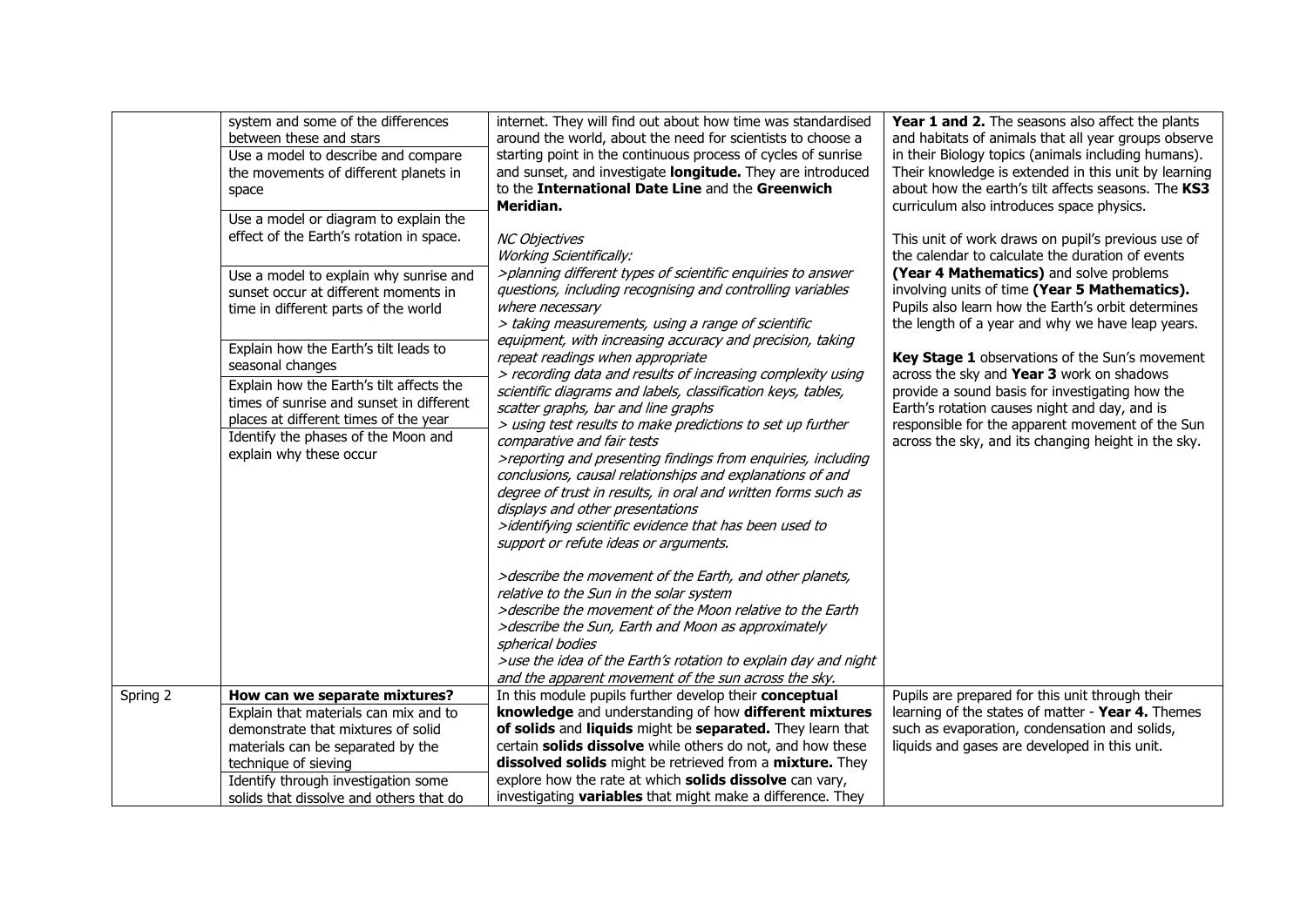| has dissolved.<br>Demonstrate and explain how pure salt<br>can be separated from a rock salt<br>mixture, using techniques based on the<br>properties of the materials involved<br>Explain the processes of evaporation<br>and condensation and how these might<br>help to produce drinkable water from a<br>plentiful supply of seawater | number of real world based enquiries, which require them to<br>apply their growing subject knowledge to an unusual<br>context.<br><b>NC Objectives</b><br><b>Working Scientifically:</b><br>>planning different types of scientific enquiries to answer<br>questions, including recognising and controlling variables<br>where necessary<br>> taking measurements, using a range of scientific<br>equipment, with increasing accuracy and precision, taking<br>repeat readings when appropriate<br>> recording data and results of increasing complexity using<br>scientific diagrams and labels, classification keys, tables,<br>scatter graphs, bar and line graphs<br>> using test results to make predictions to set up further<br>comparative and fair tests<br>>reporting and presenting findings from enquiries, including<br>conclusions, causal relationships and explanations of and<br>degree of trust in results, in oral and written forms such as<br>displays and other presentations<br>>identifying scientific evidence that has been used to<br>support or refute ideas or arguments. |  |
|------------------------------------------------------------------------------------------------------------------------------------------------------------------------------------------------------------------------------------------------------------------------------------------------------------------------------------------|--------------------------------------------------------------------------------------------------------------------------------------------------------------------------------------------------------------------------------------------------------------------------------------------------------------------------------------------------------------------------------------------------------------------------------------------------------------------------------------------------------------------------------------------------------------------------------------------------------------------------------------------------------------------------------------------------------------------------------------------------------------------------------------------------------------------------------------------------------------------------------------------------------------------------------------------------------------------------------------------------------------------------------------------------------------------------------------------------------|--|
|                                                                                                                                                                                                                                                                                                                                          | > know that some materials will dissolve in liquid to form a<br>solution, and describe how to recover a substance from a<br>solution<br>> use knowledge of solids, liquids and gases to decide how<br>mixtures might be separated, including through filtering,<br>sieving and evaporating<br>> give reasons, based on evidence from comparative and<br>fair tests, for the particular uses of everyday materials,<br>including metals, wood and plastic<br>> demonstrate that dissolving, mixing and changes of state<br>are reversible changes<br>> explain that some changes result in the formation of new<br>materials, and that this kind of change is not usually<br>reversible, including changes associated with burning and<br>the action of acid on bicarbonate of soda.                                                                                                                                                                                                                                                                                                                    |  |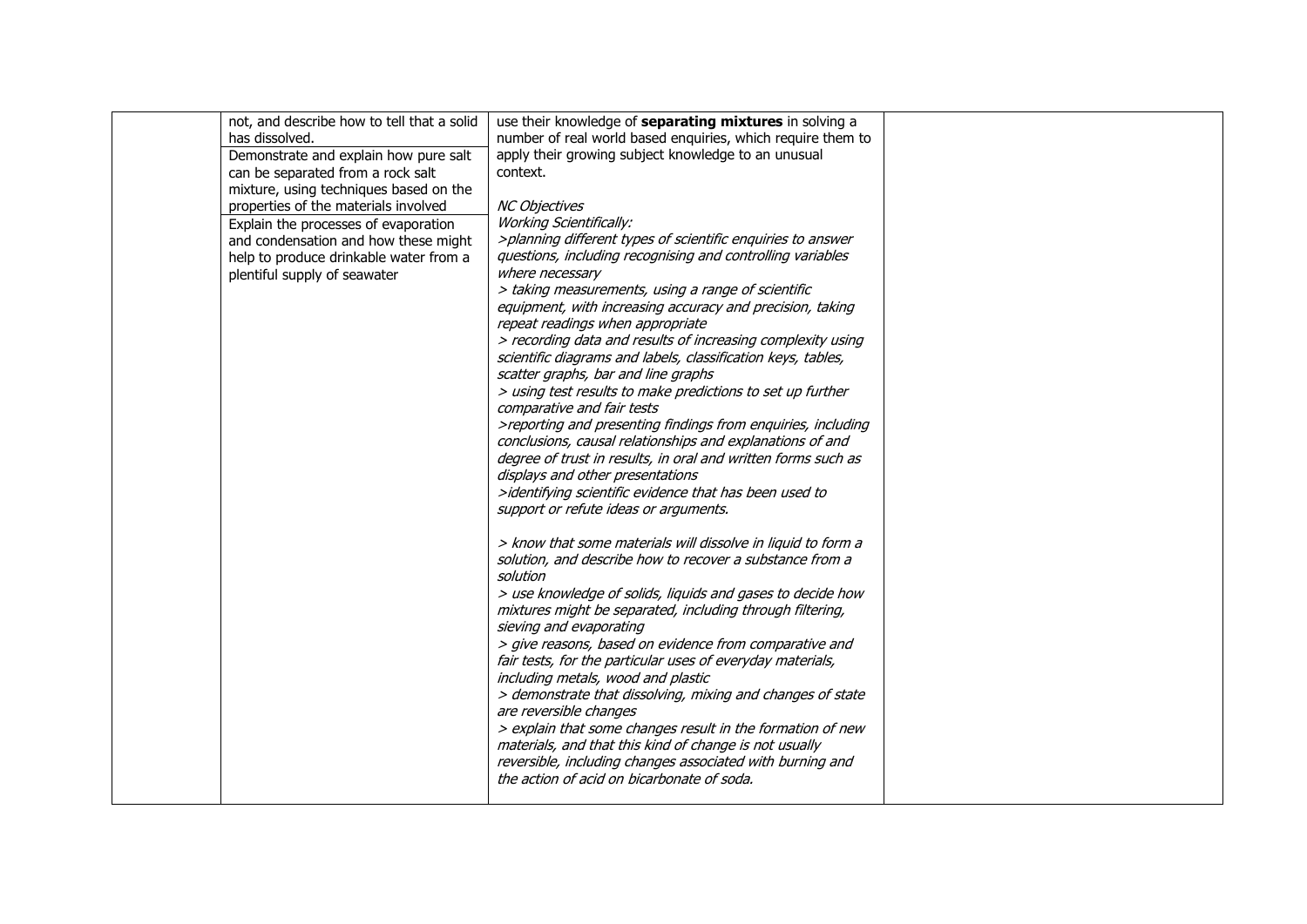| Summer 1 | How do forces affect the way<br>objects move?<br>Use evidence to explain how objects fall<br>through the air<br>Recognise the effects of water<br>resistance<br>Identify and explain the effect of<br>upthrust on objects in water<br>Demonstrate how levers work and how<br>they reduce the force required to move<br>objects<br>Explain why pulleys make lifting objects<br>easier.<br>Explain how gears allow a smaller force<br>to have a greater effect | Forces is a topic introduced in Year 3. The Year 5 unit<br>extends and deepens that initial knowledge of forces by<br>introducing resistance. The pupils' knowledge of friction is<br>broadened with different materials tested.<br>This unit introduces mechanisms and how they affect the<br>amount of force needed. Another unit that builds on the if<br>then investigation skills.<br><b>NC Objectives</b><br><b>Working Scientifically:</b><br>>planning different types of scientific enquiries to answer<br>questions, including recognising and controlling variables<br>where necessary<br>> taking measurements, using a range of scientific<br>equipment, with increasing accuracy and precision, taking<br>repeat readings when appropriate<br>> recording data and results of increasing complexity using<br>scientific diagrams and labels, classification keys, tables,<br>scatter graphs, bar and line graphs<br>> using test results to make predictions to set up further<br>comparative and fair tests<br>>reporting and presenting findings from enquiries, including<br>conclusions, causal relationships and explanations of and<br>degree of trust in results, in oral and written forms such as<br>displays and other presentations<br>>identifying scientific evidence that has been used to<br>support or refute ideas or arguments.<br>>explain that unsupported objects fall towards the Earth<br>because of the force of gravity acting between the Earth and<br>the falling object<br>> identify the effects of air resistance, water resistance and<br>friction, that act between moving surfaces<br>>recognise that some mechanisms, including levers, pulleys<br>and gears, allow a smaller force to have a greater effect | Forces is not a body of knowledge that is<br>developed in Year 6.<br>In KS3, all force knowledge is revisited:<br>Push and pull as a result of an interaction<br>between two objects<br>The turning effect of a force<br>$\bullet$<br>forces that twist, stretch and bend<br>$\bullet$<br>Resistance is also revisited to consolidate<br>understanding in Year 6.<br>Non-contact forces are also built upon e.g. gravity,<br>magnets. This body of knowledge is developed<br>through pressure in fluids, balanced forces and<br>forces in motion. |
|----------|--------------------------------------------------------------------------------------------------------------------------------------------------------------------------------------------------------------------------------------------------------------------------------------------------------------------------------------------------------------------------------------------------------------------------------------------------------------|--------------------------------------------------------------------------------------------------------------------------------------------------------------------------------------------------------------------------------------------------------------------------------------------------------------------------------------------------------------------------------------------------------------------------------------------------------------------------------------------------------------------------------------------------------------------------------------------------------------------------------------------------------------------------------------------------------------------------------------------------------------------------------------------------------------------------------------------------------------------------------------------------------------------------------------------------------------------------------------------------------------------------------------------------------------------------------------------------------------------------------------------------------------------------------------------------------------------------------------------------------------------------------------------------------------------------------------------------------------------------------------------------------------------------------------------------------------------------------------------------------------------------------------------------------------------------------------------------------------------------------------------------------------------------------------------------------------------------------------------------------------|---------------------------------------------------------------------------------------------------------------------------------------------------------------------------------------------------------------------------------------------------------------------------------------------------------------------------------------------------------------------------------------------------------------------------------------------------------------------------------------------------------------------------------------------------|
| Summer 2 | How do plants and animals                                                                                                                                                                                                                                                                                                                                                                                                                                    | Pupils will learn that plants can reproduce in other ways,                                                                                                                                                                                                                                                                                                                                                                                                                                                                                                                                                                                                                                                                                                                                                                                                                                                                                                                                                                                                                                                                                                                                                                                                                                                                                                                                                                                                                                                                                                                                                                                                                                                                                                   | As they learn about plant reproduction children will                                                                                                                                                                                                                                                                                                                                                                                                                                                                                              |
|          | reproduce?                                                                                                                                                                                                                                                                                                                                                                                                                                                   | through asexual reproduction. As they learn about                                                                                                                                                                                                                                                                                                                                                                                                                                                                                                                                                                                                                                                                                                                                                                                                                                                                                                                                                                                                                                                                                                                                                                                                                                                                                                                                                                                                                                                                                                                                                                                                                                                                                                            | extend their knowledge from Year 3 of the function                                                                                                                                                                                                                                                                                                                                                                                                                                                                                                |
|          | Describe the process of sexual                                                                                                                                                                                                                                                                                                                                                                                                                               | reproduction in animals pupils will find out more about                                                                                                                                                                                                                                                                                                                                                                                                                                                                                                                                                                                                                                                                                                                                                                                                                                                                                                                                                                                                                                                                                                                                                                                                                                                                                                                                                                                                                                                                                                                                                                                                                                                                                                      | of the different parts of flowering plants.                                                                                                                                                                                                                                                                                                                                                                                                                                                                                                       |
|          | reproduction in many flowering plants,                                                                                                                                                                                                                                                                                                                                                                                                                       | specific mammals, birds, insects and amphibians and                                                                                                                                                                                                                                                                                                                                                                                                                                                                                                                                                                                                                                                                                                                                                                                                                                                                                                                                                                                                                                                                                                                                                                                                                                                                                                                                                                                                                                                                                                                                                                                                                                                                                                          |                                                                                                                                                                                                                                                                                                                                                                                                                                                                                                                                                   |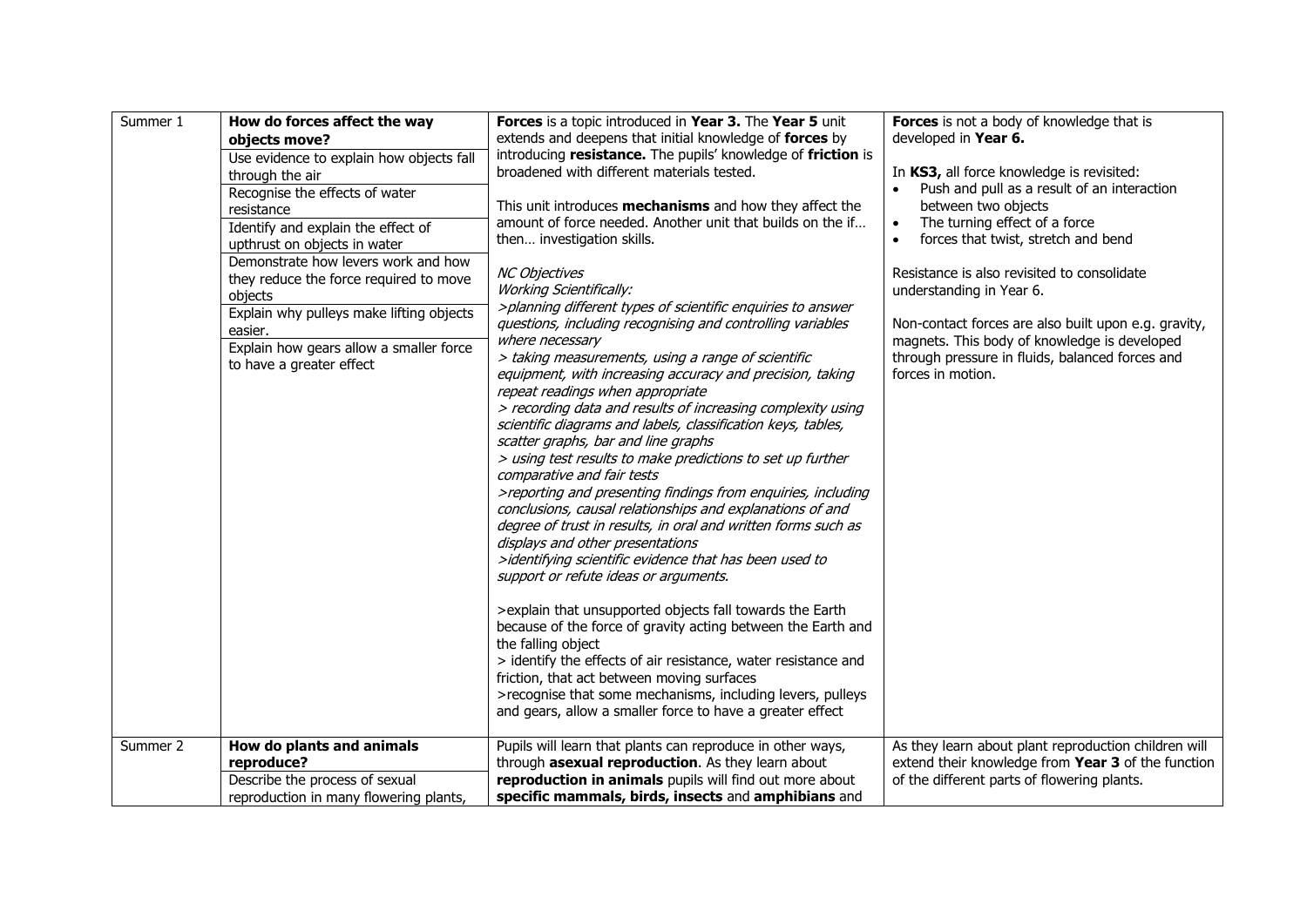| Year <sub>6</sub> | naming parts of the flower and<br>explaining their importance within the<br>process<br>Recognise that flowers are not all the<br>same and identify how they are<br>different<br>Describe how plants can reproduce<br>asexually, by creating new plants from<br>different parts of the parent plant rather<br>than by producing seeds<br>Describe the life process of reproduction<br>in amphibians and most insects and<br>recognise this process as sexual<br>reproduction<br>Describe the life process of reproduction<br>in mammals and birds and recognise<br>this process as sexual reproduction<br>Describe puberty in girls and boys<br><b>Substantive Knowledge Content</b> | how they reproduce. There are three lessons focusing on<br>humans, one of which is about the complete human life cycle<br>and two of which focus on puberty.<br><b>NC Objectives</b><br><b>Working Scientifically:</b><br>>planning different types of scientific enquiries to answer<br>questions, including recognising and controlling variables<br>where necessary<br>> recording data and results of increasing complexity using<br>scientific diagrams and labels, classification keys, tables,<br>scatter graphs, bar and line graphs<br>>reporting and presenting findings from enquiries, including<br>conclusions, causal relationships and explanations of and<br>degree of trust in results, in oral and written forms such as<br>displays and other presentations<br>>identifying scientific evidence that has been used to<br>support or refute ideas or arguments.<br>>describe the differences in the life cycles of a mammal, an<br>amphibian, an insect and a bird<br>>describe the life process of reproduction in some plants and<br>animals.<br>>describe the changes as humans develop to old age.<br>>Pupils should draw a timeline to indicate stages in the<br>growth and development of humans. They should learn<br>about the changes experienced in puberty.<br>> Pupils could work scientifically by researching the<br>gestation periods of other animals and comparing them with<br>humans; by finding out and recording the length and mass<br>of a baby as it grows.<br>Recurring themes, ideas and language | <b>Contribution on wider Science knowledge</b>                                                                                                                                                                                                                                             |
|-------------------|-------------------------------------------------------------------------------------------------------------------------------------------------------------------------------------------------------------------------------------------------------------------------------------------------------------------------------------------------------------------------------------------------------------------------------------------------------------------------------------------------------------------------------------------------------------------------------------------------------------------------------------------------------------------------------------|-----------------------------------------------------------------------------------------------------------------------------------------------------------------------------------------------------------------------------------------------------------------------------------------------------------------------------------------------------------------------------------------------------------------------------------------------------------------------------------------------------------------------------------------------------------------------------------------------------------------------------------------------------------------------------------------------------------------------------------------------------------------------------------------------------------------------------------------------------------------------------------------------------------------------------------------------------------------------------------------------------------------------------------------------------------------------------------------------------------------------------------------------------------------------------------------------------------------------------------------------------------------------------------------------------------------------------------------------------------------------------------------------------------------------------------------------------------------------------------------------------------------------------------------------|--------------------------------------------------------------------------------------------------------------------------------------------------------------------------------------------------------------------------------------------------------------------------------------------|
|                   | based around a Big Question                                                                                                                                                                                                                                                                                                                                                                                                                                                                                                                                                                                                                                                         |                                                                                                                                                                                                                                                                                                                                                                                                                                                                                                                                                                                                                                                                                                                                                                                                                                                                                                                                                                                                                                                                                                                                                                                                                                                                                                                                                                                                                                                                                                                                               | and what later content this prepares for                                                                                                                                                                                                                                                   |
| Autumn 1          | How do the main parts of the<br>circulatory system work together<br>to enable our bodies to function?<br>Describe how the human circulatory<br>system works<br>Investigate and describe the main<br>functions of the heart                                                                                                                                                                                                                                                                                                                                                                                                                                                          | Pupil learn about the human circulatory system and how<br>it enables their bodies to function. They find out about the<br>main parts of the circulatory system: the heart, blood<br>vessels (arteries, veins and capillaries) and blood, and<br>how these work together to deliver oxygen and nutrients<br>to every part of the body. They will find out how the heart<br>works, the main components of <b>blood</b> and the function of                                                                                                                                                                                                                                                                                                                                                                                                                                                                                                                                                                                                                                                                                                                                                                                                                                                                                                                                                                                                                                                                                                      | This module builds on learning about the human<br>body from Key Stage 1, when they learned that<br>humans and other animals need water, food and air<br>in order to survive, and also during lower Key<br>Stage 2, when they investigated the muscular,<br>skeletal and digestive systems. |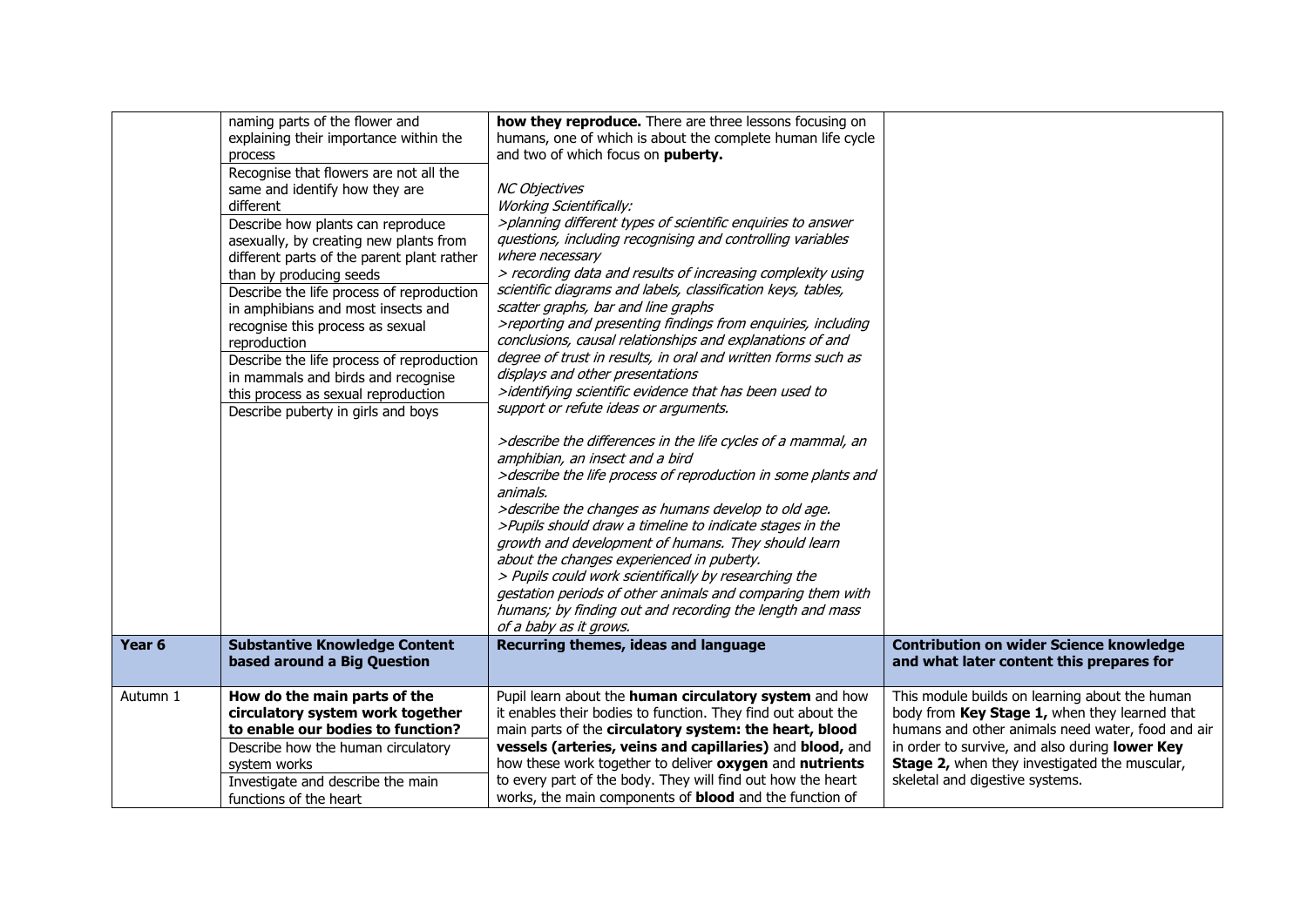|          | Pose and answer a range of relevant<br>questions about how blood transports<br>gases round the body<br>Identify the contents of blood and<br>describe their function<br>Explain the function of valves, veins,<br>arteries and capillaries in the human<br>circulatory system<br>Explain how water helps humans' and<br>other animals' bodies to function | the different types of <b>blood vessels</b> . They will also learn<br>about how water is transported through the body and<br>develop their understanding of the importance of water to<br>human health.<br><b>NC Objectives</b><br><b>Working Scientifically:</b><br>>planning different types of scientific enquiries to answer<br>questions, including recognising and controlling variables<br>where necessary<br>> taking measurements, using a range of scientific<br>equipment, with increasing accuracy and precision, taking<br>repeat readings when appropriate<br>> recording data and results of increasing complexity using<br>scientific diagrams and labels, classification keys, tables, |                                                                                                                                                                                                                                                                                                                                                                                                                     |
|----------|-----------------------------------------------------------------------------------------------------------------------------------------------------------------------------------------------------------------------------------------------------------------------------------------------------------------------------------------------------------|---------------------------------------------------------------------------------------------------------------------------------------------------------------------------------------------------------------------------------------------------------------------------------------------------------------------------------------------------------------------------------------------------------------------------------------------------------------------------------------------------------------------------------------------------------------------------------------------------------------------------------------------------------------------------------------------------------|---------------------------------------------------------------------------------------------------------------------------------------------------------------------------------------------------------------------------------------------------------------------------------------------------------------------------------------------------------------------------------------------------------------------|
|          |                                                                                                                                                                                                                                                                                                                                                           | scatter graphs, bar and line graphs<br>> using test results to make predictions to set up further<br>comparative and fair tests<br>>reporting and presenting findings from enquiries, including<br>conclusions, causal relationships and explanations of and<br>degree of trust in results, in oral and written forms such as<br>displays and other presentations<br>>identifying scientific evidence that has been used to<br>support or refute ideas or arguments.<br>>identify and name the main parts of the human circulatory<br>system, and describe the functions of the heart, blood<br>vessels and blood<br>> describe the ways in which nutrients and water are                               |                                                                                                                                                                                                                                                                                                                                                                                                                     |
| Autumn 2 | How do our lifestyle choices,<br>including diet, exercise and drug<br>use affect our bodies?<br>Describe the impact of diet and exercise<br>on human health<br>Evaluate healthy eating guidance<br>Identify criteria to judge whether a drink<br>or snack is healthy<br>Investigate variables that affect pulse<br>rate                                   | transported within animals, including humans<br>Pupils learn about how to keep their bodies healthy and how<br>their bodies might be damaged. The focus is on lifestyle<br>choices that humans make, including diet, exercise and drug<br>use, and how these are informed by scientific evidence.<br>Pupils will explore the effects of exercise on the body and<br>develop their understanding of the circulatory and<br>respiratory systems as they investigate the effects of<br>exercise on the pulse and its recovery rate. They then find                                                                                                                                                         | Children will build on their learning from Year 3<br>about the types of food that humans and other<br>animals need in order to stay alive. They will<br>develop a deeper understanding of what constitutes<br>a healthy diet, through exploring food groups and<br>how the body uses them.<br>In addition, the module draws on children's learning<br>in Year 3 about the functions of the skeleton and<br>muscles. |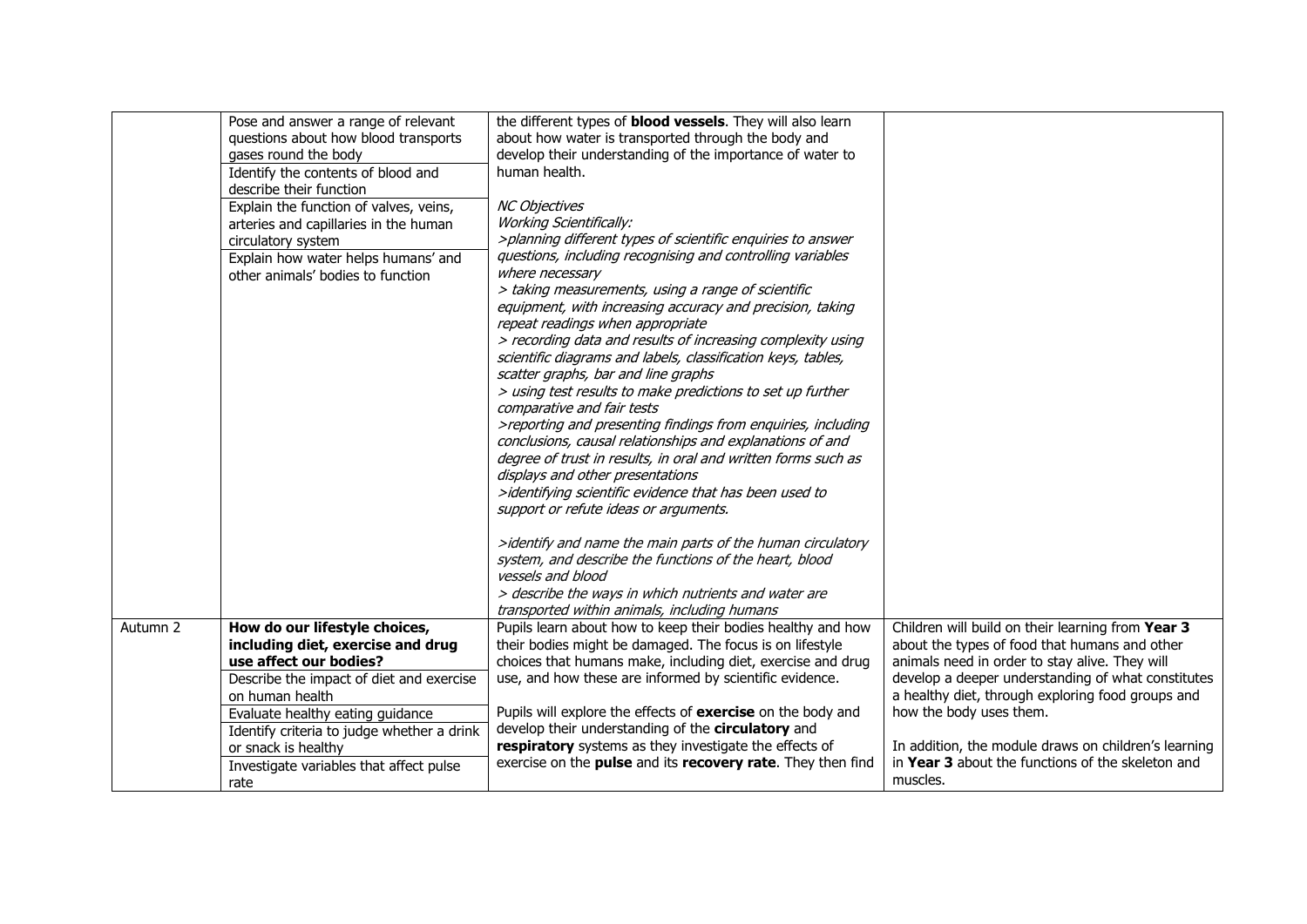|          | Identify the impact exercise has on the   | out about the training regimes of athletes and learn about                                        |                                                         |
|----------|-------------------------------------------|---------------------------------------------------------------------------------------------------|---------------------------------------------------------|
|          | way the body functions                    | special diets and training programmers.                                                           |                                                         |
|          | Identify and present the long-term        |                                                                                                   |                                                         |
|          | effects on the body of drug use           | <b>NC Objectives</b>                                                                              |                                                         |
|          | Describe the long-term effects on the     | <b>Working Scientifically:</b>                                                                    |                                                         |
|          | body of smoking                           | >planning different types of scientific enquiries to answer                                       |                                                         |
|          |                                           | questions, including recognising and controlling variables                                        |                                                         |
|          |                                           | where necessary                                                                                   |                                                         |
|          |                                           | > taking measurements, using a range of scientific                                                |                                                         |
|          |                                           | equipment, with increasing accuracy and precision, taking                                         |                                                         |
|          |                                           | repeat readings when appropriate                                                                  |                                                         |
|          |                                           | > recording data and results of increasing complexity using                                       |                                                         |
|          |                                           | scientific diagrams and labels, classification keys, tables,                                      |                                                         |
|          |                                           | scatter graphs, bar and line graphs                                                               |                                                         |
|          |                                           | > using test results to make predictions to set up further                                        |                                                         |
|          |                                           | comparative and fair tests                                                                        |                                                         |
|          |                                           | >reporting and presenting findings from enquiries, including                                      |                                                         |
|          |                                           | conclusions, causal relationships and explanations of and                                         |                                                         |
|          |                                           | degree of trust in results, in oral and written forms such as<br>displays and other presentations |                                                         |
|          |                                           | >identifying scientific evidence that has been used to                                            |                                                         |
|          |                                           | support or refute ideas or arguments.                                                             |                                                         |
|          |                                           |                                                                                                   |                                                         |
|          |                                           | >recognise the impact of diet, exercise, drugs and lifestyle                                      |                                                         |
|          |                                           | on the way their bodies function                                                                  |                                                         |
| Spring 1 | How and why do living things              | This is a challenging module in which pupils build on their                                       | Although pupils may have been introduced to the         |
|          | adapt to their environment?               | knowledge of living things and how they are adapted to                                            | concept of adaptation during their time at school,      |
|          | Identify ways in which living things of   | particular environments. They are introduced to the idea                                          | natural selection and evolution will not have been      |
|          | the same kind vary and to begin to think  | that variation in organisms can result in the species                                             | formally discussed at school prior to this unit. Pupils |
|          | about why these variations exist          | becoming better adapted to its environment and that the                                           | learn about how inherited characteristics are passed    |
|          | Recognise how organisms can be bred       | process of natural selection, over a long period of time,                                         | on from parents to offspring and that                   |
|          | to select particular characteristics in   | leads to evolution.                                                                               | environmental variables also affect how organisms       |
|          | their offspring                           |                                                                                                   | look and behave to support learning in KS3.             |
|          | Describe selective breeding and           | <b>NC Objectives</b>                                                                              |                                                         |
|          | evaluate different people's opinions      | <b>Working Scientifically:</b>                                                                    |                                                         |
|          | Investigate the effect of environmental   | >planning different types of scientific enquiries to answer                                       |                                                         |
|          | variables on plants and interpret the     | questions, including recognising and controlling variables                                        |                                                         |
|          | results                                   | where necessary                                                                                   |                                                         |
|          | Evaluate variables that contribute to the | > taking measurements, using a range of scientific                                                |                                                         |
|          | extinction of living things               | equipment, with increasing accuracy and precision, taking                                         |                                                         |
|          |                                           | repeat readings when appropriate                                                                  |                                                         |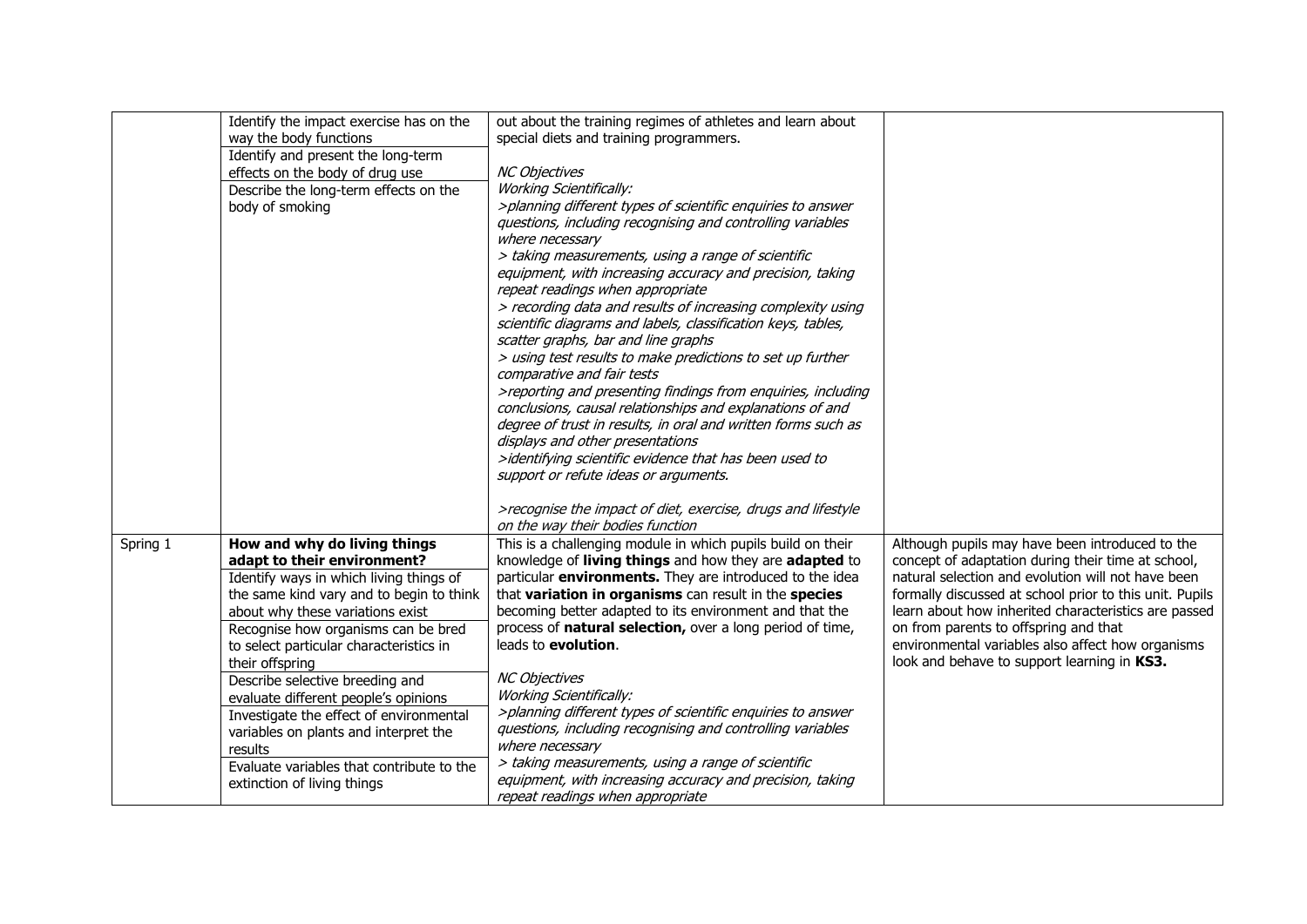|          |                                                                                                                                                                                                                                                                                                                                                                                                                       | > recording data and results of increasing complexity using<br>scientific diagrams and labels, classification keys, tables,<br>scatter graphs, bar and line graphs<br>> using test results to make predictions to set up further<br>comparative and fair tests<br>>reporting and presenting findings from enquiries, including<br>conclusions, causal relationships and explanations of and<br>degree of trust in results, in oral and written forms such as<br>displays and other presentations<br>>identifying scientific evidence that has been used to<br>support or refute ideas or arguments.                                                                                                                                                                       |                                                                                                                                                                                                                                                                                                                                                                                                                                                                                                                                                                                                                                                                                       |
|----------|-----------------------------------------------------------------------------------------------------------------------------------------------------------------------------------------------------------------------------------------------------------------------------------------------------------------------------------------------------------------------------------------------------------------------|---------------------------------------------------------------------------------------------------------------------------------------------------------------------------------------------------------------------------------------------------------------------------------------------------------------------------------------------------------------------------------------------------------------------------------------------------------------------------------------------------------------------------------------------------------------------------------------------------------------------------------------------------------------------------------------------------------------------------------------------------------------------------|---------------------------------------------------------------------------------------------------------------------------------------------------------------------------------------------------------------------------------------------------------------------------------------------------------------------------------------------------------------------------------------------------------------------------------------------------------------------------------------------------------------------------------------------------------------------------------------------------------------------------------------------------------------------------------------|
|          |                                                                                                                                                                                                                                                                                                                                                                                                                       | >recognise that living things have changed over time and<br>that fossils provide information about living things that<br>inhabited the Earth millions of years ago<br>>recognise that living things produce offspring of the same<br>kind, but normally offspring vary and are not identical to<br>their parents<br>>identify how animals and plants are adapted to suit their<br>environment in different ways and that adaptation may lead<br>to evolution                                                                                                                                                                                                                                                                                                              |                                                                                                                                                                                                                                                                                                                                                                                                                                                                                                                                                                                                                                                                                       |
| Spring 2 | Light travels in a straight line -<br>How can the behaviour of light be<br>influenced?<br>Describe how a mirror reflects an image<br>of an object<br>Identify the variables that affect the size<br>of a shadow, and plan a fair test to<br>investigate one of them<br>Recognise that whilst light does travel in<br>straight lines, sometimes it changes<br>direction when travelling from one thing<br>into another | Pupils develop their understanding of mirrors and the<br>reflections that they form, and apply this understanding to<br>make a periscope. They are introduced to ray diagrams<br>that can be used to represent the behaviour of light. They<br>use these diagrams, together with the fact that light travels<br>in straight lines, to explain the formation of shadows and<br>how their size and shape can be affected.<br>Pupils explore refraction in a number of contexts to see how<br>light does not always appear to travel in straight lines. They<br>investigate how white light is made up of many colours of<br>light and how these can be split apart by a prism or in a<br>rainbow, as well as how the colours can be joined together<br>to make white again. | Light is a topic children learn about in Year 3. The<br>children learn that light is necessary to see things<br>(Year 3), this is developed to include the path of<br>light from objects to our eyes in order to see things<br>(Year 6). In Year 3 children learn that light travels<br>in a straight line, this is developed to an<br>explanation of the consequences of the way light<br>travels e.g. this affects the shape of a shadow.<br>The children's knowledge of shadows is developed<br>by the fact that shadows are made by opaque<br>objects, to the size and shape of shadows according<br>to the position of the light source. Patterns are<br>investigated in Year 6. |
|          | Understand that white light is made of<br>many colours and these can be<br>separated out                                                                                                                                                                                                                                                                                                                              | <b>NC Objectives</b><br><b>Working Scientifically:</b><br>>planning different types of scientific enquiries to answer<br>questions, including recognising and controlling variables<br>where necessary                                                                                                                                                                                                                                                                                                                                                                                                                                                                                                                                                                    |                                                                                                                                                                                                                                                                                                                                                                                                                                                                                                                                                                                                                                                                                       |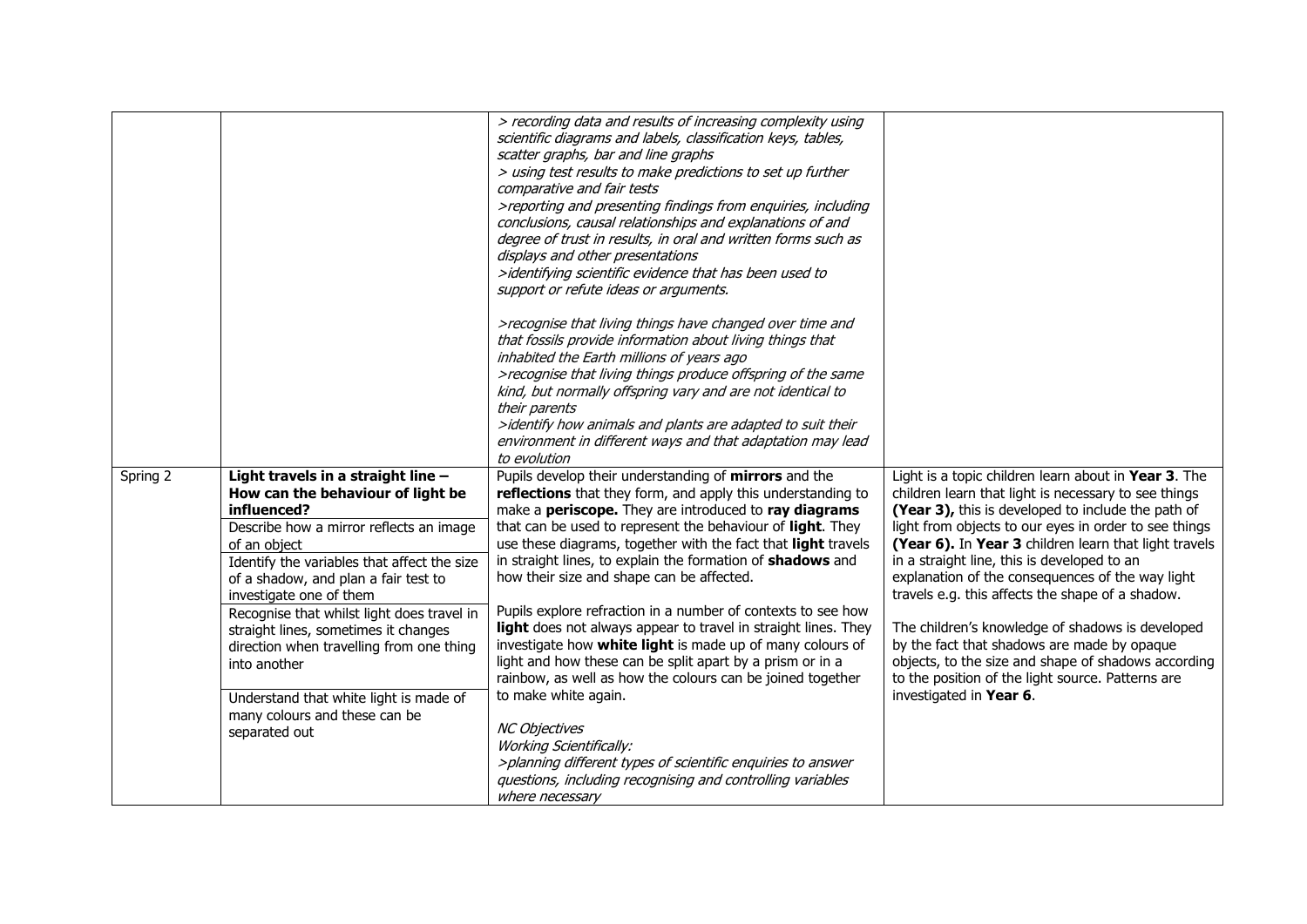|          |                                                                                                                                                                                                                                                                              | > taking measurements, using a range of scientific<br>equipment, with increasing accuracy and precision, taking<br>repeat readings when appropriate<br>> recording data and results of increasing complexity using<br>scientific diagrams and labels, classification keys, tables,<br>scatter graphs, bar and line graphs<br>> using test results to make predictions to set up further<br>comparative and fair tests<br>>reporting and presenting findings from enquiries, including<br>conclusions, causal relationships and explanations of and<br>degree of trust in results, in oral and written forms such as<br>displays and other presentations<br>>identifying scientific evidence that has been used to<br>support or refute ideas or arguments.<br>>recognise that light appears to travel in straight lines<br>>use the idea that light travels in straight lines to explain<br>that objects are seen because they give out or reflect light<br>into the eye<br>> explain that we see things because light travels from light<br>sources to our eyes or from light sources to objects and then<br>to our eyes<br>>use the idea that light travels in straight lines to explain<br>why shadows have the same shape as the objects that cast<br>them |                                                                                                                                                                                                                                                                                                                                          |
|----------|------------------------------------------------------------------------------------------------------------------------------------------------------------------------------------------------------------------------------------------------------------------------------|----------------------------------------------------------------------------------------------------------------------------------------------------------------------------------------------------------------------------------------------------------------------------------------------------------------------------------------------------------------------------------------------------------------------------------------------------------------------------------------------------------------------------------------------------------------------------------------------------------------------------------------------------------------------------------------------------------------------------------------------------------------------------------------------------------------------------------------------------------------------------------------------------------------------------------------------------------------------------------------------------------------------------------------------------------------------------------------------------------------------------------------------------------------------------------------------------------------------------------------------------------------|------------------------------------------------------------------------------------------------------------------------------------------------------------------------------------------------------------------------------------------------------------------------------------------------------------------------------------------|
| Summer 1 | How does an increasing number of<br>components in an electrical circuit,<br>effect the function of the<br>components?<br>Use recognised symbols when<br>representing a simple circuit in a<br>diagram                                                                        | Pupils learn to use the recognised electrical symbols to<br>record circuits, particularly as the circuits become more<br>complex. They research how electricity is generated both<br>traditionally using coal and gas, and by renewable<br>resources, and investigate how electricity is transmitted<br>across the country, and what sort of electricity generating<br>plant they might site in their locality.                                                                                                                                                                                                                                                                                                                                                                                                                                                                                                                                                                                                                                                                                                                                                                                                                                                | Electricity is a topic children learn about in Year 4.<br>In Year 6 the pupils' knowledge of electricity is<br>developed through the scientific representation of<br>the various components of the circuit. Their<br>knowledge is also deepened by further if then<br>investigation with various different components in<br>one circuit. |
|          | Use a switch in a simple circuit, show it<br>in a diagram and describe how it works<br>Demonstrate the effects of changing the<br>current flowing through components in<br>a circuit<br>Demonstrate how circuits can be<br>represented in, and constructed from,<br>diagrams | <b>NC Objectives</b><br><b>Working Scientifically:</b><br>>planning different types of scientific enquiries to answer<br>questions, including recognising and controlling variables<br>where necessary<br>> taking measurements, using a range of scientific<br>equipment, with increasing accuracy and precision, taking<br>repeat readings when appropriate                                                                                                                                                                                                                                                                                                                                                                                                                                                                                                                                                                                                                                                                                                                                                                                                                                                                                                  | Pupils also build on their knowledge of switches<br>(Year 4) by learning about types of switches and<br>how they can control different components in a<br>circuit.<br>Pupils also build on their knowledge of conductors<br>and insulators (Year 4) by using different materials<br>to make switches.                                    |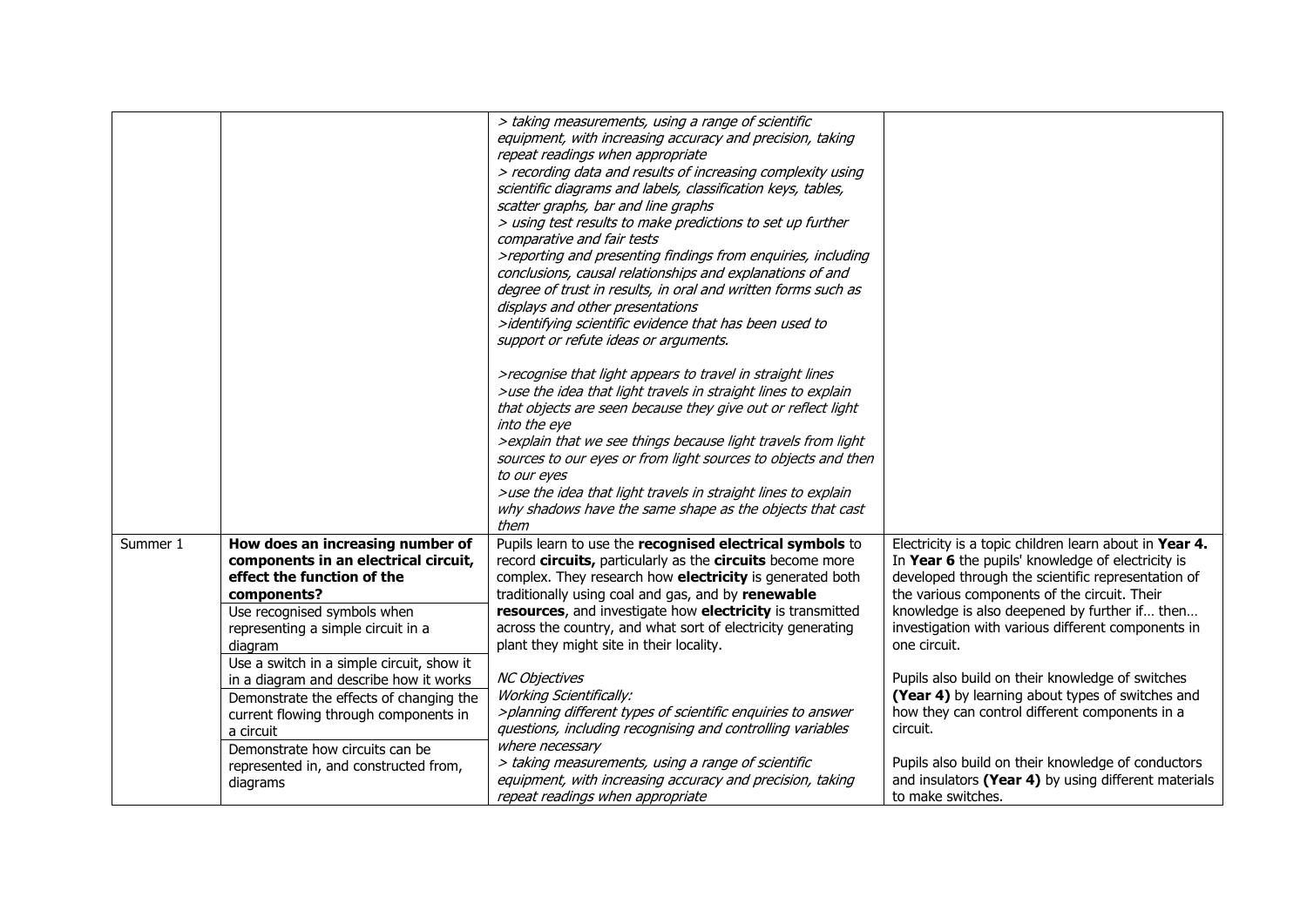|          |                                                                                                                                                                                                                                                                                                                                                                                                                                                                                                                                                                                                                                            | > recording data and results of increasing complexity using<br>scientific diagrams and labels, classification keys, tables,<br>scatter graphs, bar and line graphs<br>> using test results to make predictions to set up further<br>comparative and fair tests<br>>reporting and presenting findings from enquiries, including<br>conclusions, causal relationships and explanations of and<br>degree of trust in results, in oral and written forms such as<br>displays and other presentations<br>>identifying scientific evidence that has been used to<br>support or refute ideas or arguments.<br>>associate the brightness of a lamp or the volume of a<br>buzzer with the number and voltage of cells used in the<br>circuit<br>>compare and give reasons for variations in how<br>components function, including the brightness of bulbs, the<br>loudness of buzzers and the on/off position of switches<br>>use recognised symbols when representing a simple circuit<br>in a diagram |                                                                                                 |
|----------|--------------------------------------------------------------------------------------------------------------------------------------------------------------------------------------------------------------------------------------------------------------------------------------------------------------------------------------------------------------------------------------------------------------------------------------------------------------------------------------------------------------------------------------------------------------------------------------------------------------------------------------------|------------------------------------------------------------------------------------------------------------------------------------------------------------------------------------------------------------------------------------------------------------------------------------------------------------------------------------------------------------------------------------------------------------------------------------------------------------------------------------------------------------------------------------------------------------------------------------------------------------------------------------------------------------------------------------------------------------------------------------------------------------------------------------------------------------------------------------------------------------------------------------------------------------------------------------------------------------------------------------------------|-------------------------------------------------------------------------------------------------|
| Summer 2 | How and why are organisms<br>classified?<br>Demonstrate an understanding of the<br>process of classification<br>Apply the process of classification to<br>plants<br>Explore the classification of animals and<br>recognise the main groups of<br>vertebrates<br>Explore the classification of the main<br>groups of invertebrates<br>Recognise that micro-organisms are<br>groups of living things and explain what<br>they are<br>Investigate the growth of micro-<br>organisms<br>Explore, using the example of plant<br>classification and children's own<br>classification of seeds, how scientists<br>handle disagreements in science | This is a challenging module in which pupils will build on<br>their knowledge of living things from previous years and<br>deepen their understanding of why and how organisms are<br>classified. They will explore the process of classification<br>in some detail and how it differs from, but relates to, the<br>identification of living things.<br>Pupils will become aware of the types and characteristics<br>of organisms that belong in each of the five kingdoms of<br>living things (animals, plants, fungi, bacteria and<br>Protista) and the major sub-groups the kingdoms include.<br>Although they will devise their own systems of<br>classification, children will learn about how Linnaeus<br>developed the system for classifying all living things using<br>their observable characteristics.<br><b>NC Objectives</b><br><b>Working Scientifically:</b>                                                                                                                     | Prior learning about living organisms across KS2<br>will support learning in this unit of work. |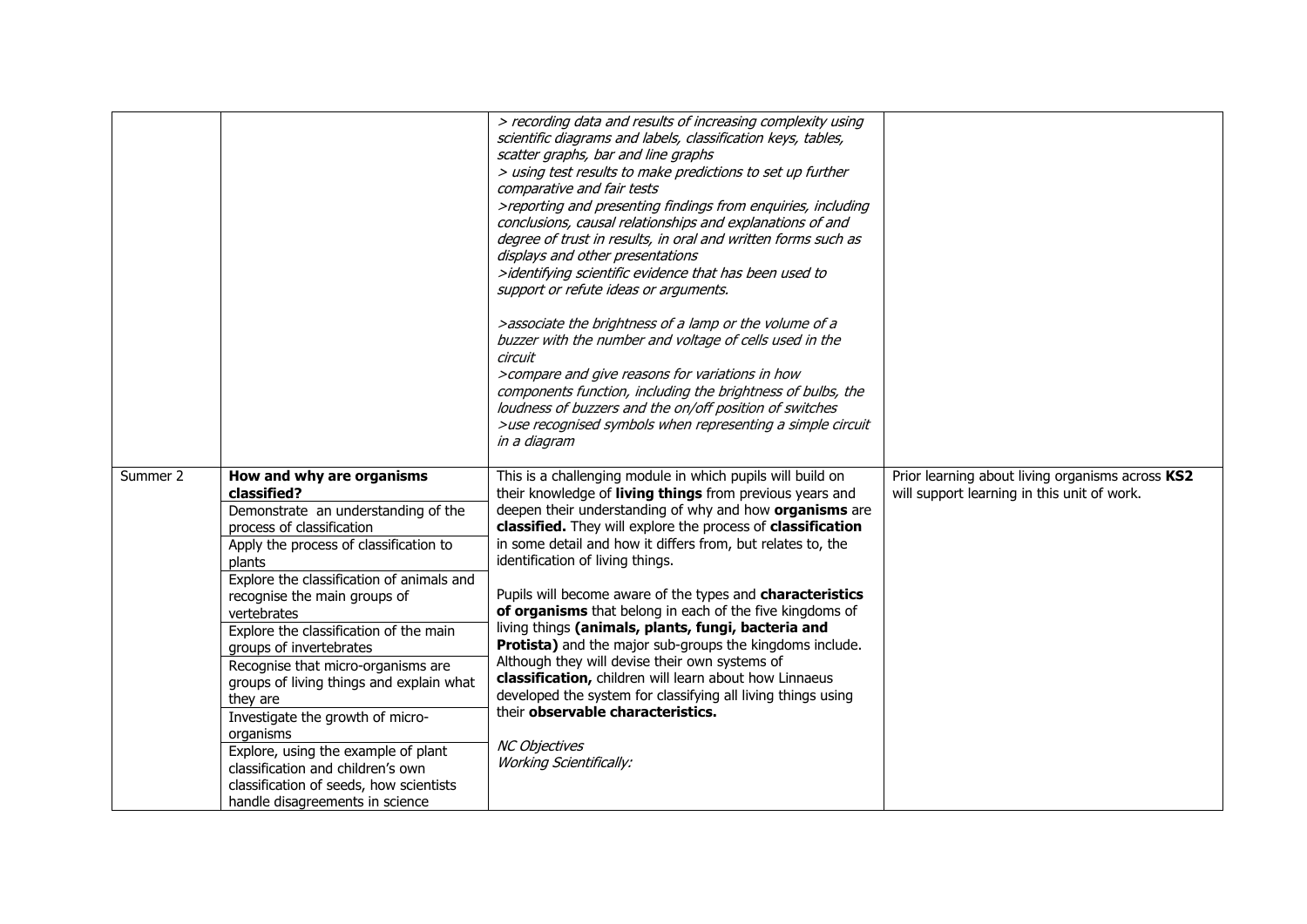| >planning different types of scientific enquiries to answer<br>questions, including recognising and controlling variables<br>where necessary<br>> recording data and results of increasing complexity using<br>scientific diagrams and labels, classification keys, tables,<br>scatter graphs, bar and line graphs<br>>reporting and presenting findings from enquiries, including<br>conclusions, causal relationships and explanations of and<br>degree of trust in results, in oral and written forms such as<br>displays and other presentations<br>>identifying scientific evidence that has been used to<br>support or refute ideas or arguments. |  |
|---------------------------------------------------------------------------------------------------------------------------------------------------------------------------------------------------------------------------------------------------------------------------------------------------------------------------------------------------------------------------------------------------------------------------------------------------------------------------------------------------------------------------------------------------------------------------------------------------------------------------------------------------------|--|
| >describe how living things are classified into broad groups<br>according to common observable characteristics and based<br>on similarities and differences, including micro-organisms,<br>plants and animals<br>>give reasons for classifying plants and animals based on<br>specific characteristics                                                                                                                                                                                                                                                                                                                                                  |  |

## **Progression in Subject Knowledge**

For further detail of the progression of ideas through Key Stage 1 and 2 for biology, chemistry and physics please click on this link:

[https://hadleywoodpri-](https://hadleywoodpri-my.sharepoint.com/:b:/g/personal/jrose11_308_o365_hadleywood_enfield_sch_uk/Ee8ajB3lKG5FgJcBC0LJnSgBK4zv73f0qXBRhjWZ5eEYhw?e=HuQ60G)

[my.sharepoint.com/:b:/g/personal/jrose11\\_308\\_o365\\_hadleywood\\_enfield\\_sch\\_uk/Ee8ajB3lKG5FgJcBC0LJnSgBK4zv73f0qXBRhjWZ5eEYhw?e=HuQ60G](https://hadleywoodpri-my.sharepoint.com/:b:/g/personal/jrose11_308_o365_hadleywood_enfield_sch_uk/Ee8ajB3lKG5FgJcBC0LJnSgBK4zv73f0qXBRhjWZ5eEYhw?e=HuQ60G)

## **Progression of Working Scientifically Skills**

For further information on EYFS, please see the top of this document, where statements and age bands are provided.

|                                                     | Key Stage 1                                                                                                         | Lower Key Stage 2                                                                                                                                                       | <b>Upper Key Stage 2</b>                                                                                                                                                                         |
|-----------------------------------------------------|---------------------------------------------------------------------------------------------------------------------|-------------------------------------------------------------------------------------------------------------------------------------------------------------------------|--------------------------------------------------------------------------------------------------------------------------------------------------------------------------------------------------|
| Asking<br>questions and<br>carrying out<br>fair and | Asking simple questions and recognising that<br>they can be answered in different ways.<br>Performing simple tests. | Asking relevant questions and using different types<br>of scientific enquiries to answer them. Setting up<br>simple practical enquiries, comparative and fair<br>tests. | Planning different types of scientific enquiries to<br>answer questions, including recognising and<br>controlling variables where necessary.<br>Using test results to make predictions to set up |
|                                                     | Children can:                                                                                                       |                                                                                                                                                                         | further comparative and fair tests.                                                                                                                                                              |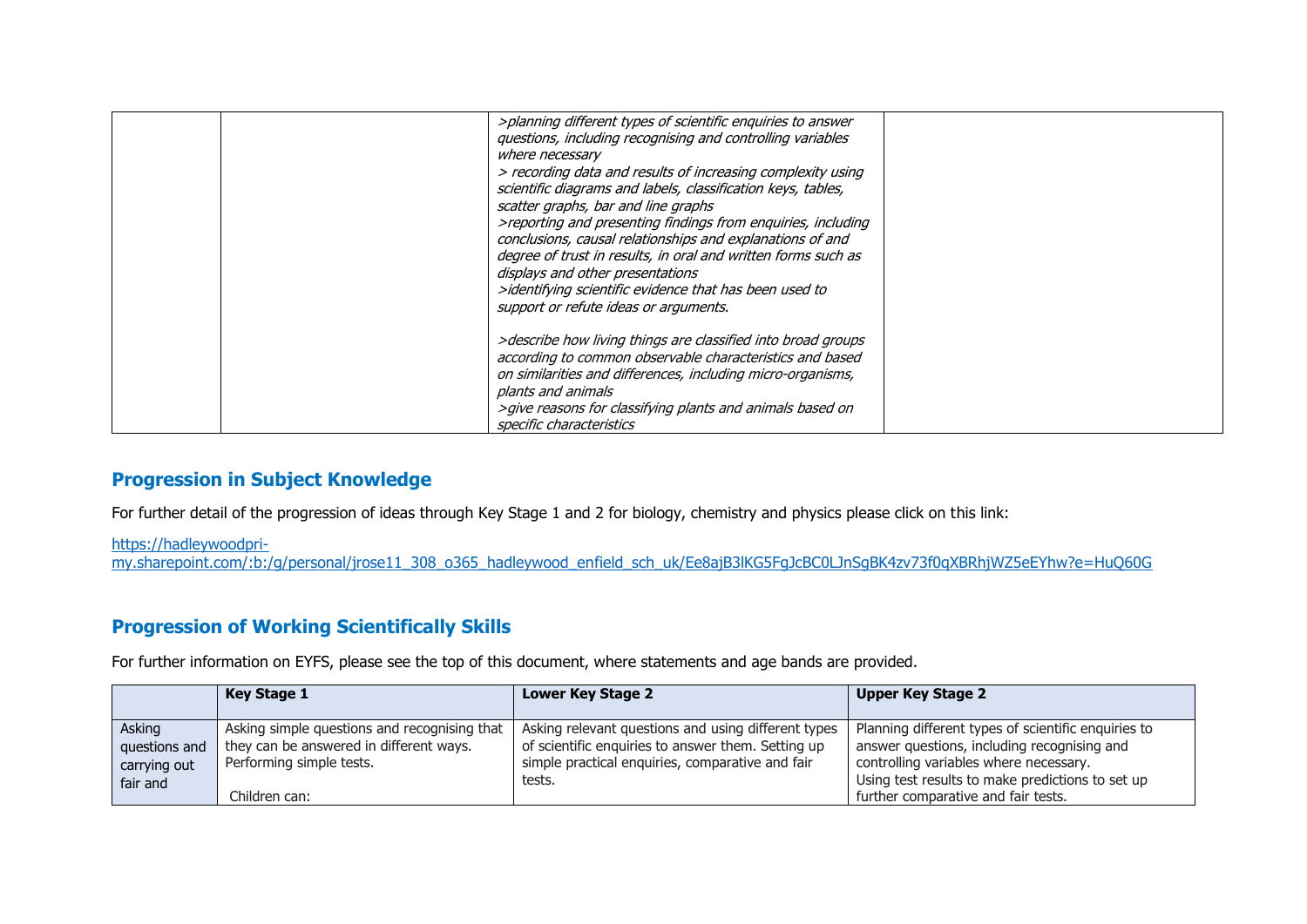| comparative<br>tests                     | explore the world around them, leading<br>$\bullet$<br>them to ask some simple scientific<br>questions about how and why things<br>happen;<br>begin to recognise ways in which they<br>$\bullet$<br>might answer scientific questions;<br>ask people questions and use simple<br>$\bullet$<br>secondary sources to find answers;<br>carry out simple practical tests, using<br>$\bullet$<br>simple equipment;<br>experience different types of scientific<br>$\bullet$<br>enquiries, including practical activities;<br>talk about the aim of scientific tests they<br>are working on. | Children can:<br>start to raise their own relevant questions<br>$\bullet$<br>about the world around them in response to a<br>range of<br>scientific experiences;<br>$\bullet$<br>start to make their own decisions about the<br>$\bullet$<br>most appropriate type of scientific enquiry<br>they might use to answer questions;<br>recognise when a fair test is necessary;<br>$\bullet$<br>help decide how to set up a fair test, making<br>$\bullet$<br>decisions about what observations to make,<br>how long to make them for and the type of<br>simple equipment that might be used;<br>set up and carry out simple comparative and<br>$\bullet$<br>fair tests. | Children can:<br>with growing independence, raise their own<br>relevant questions about the world around them<br>in response to a range of scientific experiences;<br>with increasing independence, make their own<br>$\bullet$<br>decisions about the most appropriate type of<br>scientific enquiry they might use to answer<br>questions;<br>$\bullet$<br>explore and talk about their ideas, raising<br>different kinds of scientific questions;<br>ask their own questions about scientific<br>phenomena;<br>select and plan the most appropriate type of<br>$\bullet$<br>scientific enquiry to use to answer scientific<br>questions;<br>make their own decisions about what<br>$\bullet$<br>observations to make, what measurements to<br>use and how long to make them for, and<br>whether to repeat them;<br>plan, set up and carry out comparative and fair<br>$\bullet$<br>tests to answer questions, including recognising<br>and controlling variables where necessary;<br>use their test results to identify when further<br>$\bullet$<br>tests and observations may be needed;<br>Use test results to make predictions for further<br>$\bullet$<br>tests. |
|------------------------------------------|----------------------------------------------------------------------------------------------------------------------------------------------------------------------------------------------------------------------------------------------------------------------------------------------------------------------------------------------------------------------------------------------------------------------------------------------------------------------------------------------------------------------------------------------------------------------------------------|----------------------------------------------------------------------------------------------------------------------------------------------------------------------------------------------------------------------------------------------------------------------------------------------------------------------------------------------------------------------------------------------------------------------------------------------------------------------------------------------------------------------------------------------------------------------------------------------------------------------------------------------------------------------|--------------------------------------------------------------------------------------------------------------------------------------------------------------------------------------------------------------------------------------------------------------------------------------------------------------------------------------------------------------------------------------------------------------------------------------------------------------------------------------------------------------------------------------------------------------------------------------------------------------------------------------------------------------------------------------------------------------------------------------------------------------------------------------------------------------------------------------------------------------------------------------------------------------------------------------------------------------------------------------------------------------------------------------------------------------------------------------------------------------------------------------------------------------------------|
| Observing<br>and<br>measuring<br>changes | Observing closely, using simple equipment.<br>Children can:<br>observe the natural and humanly<br>$\bullet$<br>constructed world around them;<br>observe changes over time;<br>$\bullet$<br>use simple measurements and<br>$\bullet$<br>equipment;<br>make careful observations, sometimes<br>using equipment to help them observe<br>carefully.                                                                                                                                                                                                                                       | Making systematic and careful observations and,<br>where appropriate, taking accurate measurements<br>using standard units, using a range of equipment,<br>including thermometers and data loggers.<br>Children can:<br>make systematic and careful observations;<br>$\bullet$<br>observe changes over time;<br>$\bullet$<br>use a range of equipment, including<br>$\bullet$<br>thermometers and data loggers;<br>ask their own questions about what they<br>$\bullet$<br>observe;                                                                                                                                                                                  | Making systematic and careful observations and,<br>where appropriate, taking accurate measurements<br>using standard units, using a range of equipment,<br>including thermometers and data loggers.<br>Children can:<br>make systematic and careful observations;<br>$\bullet$<br>observe changes over time;<br>$\bullet$<br>use a range of equipment, including<br>$\bullet$<br>thermometers and data loggers;<br>ask their own questions about what they<br>observe;                                                                                                                                                                                                                                                                                                                                                                                                                                                                                                                                                                                                                                                                                                   |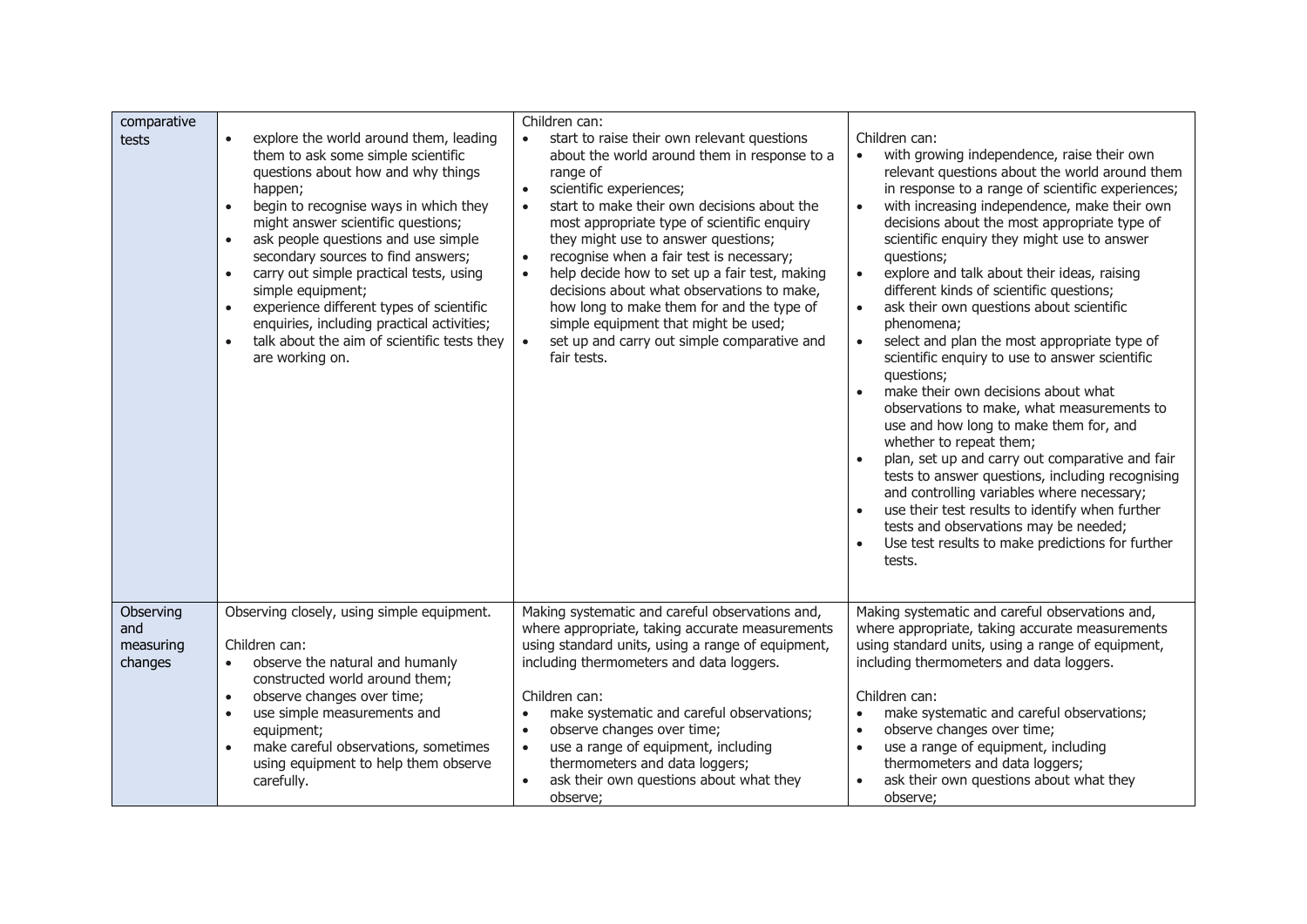|                                                                               |                                                                                                                                                                                                                                                                                                                                                                                                                                                                                                                                                                                                                | where appropriate, take accurate<br>$\bullet$<br>measurements using standard units using a<br>range of equipment.                                                                                                                                                                                                                                                                                                                                                                                                                                                                                                                                                                                                                                                                                                              | where appropriate, take accurate measurements<br>$\bullet$<br>using standard units using a range of<br>equipment.                                                                                                                                                                                                                                                                                                                                                                                                                                                                                                                                                                                  |
|-------------------------------------------------------------------------------|----------------------------------------------------------------------------------------------------------------------------------------------------------------------------------------------------------------------------------------------------------------------------------------------------------------------------------------------------------------------------------------------------------------------------------------------------------------------------------------------------------------------------------------------------------------------------------------------------------------|--------------------------------------------------------------------------------------------------------------------------------------------------------------------------------------------------------------------------------------------------------------------------------------------------------------------------------------------------------------------------------------------------------------------------------------------------------------------------------------------------------------------------------------------------------------------------------------------------------------------------------------------------------------------------------------------------------------------------------------------------------------------------------------------------------------------------------|----------------------------------------------------------------------------------------------------------------------------------------------------------------------------------------------------------------------------------------------------------------------------------------------------------------------------------------------------------------------------------------------------------------------------------------------------------------------------------------------------------------------------------------------------------------------------------------------------------------------------------------------------------------------------------------------------|
| Identifying,<br>classifying,<br>recording and<br>presenting<br>data           | Identifying and classifying.<br>Gathering and recording data to help in<br>answering questions.<br>Children can:<br>use simple features to compare objects,<br>$\bullet$<br>materials and living things;<br>decide how to sort and classify objects<br>$\bullet$<br>into simple groups with some help;<br>record and communicate findings in a<br>$\bullet$<br>range of ways with support;<br>sort, group, gather and record data in a<br>$\bullet$<br>variety of ways to help in answering<br>questions such as in simple sorting<br>diagrams, pictograms, tally charts, block<br>diagrams and simple tables. | Gathering, recording, classifying and presenting<br>data in a variety of ways to help in answering<br>questions.<br>Recording findings using simple scientific language,<br>drawings, labelled diagrams, keys, bar charts, and<br>tables.<br>Children can:<br>talk about criteria for grouping, sorting and<br>classifying;<br>group and classify things;<br>$\bullet$<br>collect data from their own observations and<br>$\bullet$<br>measurements;<br>present data in a variety of ways to help in<br>$\bullet$<br>answering questions;<br>use, read and spell scientific vocabulary<br>$\bullet$<br>correctly and with confidence, using their<br>growing word reading and<br>spelling knowledge;<br>$\bullet$<br>record findings using scientific language,<br>drawings, labelled diagrams, keys, bar charts<br>and tables | Recording data and results of increasing complexity<br>using scientific diagrams and labels, classification<br>keys, tables, scatter graphs, bar and line graphs.<br>Children can:<br>independently group, classify and describe living<br>$\bullet$<br>things and materials;<br>use and develop keys and other information<br>$\bullet$<br>records to identify, classify and describe living<br>things and materials;<br>decide how to record data from a choice of<br>$\bullet$<br>familiar approaches;<br>record data and results of increasing complexity<br>$\bullet$<br>using scientific diagrams and labels,<br>classification keys, tables, scatter graphs, bar<br>graphs and line graphs. |
| Drawing<br>conclusions,<br>noticing<br>patterns and<br>presenting<br>findings | Using their observations and ideas to<br>suggest answers to questions.<br>Children can:<br>notice links between cause and effect<br>$\bullet$<br>with support;<br>begin to notice patterns and<br>$\bullet$<br>relationships with support;<br>begin to draw simple conclusions;<br>$\bullet$<br>identify and discuss differences between<br>$\bullet$<br>their results;<br>use simple and scientific language;                                                                                                                                                                                                 | Using results to draw simple conclusions, make<br>predictions for new values, suggest improvements<br>and raise further questions.<br>Reporting on findings from enquiries, including oral<br>and written explanations, displays or presentations<br>of results and conclusions.<br>Children can:<br>draw simple conclusions from their results;<br>$\bullet$<br>make predictions;<br>$\bullet$<br>suggest improvements to investigations;<br>$\bullet$<br>raise further questions which could be<br>investigated;                                                                                                                                                                                                                                                                                                             | Reporting and presenting findings from enquiries,<br>including conclusions, causal relationships and<br>explanations of and a degree of trust in results, in<br>oral and written forms such as displays and other<br>presentations.<br>Children can:<br>notice patterns;<br>$\bullet$<br>draw conclusions based in their data and<br>$\bullet$<br>observations;<br>use their scientific knowledge and understanding<br>$\bullet$<br>to explain their findings;                                                                                                                                                                                                                                     |